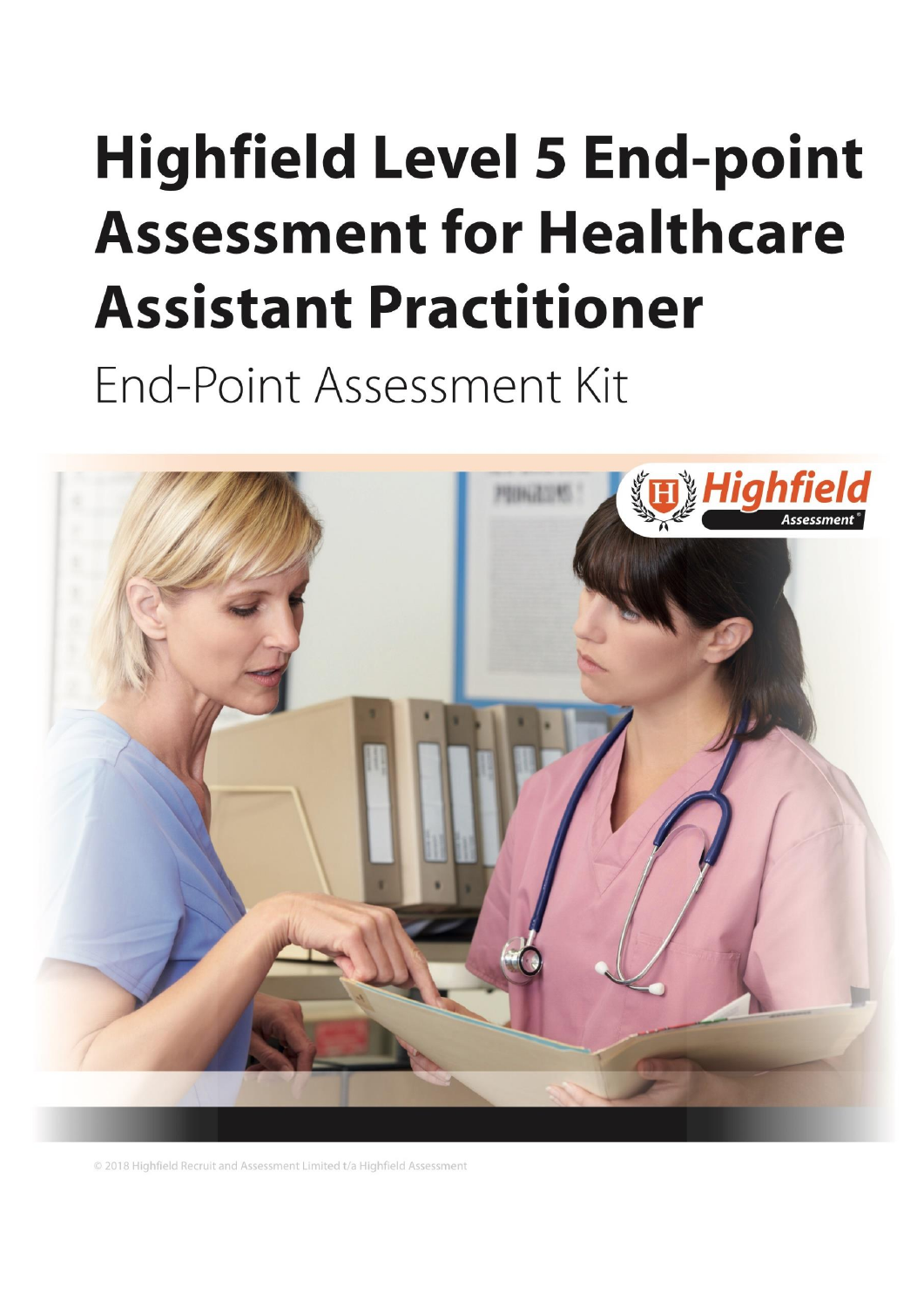# **Highfield Level 5 End-Point Assessment for Healthcare Assistant Practitioner**

## EPA-Kit

# Contents

Please click on the headings below to navigate to the associated section of the EPA kit.

| <b>Introduction</b>                                              |           |
|------------------------------------------------------------------|-----------|
| <b>Referencing</b>                                               | <b>10</b> |
| <b>The Highfield Approach</b>                                    | 14        |
| <b>Gateway</b>                                                   | 16        |
| <b>Healthcare Assistant Practitioner Apprenticeship Standard</b> | 18        |
| <b>Assessment Summary</b>                                        | 46        |
| <b>Assessing the Multiple-Choice and Short-Answer Test</b>       | 49        |
| <b>Assessing the Practical Observation</b>                       | 54        |
| <b>Assessing the Reflective Journal and Interview</b>            | 58        |

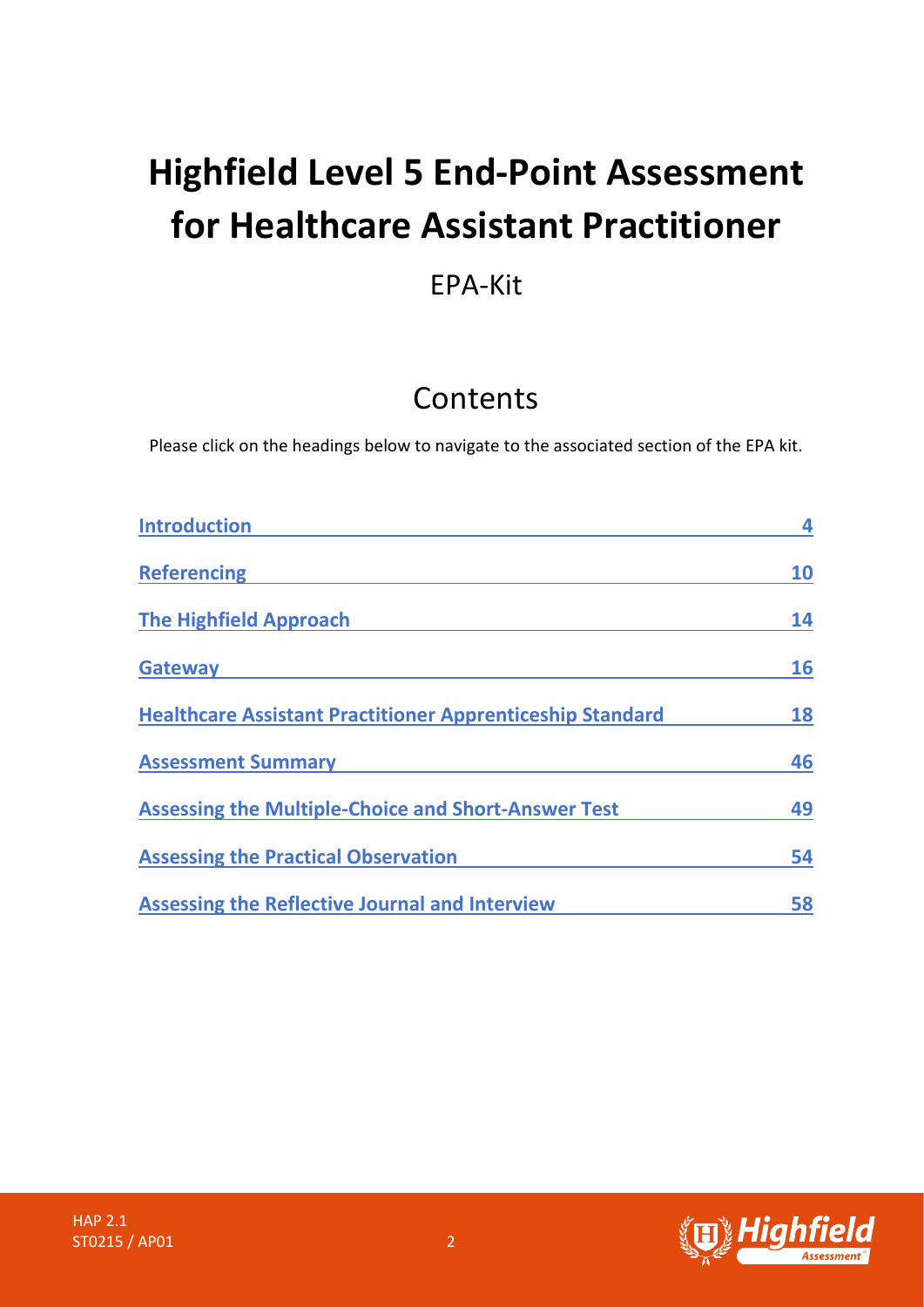# **How to Use this EPA Kit**

Welcome to the Highfield End-Point Assessment Kit for the Healthcare Assistant Practitioner Apprenticeship Standard. *This standard is also referred to as Assistant Practitioner (Health).*

Highfield is an independent end-point assessment organisation that has been approved to offer and carry out the independent end-point assessments for the Level 5 Healthcare Assistant Practitioner Apprenticeship Standard. Highfield internally quality assures all end-point assessments in accordance with its IQA process, and additionally, all end-point assessments are externally quality assured by the relevant EQA organisation.

The EPA kit is designed to outline all you need to know about the end-point assessments for this standard and will also provide an overview of the on-programme delivery requirements. In addition**,** advice and guidance for trainers on how to prepare apprentices for the end-point assessment is included. The approaches suggested are not the only way in which an apprentice may be prepared for their assessments, but trainers may find them helpful as a starting point.

## **Key facts**

Level: **On Programme Duration:** Typically 18-24 months **Grading:** Pass/merit/distinction

**Apprenticeship standard:** Healthcare Assistant Practitioner **End-Point Assessment methods:** Multiple-choice and short-answer test, observation of practice, reflective journal and interview

#### **In this kit, you will find:**

- an overview of the standard and any on-programme requirements
- a section focused on delivery, where the standard and assessment criteria are presented in a suggested format that is suitable for delivery
- guidance on how to prepare the apprentice for gateway
- detailed information on which part of the standard is assessed by which assessment method
- suggestions on how to prepare the apprentice for each part of the end-point assessment
- a section focused on the end-point assessment method where the assessment criteria are presented in a format suitable for carrying out 'mock' assessments

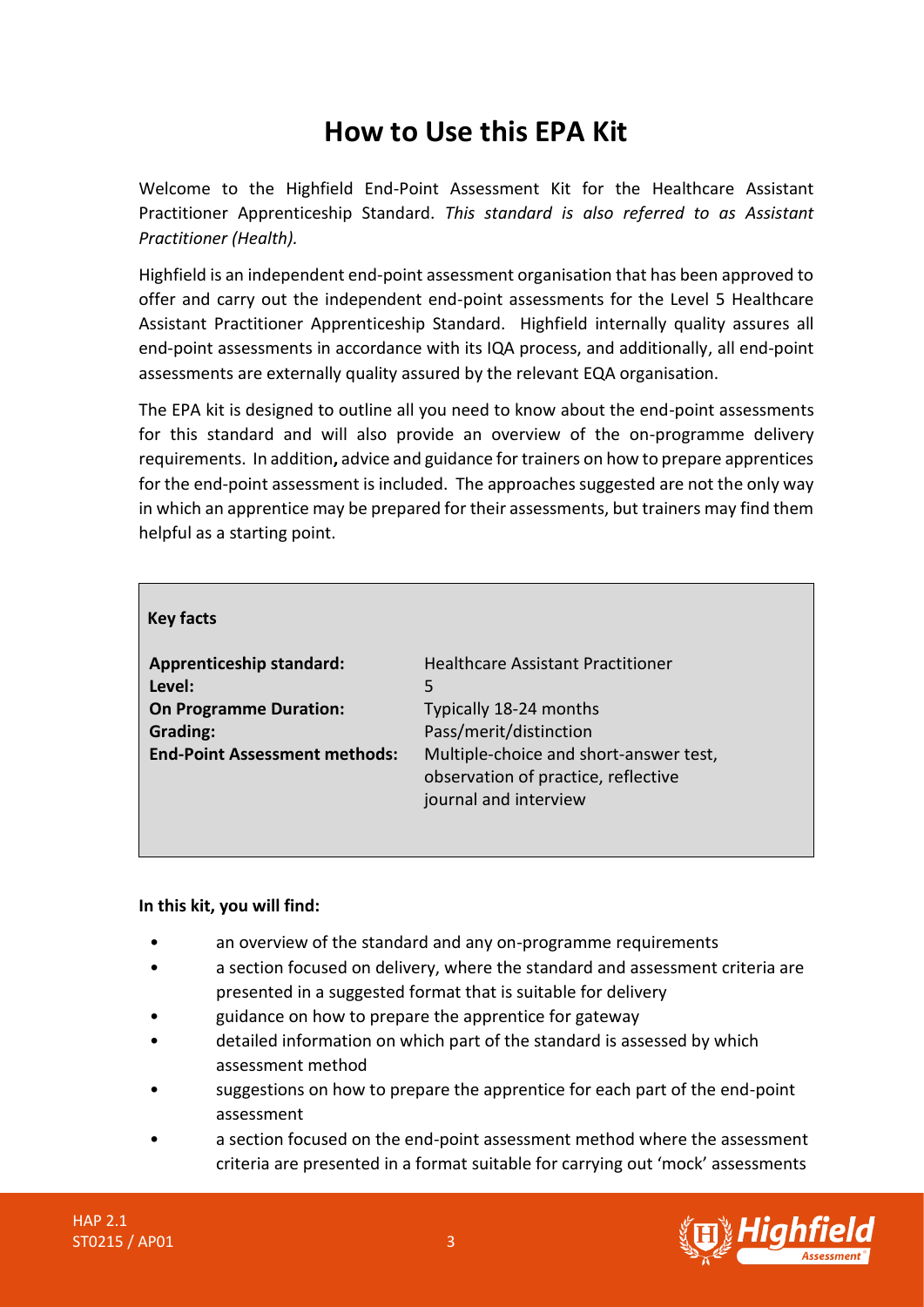# **Introduction**

## <span id="page-3-0"></span>**Standard overview**

Assistant Practitioners work as part of the wider health and social care team and have direct contact with patients, service users or clients providing high quality and compassionate care. Assistant Practitioners work at a level above that of Healthcare Support Workers and have a more in-depth understanding of factors that influence health and ill-health (e.g. anatomy and physiology).

Assistant Practitioner is a job title applied to a very wide variety of roles that have been developed locally by employers to meet individual service need. Upon successful completion of this standard, individuals will have obtained the core skills, knowledge and values/behaviours to become an Assistant Practitioner.

## **On-programme requirements**

Apprentices usually take 18 - 24 months to complete this apprenticeship and although learning, development and on-programme assessment is flexible, and the process is not prescribed, the following is the recommended baseline expectation for an apprentice to achieve full competence in line with the Healthcare Assistant Practitioner Apprenticeship Standard.

The on-programme assessment approach will be agreed between the training provider and employer. The assessment will give an ongoing indication of an apprentice's performance against the final outcomes defined in the standard. The training provider will need to prepare the apprentice for the end-point assessment, including preparation for the interview and collation of the portfolio of evidence (e.g. provision of recordings of professional discussions or workplace evidence).

The training programme leading to end-point assessment should cover the breadth and depth of the standard using suggested on-programme assessment methods that integrate the knowledge, skills and behaviour components, and which ensure that the apprentice is sufficiently prepared to undertake the end-point assessment. Training, development and on-going review activities should include:

- the completion and achievement of a regulated Level 5 occupational competence qualification
- the 15 standards required by the Care Quality Commission (as set out in the Care Certificate)
- level 2 maths and English



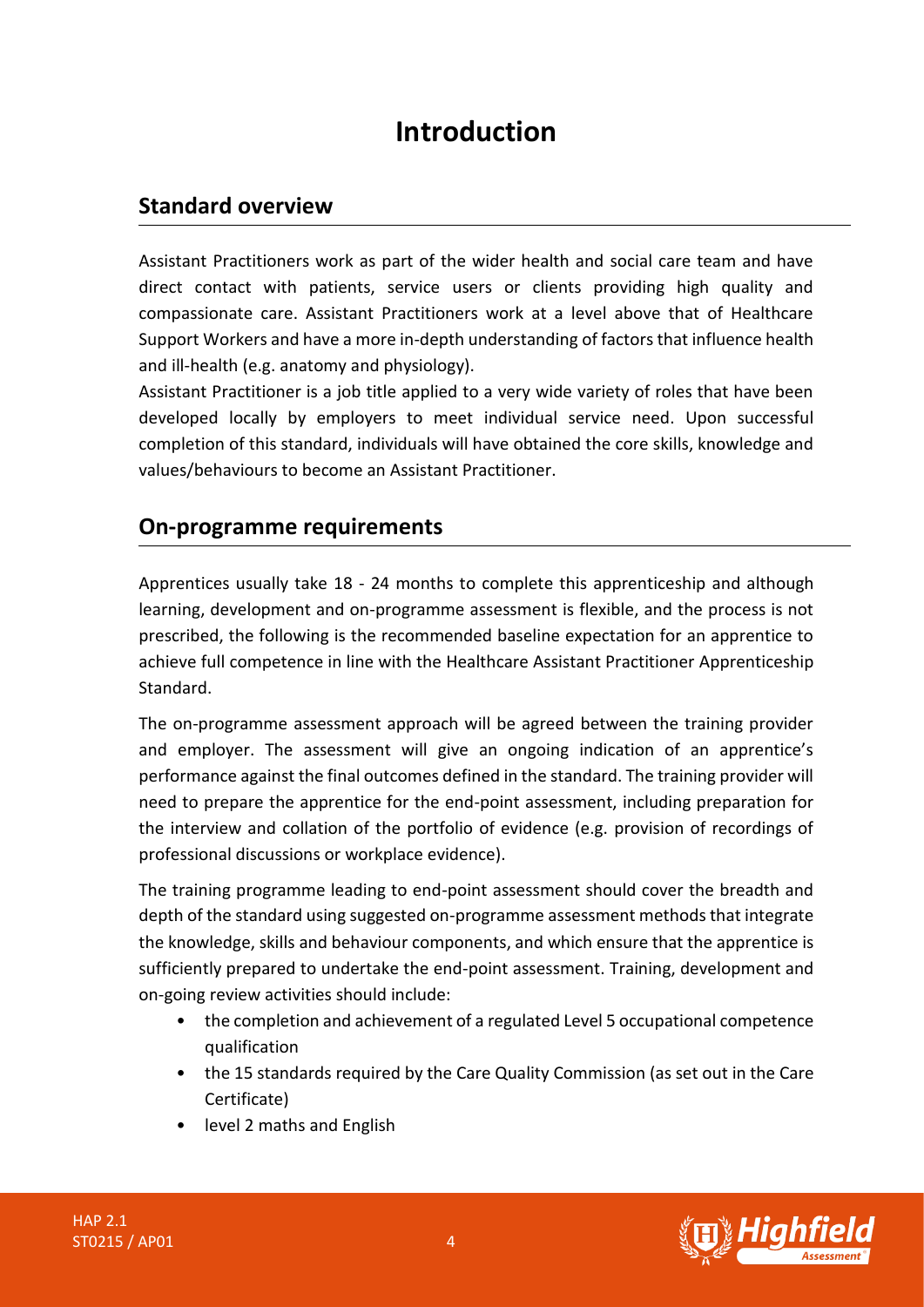- development of a reflective journal. The apprentice reflects on their knowledge and skills development as well as their approach to the workplace (the values and behaviours).
- regular performance reviews undertaken by the employer
- study days and training courses
- mentoring/buddy support
- structured one to one reviews of their progress with their employer and/or training provider

Throughout the period of learning and development, and at least every 2 months, the apprentice should meet with the on-programme assessor to record their progress against the standard. At these reviews, evidence should be discussed and recorded by the apprentice. The maintenance of an on-programme record is important to support the apprentice, on-programme assessor and employer in monitoring the progress of learning and development and to determine when the apprentice has achieved full competence in their job role and is therefore ready for end-point assessment.

## **Reflective Journal**

The reflective journal is one aspect of the 'reflective journal and interview' assessment component. The reflective journal is assessed by the end-point assessor prior to the interview. It is important to note that the reflective journal and interview are assessed holistically (assessment of the reflective journal will contribute to the overall final grade awarded for the journal and interview assessment method). More information relating to the interview can be found within the 'assessing the reflective journal and interview' section below.

The reflective journal consists of 2000 words  $(+/- 10%)$  and it is recommended that it should contain two reflective accounts focusing on the development of the apprenticeship standard areas; S2 Case management and S3 Supervision and teaching, along with values and behaviours. The reflective accounts **must** be written in the final 3 months of the apprenticeship prior to gateway. Other supporting evidence submitted can be utilised from any point of the on-programme learning. Both form the reflective journal and this must be collated in the final 3 months of the apprenticeship prior to gateway. The highest quality evidence is most likely to be generated towards the end of the on-programme period. Apprentices should be confident that their journal contains reflective accounts that include the requirements outlined below which will be assessed by the end-point assessor prior to the interview.



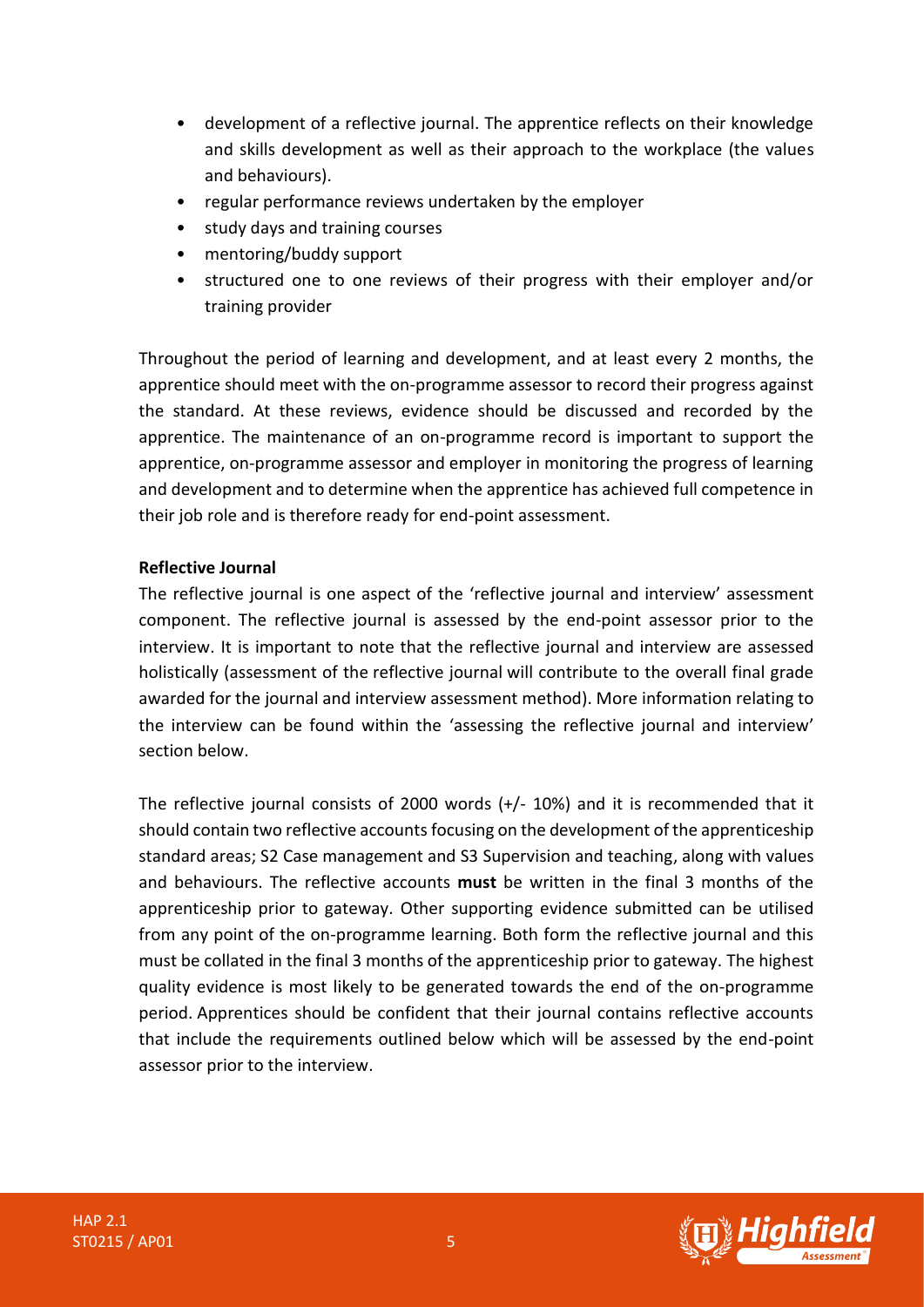## **What is included in the journal?**

The table below contains a checklist of information that the apprentice should aim to include for each skill. For apprentices that do not evidence the full range of skills for the journal, assessors will plan to ask the apprentice questions that are likely to give the apprentice the opportunity to provide further evidence for these areas during the interview. The final decision on this component is then a holistic judgement made by the assessor.

| <b>Standard:</b>           | Skills:                                                                           |
|----------------------------|-----------------------------------------------------------------------------------|
| <b>S2. Case Management</b> | The apprentice includes evidence to show that they are                            |
|                            | able to:                                                                          |
|                            |                                                                                   |
|                            | S2: Manage own work and case load and implements                                  |
|                            | programmes of care in line with current evidence, taking                          |
|                            | action relative to an individual's health and care needs.                         |
|                            |                                                                                   |
|                            | Indicative assessment criteria and suggested evidence to refer to in reflections: |
| Reflect on how you         | It is suggested that the apprentice's reflection includes                         |
| manage your daily          | reference to ways they manage their workload                                      |
| workload                   | e.g. through the use of computer systems and electronic                           |
|                            | diaries etc. and how the use of these methods is informed                         |
|                            | by current evidence-based or best practice.                                       |
|                            |                                                                                   |
| Implement the care         | It is suggested that the apprentice's reflection includes                         |
| package supporting an      | reference to a package of care they provide to an                                 |
| individual in your care    | individual (ensuring confidentiality is respected). Making                        |
| that you work with on a    | reference to how the care package is informed, supported,                         |
| regular basis              | evaluated and reviewed by evidence-based                                          |
| Ensure the care package    | practice/relevant concepts and theories.                                          |
| is supported by current    |                                                                                   |
| evidence-based             |                                                                                   |
| practice                   |                                                                                   |
| Review and revise how      |                                                                                   |
| the care being provided    |                                                                                   |
| impacts on the             |                                                                                   |
| individual's health and    |                                                                                   |
| care needs                 |                                                                                   |



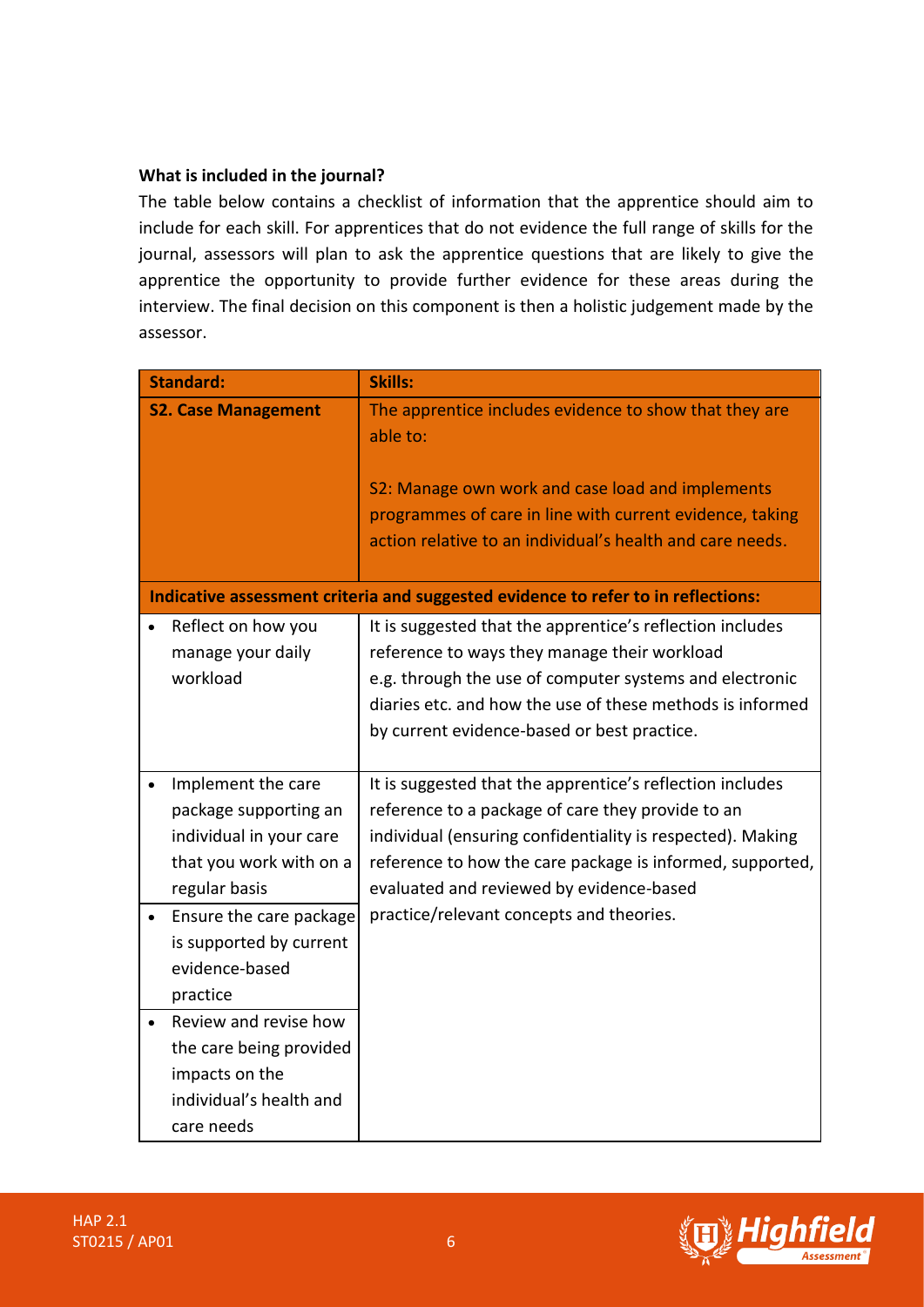|           | Evaluate how you<br>manage your daily<br>workload                                                                    | It is suggested that the apprentice's reflection includes an<br>evaluation of how they manage their daily<br>workload, making reference to learning and future<br>practice.                                                                                                                                                                                                                                                                                                                     |
|-----------|----------------------------------------------------------------------------------------------------------------------|-------------------------------------------------------------------------------------------------------------------------------------------------------------------------------------------------------------------------------------------------------------------------------------------------------------------------------------------------------------------------------------------------------------------------------------------------------------------------------------------------|
|           | <b>S3. Supervision and</b>                                                                                           |                                                                                                                                                                                                                                                                                                                                                                                                                                                                                                 |
|           | <b>Teaching:</b>                                                                                                     | The apprentice includes evidence to show that they are able<br>to:<br>S3. Allocate work to and support the development of others<br>and may supervise, teach, mentor and assess other staff as<br>required                                                                                                                                                                                                                                                                                      |
|           |                                                                                                                      | Indicative assessment criteria and suggested evidence to refer to in reflections:                                                                                                                                                                                                                                                                                                                                                                                                               |
| $\bullet$ | Demonstrate how you<br>allocate work to others                                                                       | It is suggested that the apprentice's reflection includes<br>reference to the different ways that work is allocated and<br>managed e.g. through the use of rotas, appraisals, one-to-                                                                                                                                                                                                                                                                                                           |
| $\bullet$ | Provide guidance to<br>others in order for work<br>to be undertaken<br>effectively                                   | ones, team meetings, training etc. Including the guidance<br>e.g. frameworks, policies and legislation that underpin the<br>types of work allocated to others:<br><b>Nursing and Midwifery Council</b><br><b>Health and Care Professions Council</b><br><b>Care Quality Commission</b><br>Health and Safety at Work Act<br>Manual Handling Regulations 1992: patient movement<br>using a hoist, slide sheet etc.<br>Health and Social Care Act 2008 (Regulated Activities)<br>Regulations 2014. |
|           | Explain how you ensure<br>your knowledge is up to<br>date                                                            | It is suggested that the apprentice's reflection includes<br>reference to their own development plan and CPD record,<br>appraisals etc. and makes reference to training including<br>how evidence-based practice informs the need for up-to-<br>date knowledge and skills in the health sector.                                                                                                                                                                                                 |
|           | Explain the terms:<br>supervision, mentoring,<br>teaching and assessing<br>in relation to the<br>management of staff | It is suggested that the apprentice's reflection includes<br>assessment and evaluation on their approach to<br>supporting the development of others, including how this<br>is informed by relevant research.                                                                                                                                                                                                                                                                                    |



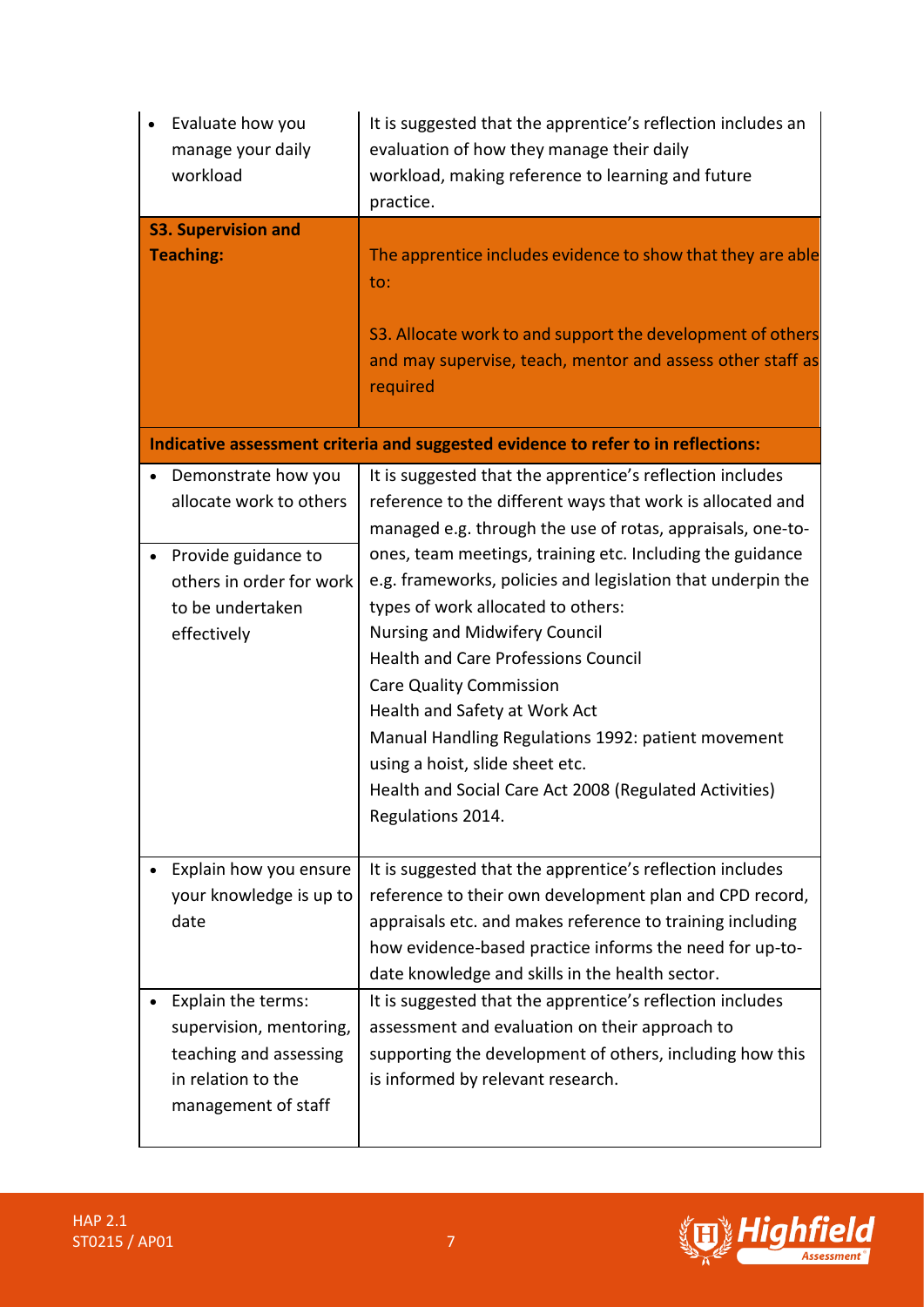| Assess how you may       |                                                            |
|--------------------------|------------------------------------------------------------|
| support the              |                                                            |
| development of other     |                                                            |
| staff through:           |                                                            |
| Supervision<br>$\circ$   |                                                            |
| Mentoring<br>$\circ$     |                                                            |
| Teaching<br>$\circ$      |                                                            |
| Assessment<br>$\circ$    |                                                            |
| Explain how models of    | It is suggested that the apprentice's reflection includes  |
| learning could help your | reference to the following models of learning (selected as |
| understanding and        | appropriate) to demonstrate how concepts and theories      |
| develop your practice as | inform current and future practice (list is                |
| a supervisor, teacher or | not exhaustive and all do not have to be covered):         |
| mentor                   | Bloom's taxonomy,                                          |
|                          | Gibbs,                                                     |
|                          | Benner 1984,                                               |
|                          | Skinner,                                                   |
|                          | Bandura,                                                   |
|                          | Piaget,                                                    |
|                          | Gardner,                                                   |
|                          | Glasser (control theory),                                  |
|                          | The moulding theory,                                       |
|                          | The mutual inquiry theory                                  |
|                          | Kolb                                                       |

The reflective accounts must also include evidence of the values and behaviours being applied in the context of case management and supervision and teaching.

| V1 Honest              | Be honest                                                                                           |
|------------------------|-----------------------------------------------------------------------------------------------------|
| V <sub>2</sub> Caring  | Be caring                                                                                           |
| V3 Compassionate       | Be compassionate                                                                                    |
| V4 Conscientious       | Be conscientious                                                                                    |
| V5 Committed           | Be committed                                                                                        |
| <b>B1 Dignity</b>      | Treat individuals with dignity, respecting individual's<br>beliefs, culture, values and preferences |
| <b>B2 Respect</b>      | Respect and adopt an empathetic approach                                                            |
| <b>B3 Courage</b>      | Demonstrate courage to challenge areas of concern and<br>work to best practice                      |
| <b>B4 Adaptability</b> | Be adaptable                                                                                        |
| <b>B5 Discretion</b>   | Demonstrate discretion                                                                              |

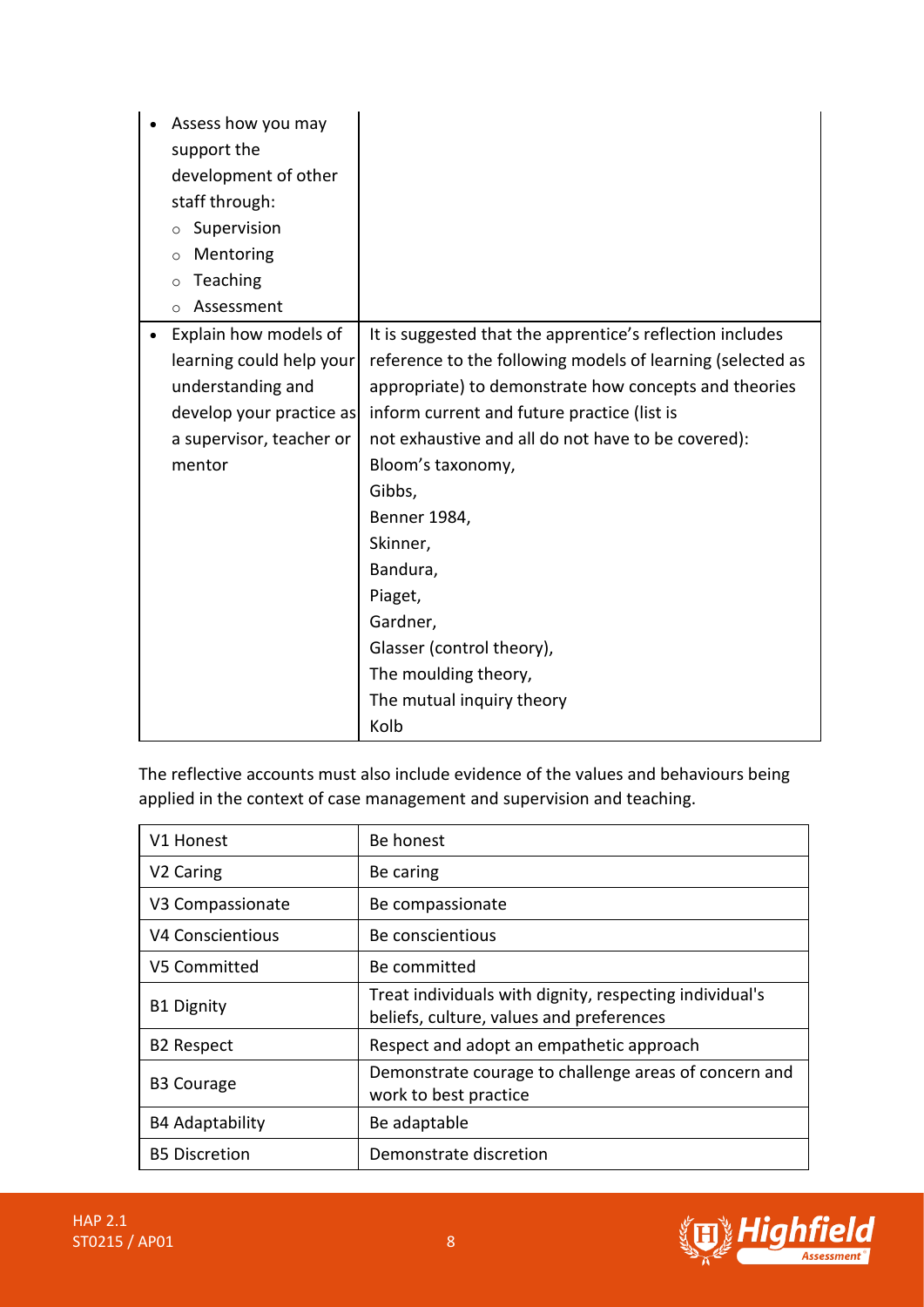## **Further guidance and requirements for producing the reflective journal:**

Providers and employers are encouraged to support their apprentices to be autonomous and independent at level 5 and to produce a reflective journal following the below guidance.

- The reflective journal is one document and it is recommended that it contain **two** sections, the first on Case Management, the second on Supervision and Teaching
- The reflective journal is recommended to include an introduction, main body and conclusion.
- The reflective journal **must** include explanation and analysis, relating concepts and theories to future practice.
	- o Concepts and theories could be from evidence-based practice, journal articles, Nursing and Midwifery Council research, Health and Care Professions Council, NICE research and recommendations, NHS Guidelines etc.
	- o Reference to concepts and theories should be used to support reflections and assist with identifying the principles that underpin practice. Referencing conventions must be applied.
- The reflective journal **must** not go outside of the word count (2000 words +/- 10%) (required for a pass or above). It is recommended that the word count is distributed evenly between both sections
- The reflective journal **must** be checked for spelling, punctuation and grammar (required to a pass or above)
- The reflective journal **must** use a recognised referencing system (required to achieve a pass or above).
	- o Recognised referencing systems are Harvard, MLA (Modern Languages Association), APA (American Psychological Association), MHRA (Modern Humanities Research Association).
	- $\circ$  In-text citation and a reference list/bibliography are a minimum no matter which system used. *Further guidance regarding correct referencing can be found below.*
- Apprentices should write their reflective journal to ensure the indicative assessment criteria assessed by this assessment method and detailed within this EPA kit are achieved.
- The reflective journal **must** be made available at gateway. Written submissions may be provided to Highfield in PDF format and uploaded to the apprentice's Dropbox folder.
- A **written submission form must also accompany the reflective journal.** A written submission form is available to download from the Highfield Assessment website.

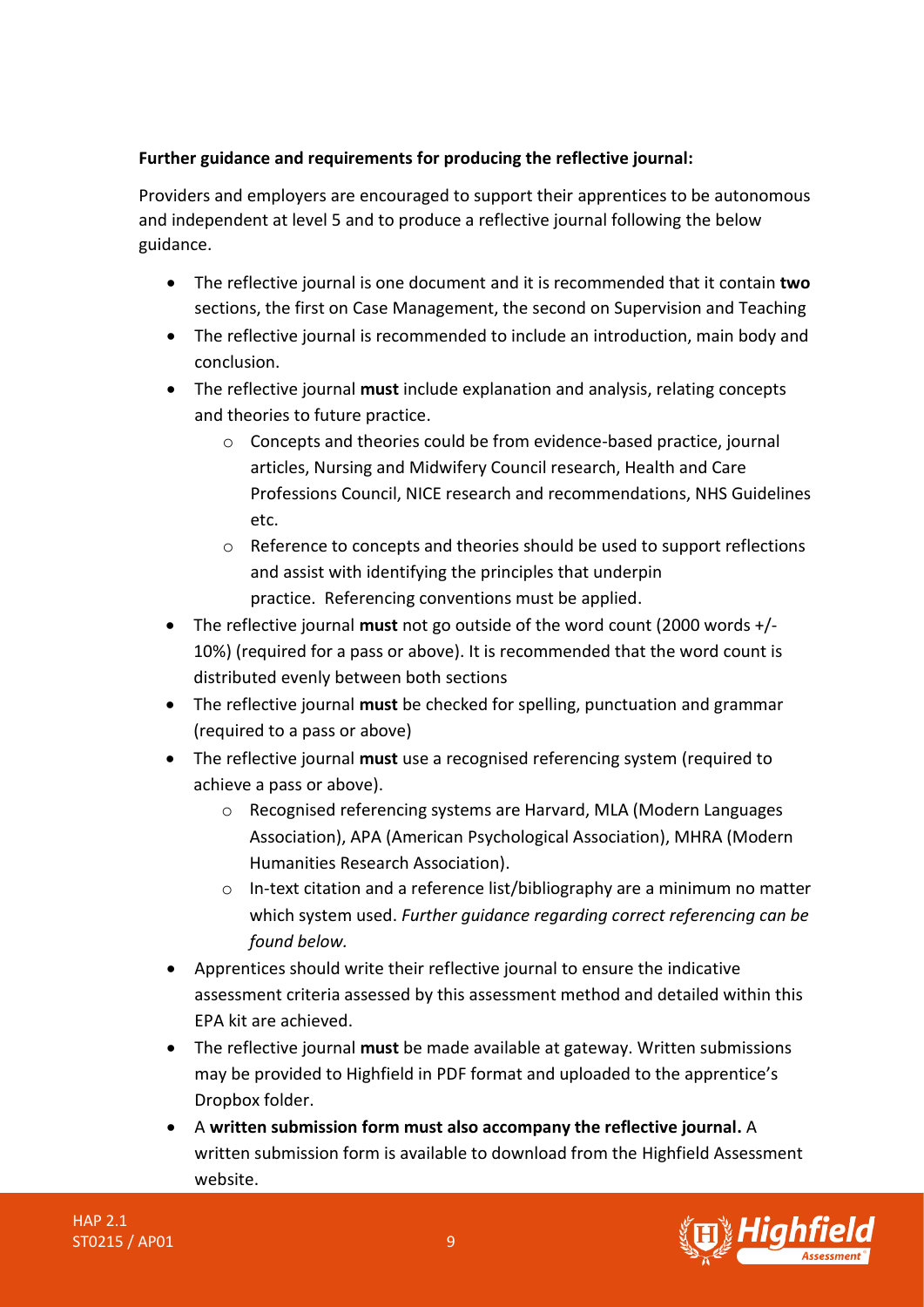## **Example structure of the reflective journal**

| <b>Section 1: Case management</b>                                                                                                                                                                                                                                                                                                                                                                                 | <b>Section 2: Supervision and teaching</b>                                                                                                                                                                                                                                                                                                                                                        |
|-------------------------------------------------------------------------------------------------------------------------------------------------------------------------------------------------------------------------------------------------------------------------------------------------------------------------------------------------------------------------------------------------------------------|---------------------------------------------------------------------------------------------------------------------------------------------------------------------------------------------------------------------------------------------------------------------------------------------------------------------------------------------------------------------------------------------------|
| Introduction: Brief overview of what the<br>apprentice intends to explain and analyse                                                                                                                                                                                                                                                                                                                             | Introduction: Brief overview of what the<br>apprentice intends to explain and analyse                                                                                                                                                                                                                                                                                                             |
| Main body (see guidance in table 1):<br>Part 1: Explanation;<br>How you manage your daily<br>workload including how you<br>implement a care package to<br>support an individual<br>How the care package is<br>supported by evidence-based<br>practice<br>Part 2: Analysis;<br>How part 1 impacts on the<br>individual's health and care needs<br>Evaluate your management of<br>$\bullet$<br>your daily workload. | Main body (see guidance in table 1):<br>Part 1: Explanation;<br>How you allocate work to others,<br>provide guidance and ensure their<br>currency of knowledge and skills $-$<br>making reference to key<br>terminology<br>Part 2: Analysis;<br>How models of learning inform<br>your role as a supervisor, teacher<br>or mentor, assessing how you can<br>use theory to inform your<br>practice. |
| Conclusion: Summary of your main points                                                                                                                                                                                                                                                                                                                                                                           | Conclusion: Summary of your main points                                                                                                                                                                                                                                                                                                                                                           |

## <span id="page-9-0"></span>  **Referencing**

The reflective journal **must** use a recognised referencing system. Referencing is important, as it allows the content of the journal to be put into context. It demonstrates the breadth and depth of research and acknowledges other people's work. Referencing should be used whenever the apprentice uses someone else's ideas, information or words and in doing so allows the reader to locate where you obtained each quote or idea.

A reference is a recognised shorthand means of describing a document, or a part of a document, with enough detail to identify and locate it. Recognised referencing systems are Harvard, MLA (Modern Languages Association), APA (American Psychological Association), MHRA (Modern Humanities Research Association).

The most common referencing system is author and date (e.g., Harvard).

## **Author and date system (e.g., Harvard)**

References go in two places:

1. At points within your journal, where you use material from a source. You should show referencing information.

## **Quotations**

When you are using a quote from a source, you must use the exact words and place them in quotation marks and state next to the quote, the referencing

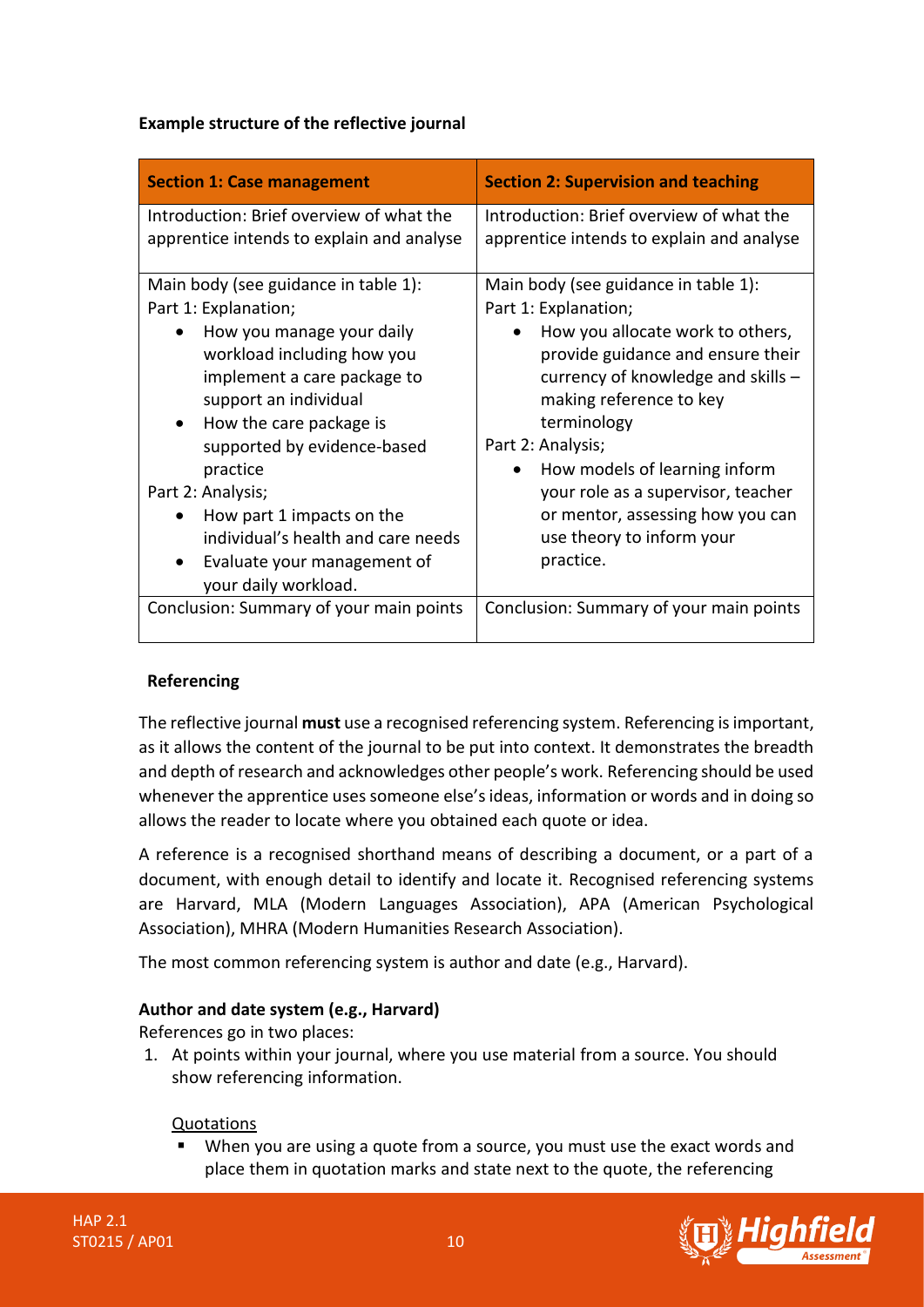information (authors last name, year of publication, the page number that the quote came from).

Example: Understanding can be developed by 'a reflective, active, selfevaluating approach' (Williams, 2018, p.7).

OR

If the author is part of your sentence, you should not use this within the brackets.

Example: Williams (2018, p.7) claims that understanding can be developed by 'a reflective, active, self-evaluating approach'.

## Paraphrasing

If you summarise or put into your own words information/ideas you have found from a source, you do not need to use quotation marks, but you must still provide referencing information.

Example: Williams (2018) suggests that an individual's personal development and knowledge can be supported through an approach of reflection and selfevaluation.

OR

**■** If the author is not part of your sentence you should not use this within the brackets.

Example: There is evidence that suggests an individual's personal development and knowledge can be supported through an approach of reflection and selfevaluation (Williams, 2018).

## Multiple authors

If there are two or three authors, you must list both within your text and reference list.

If there are four or more authors, you must use only the first surname followed by *et al*. in your text. (note all authors must be stated within the bibliography) Example: Williams *et al* (2018) suggests that an individual's personal development and knowledge can be supported through an approach of reflection and self-evaluation.

2. In the bibliography or list of references. This is the area at the end of the journal, where you must state full details of the sources that you have used and referred to within the journal. The list must be in alphabetical order, with the first author's name. All authors within a given source must be stated.

Examples: Williams, J (2018) Personal Development. London: Boston Press

Williams, J., Smith, T. Personal Development and Reflection. London: Boston Press

**If further support is required relating to referencing, please refer to: <https://www.citethemrightonline.com/>**

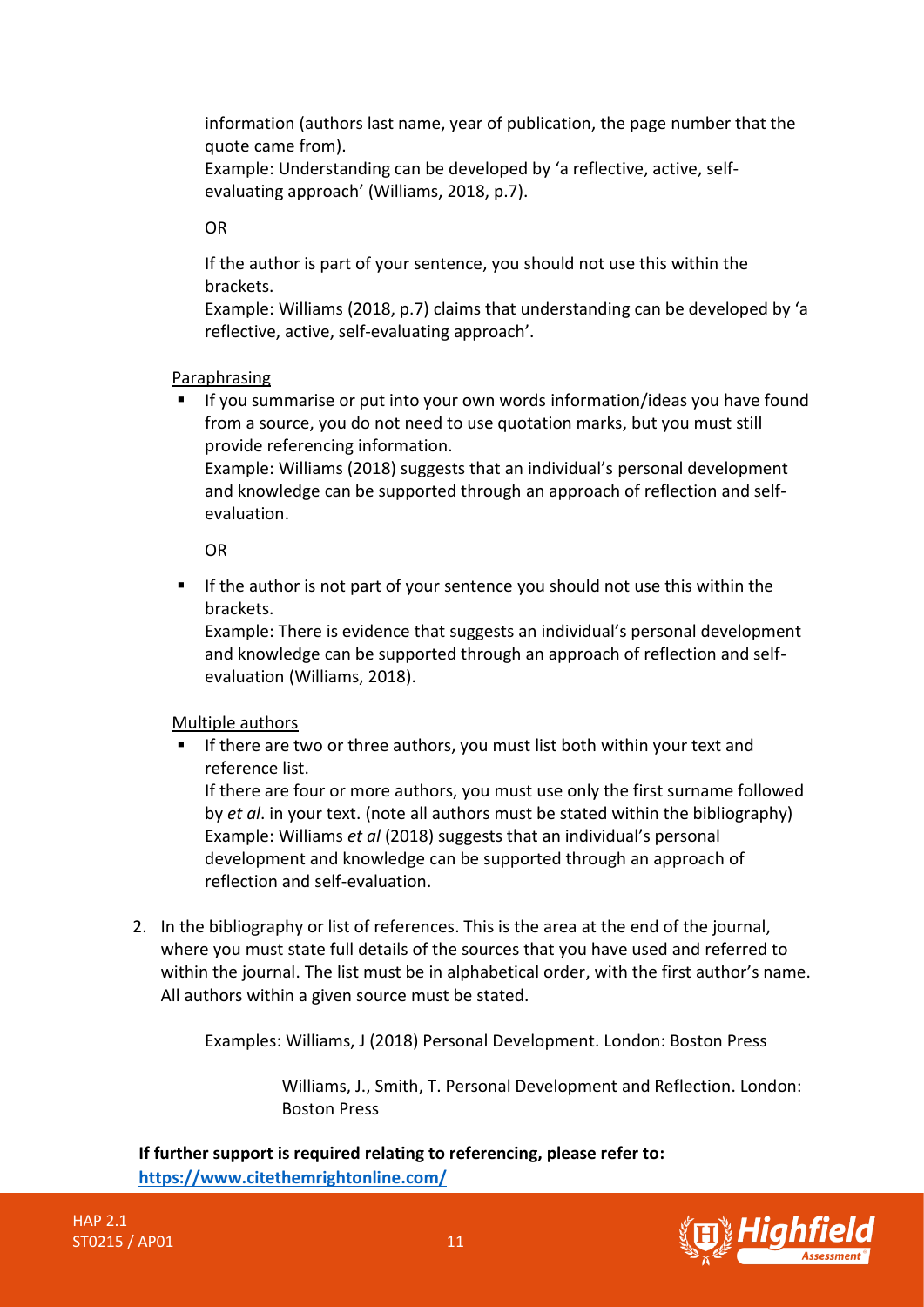## **Additional, relevant on-programme qualification**

A regulated Level 5 Occupational competence qualification, a Foundation Degree, other Level 5 Diploma of Higher Education or the Level 5 Diploma for Assistant Practitioners in Healthcare.

## **Readiness for end-point assessment**

In order for an apprentice to be ready for the end-point assessments:

- the apprentice must meet the 15 standards required by the Care Quality Commission (as set out in the Care Certificate).
- the apprentice must have achieved level 2 English and maths.
- the apprentice must complete a Level 5 regulated occupational Competence qualification.
- the apprentice must have completed a reflective journal. The reflective accounts **must** be written in the final 3 months of the apprenticeship prior to gateway. Other supporting evidence submitted can be utilised from any point of the onprogramme learning. Both form the reflective journal and this must be collated in the final 3 months of the apprenticeship prior to gateway. The highest quality evidence is most likely to be generated towards the end of the on-programme period.
- the line manager (employer) must be confident that the apprentice has developed all the knowledge, skills and behaviours defined in the apprenticeship standard and that the apprentice is competent in performing their role. To ensure this, the apprentice must attend a formal meeting with their employer to complete the gateway readiness report.
- the apprentice and the employer should then engage with Highfield to agree a plan and schedule for each assessment activity to ensure all components can be completed within a 3-month end-assessment window. The assessment plan does not specify an assessment window for this standard. Highfield suggests a 3-month assessment window that starts from the attempt of the first activity. Further information about the gateway process is covered later in this kit.

## **Order of end-point assessments**

The assessment takes the following format. The sequencing of the end point assessment components is determined by the employer and assessor to ensure the best fit with local



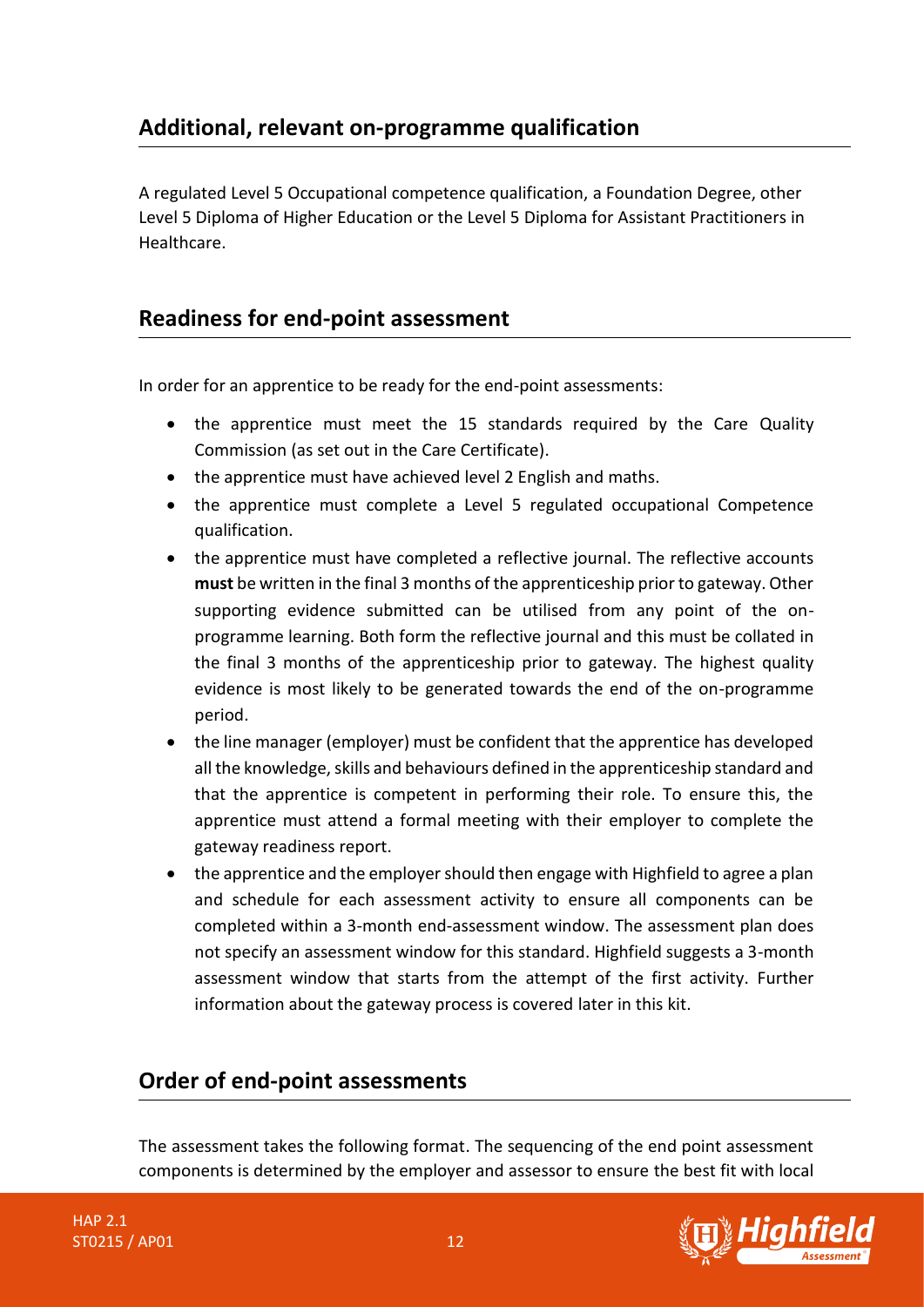needs. However, Highfield recommends that the reflective journal and interview follow the practical observation so that the apprentice can carry over assessment to the interview if required):

- Multiple-choice and short answer test (90 minutes)
- Practical observation (90 minutes, recommended maximum of 120 minutes)
- Reflective Journal and interview (max 60 minutes)

For final certification, the apprentice must have passed all components of the end-point assessment.

[Click here to return to contents](#page-0-0)

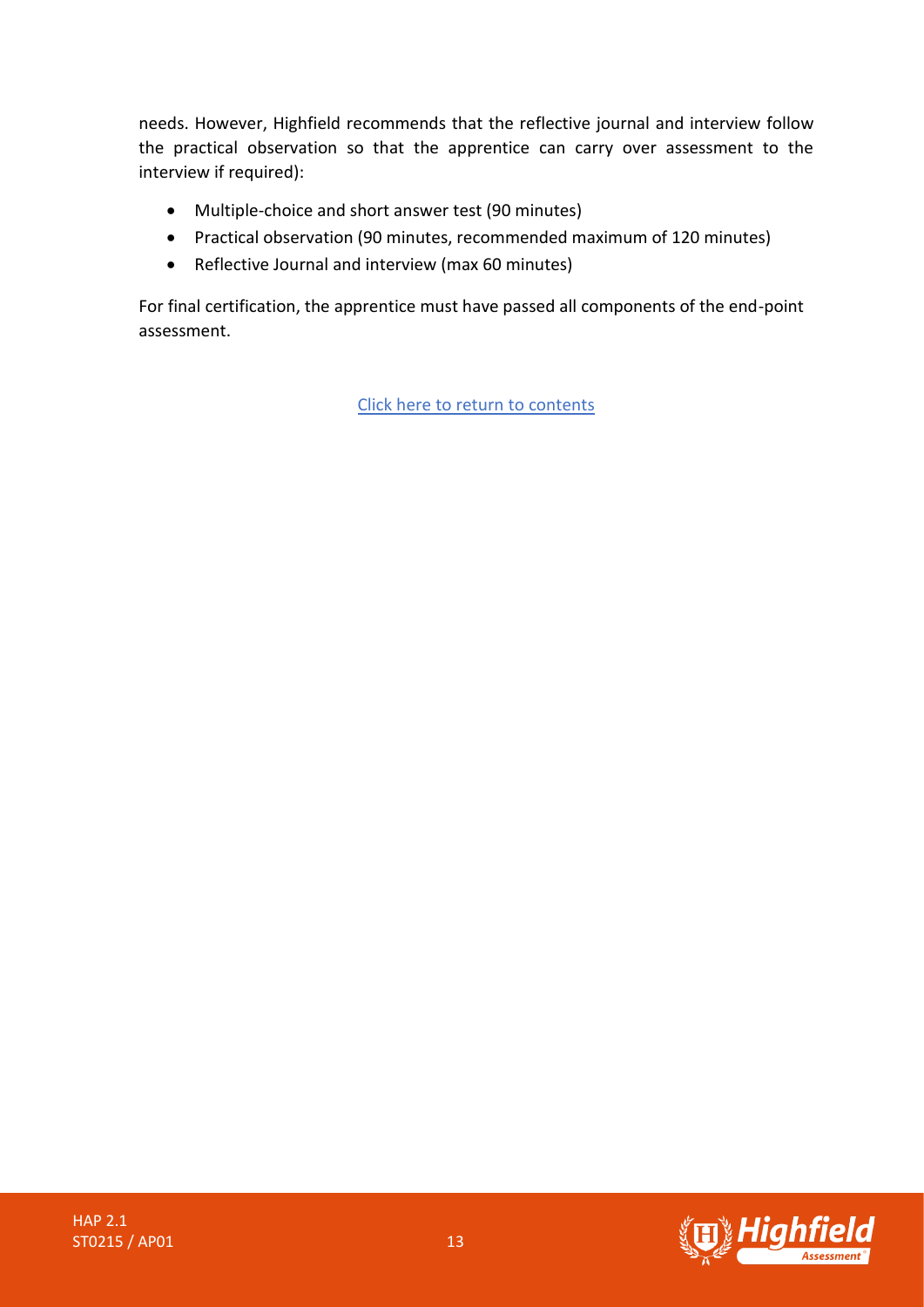# **The Highfield Approach**

<span id="page-13-0"></span>This section describes the approach Highfield has adopted in the development of this endpoint assessment in terms of its interpretation of the requirements of the end-point assessment plan and other relevant documents.

## **Documents used in developing this end-point assessment**

Standard (2015) [Assistant practitioner \(health\) / Institute for Apprenticeships](https://www.instituteforapprenticeships.org/apprenticeship-standards/assistant-practitioner-(health)-v1-0) and Technical Education End-point assessment plan (STO215/AP01) healthcare assistant practitioner.pdf (instituteforapprenticeships.org)

## **Specific considerations**

In order to develop valid end-point assessments, Highfield Assessment's approach is to remove the assessment of knowledge from the reflective journal and interview in order to avoid the practice of over-assessing. Therefore, Highfield has interpreted the requirements of the Healthcare Assistant Practitioner assessment plan as follows:

- knowledge parts of the standard are assessed via multiple-choice & short answer test
- skills, values and behaviours within the standard are assessed through observation of practice, reflective journal and interview.

Highfield Assessment has provided amplification for the skills requirements within this EPA Kit. This is provided as further guidance to support the apprentice in preparation for endpoint assessment. In the end-point assessments, the apprentice will be assessed on the high-level outcomes within the standard and not the additional criteria/amplification provided as guidance within this EPA Kit.

## Observation of Practice:

The assessment plan states that the observation of practice last a minimum of 90 minutes and therefore Highfield Assessment has provided a recommended maximum of 120 minutes for the observation of practice. This is recommended to ensure a consistent and fair approach to the assessment of apprentices.

Highfield has suggested that during the observation of practice simulation may be required to ensure all emboldened criteria can be covered. Assessment criteria that may require simulation are listed in 'Assessing the Practical Observation'.

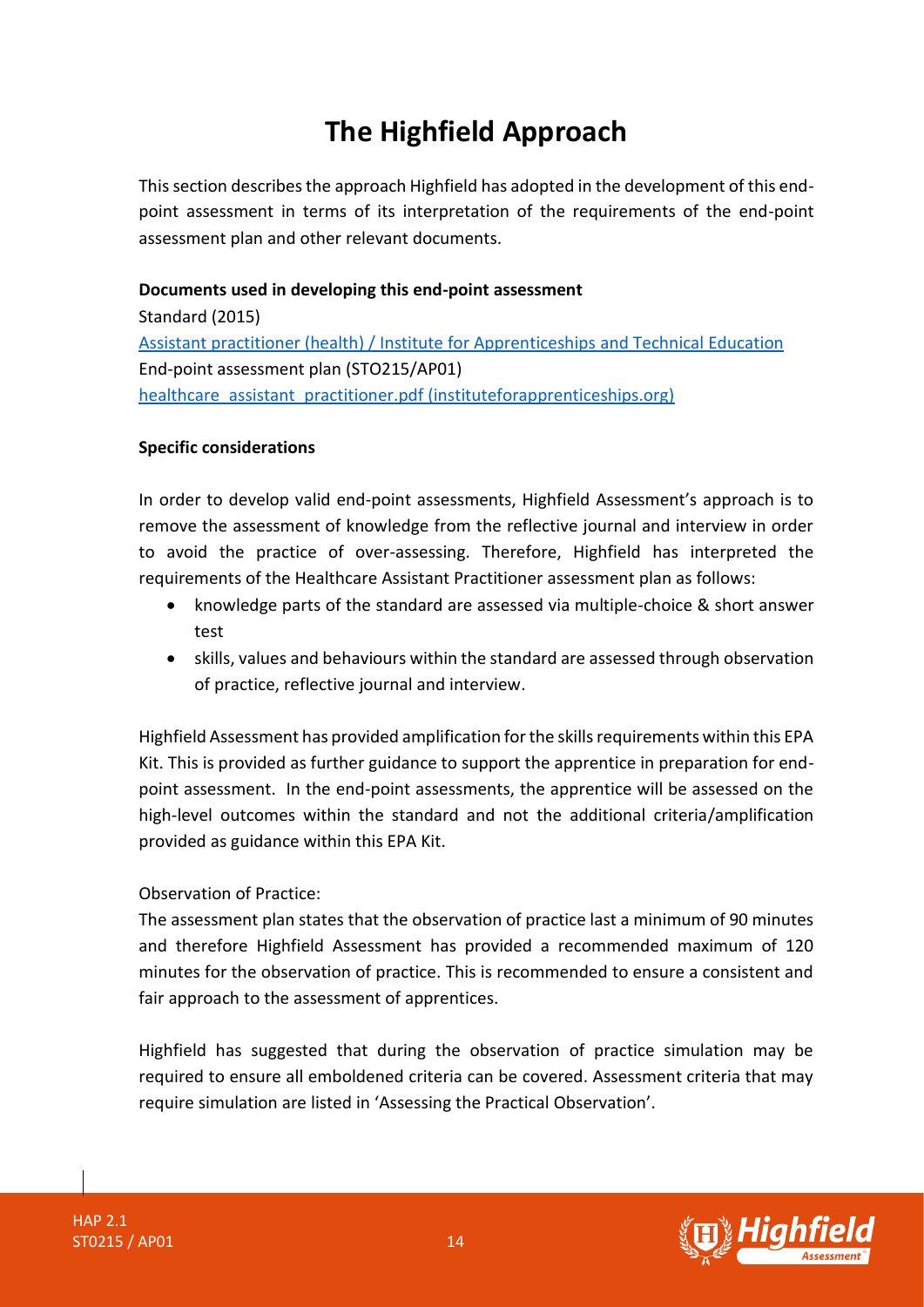Reflective Journal and Interview:

The reflective journal and interview assessment method does not assess knowledge, as this is assessed by the multiple-choice and short-answer test. Consequently, during the interview, the Independent End-Point Assessor will not review the test result in order to select the areas they wish to explore with the apprentice.

The pass criteria for this component are taken from the criteria outlined on page 8-9 of the assessment plan. The grading paragraphs on page 9 of the assessment plan have been used to write a set of pass, merit and distinction criteria. This is to provide clear information on what is expected of apprentices to achieve higher than a pass grade for the reflective journal and interview.

[Click here to return to contents](#page-0-0)

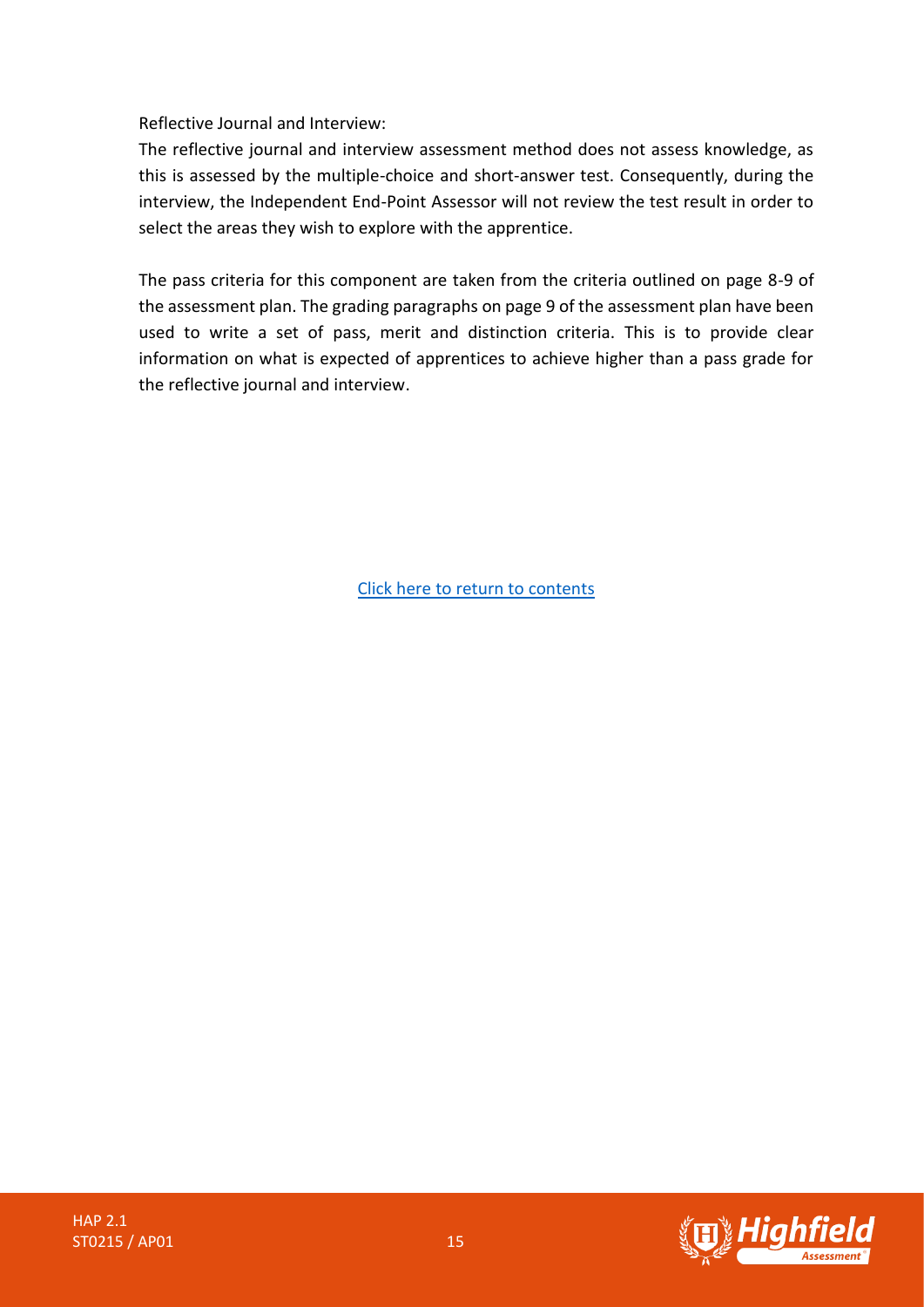# **Gateway**

## <span id="page-15-0"></span>**How to prepare for gateway**

After apprentices have completed their on-programme learning, they should be ready to pass through 'gateway' to their end-point assessment.

Gateway is a meeting that should be arranged between the apprentice, their employer and training provider to determine that the apprentice is ready to undertake their endpoint assessment. The apprentice should prepare for this meeting by bringing along workbased evidence, including:

- customer feedback
- recordings
- manager statements
- witness statements

As well as evidence from others, such as:

- mid and end-of-year performance reviews
- feedback to show how they have met the apprenticeship standards while onprogramme

In advance of gateway, apprentices will need to have:

- achieved level 2 English
- achieved level 2 maths
- met the 15 standards required by the Care Quality Commission (as set out in the Care Certificate)
- completed a regulated Level 5 occupational competence qualification
- completed a reflective journal

Therefore, apprentices should be advised by employers and providers to gather this evidence and undertake these qualifications during their on-programme training. It is recommended that employers and providers complete regular checks and reviews of this evidence to ensure the apprentice is progressing and achieving the standards before the formal gateway meeting is arranged.

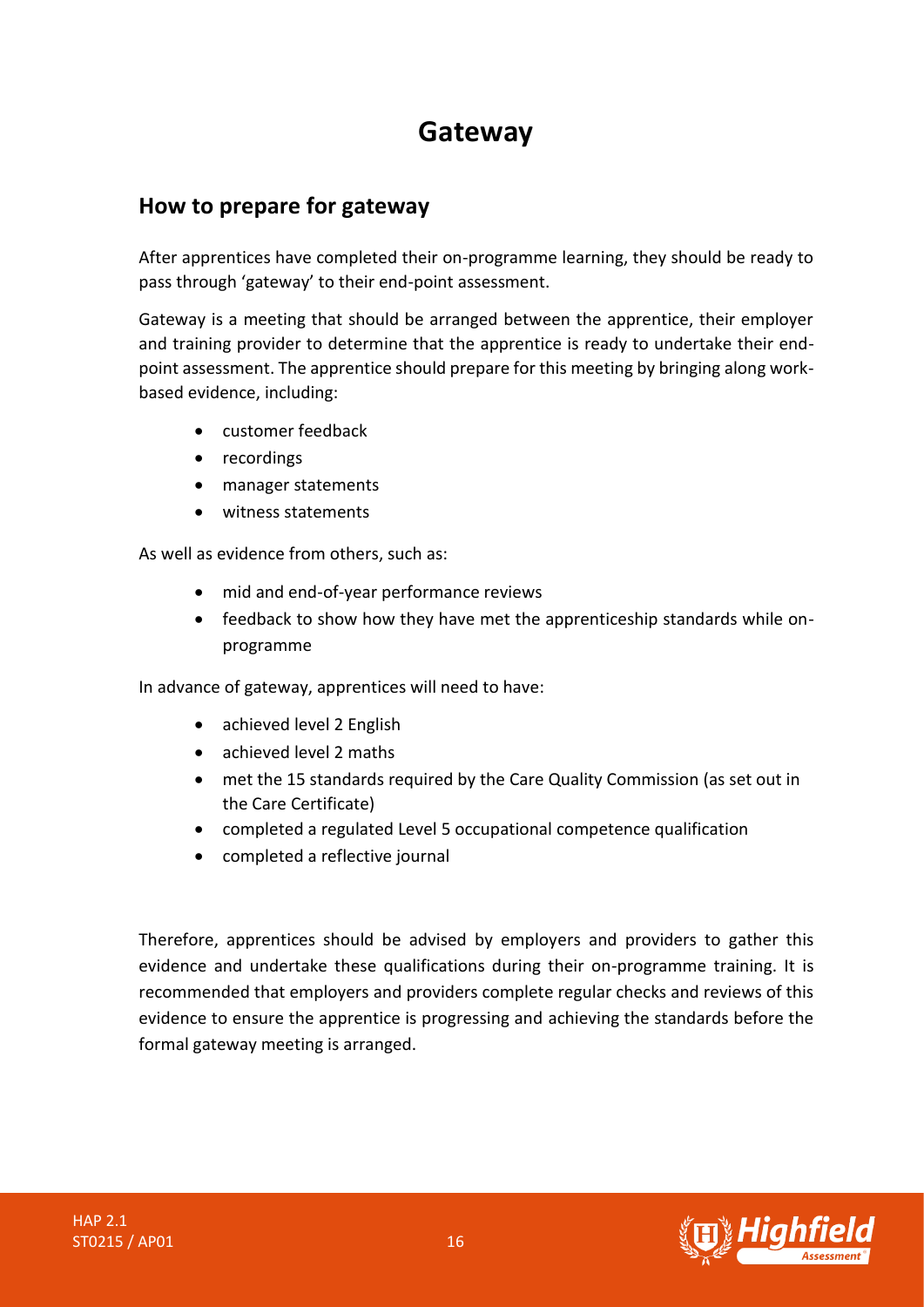## **The gateway meeting**

The gateway meeting should last around an hour and must be completed on or after the apprenticeship on-programme end date. It should be attended by the apprentice and the relevant people who have worked with the apprentice on-programme, such as the line manager/employer or mentor, the on-programme trainer/training provider and/or a senior manager (as appropriate to the business).

During the meeting, the apprentice, employer and training provider will discuss the apprentice's progress to date and confirm if the apprentice has met the full criteria of the apprenticeship standard during their on-programme training. The **Gateway Readiness Report** should be used to log the outcomes of the meeting and agreed by all 3 parties. This report is available to download from the Highfield Assessment website.

The report should then be submitted to Highfield to initiate the end-point assessment process. If you require any support completing the Gateway Readiness Report, please contact your Employer Engagement Manager at Highfield Assessment.

**Please note:** a copy of the standard should be available to all attendees during the gateway meeting.

## **Reasonable adjustments and special considerations**

Highfield Assessment has measures in place for apprentices who require additional support. Please refer to the Highfield Assessment Reasonable Adjustments Policy for further information/guidance.

## **ID requirements**

Highfield Assessment will need to ensure that the person undertaking an assessment is indeed the person they are claiming to be. All employers are therefore required to ensure that each apprentice has their identification with them on the day of the assessment so the end-point assessor can check.

Highfield Assessment will accept the following as proof of an apprentice's identity:

- a valid passport (any nationality)
- a signed UK photocard driving licence
- a valid warrant card issued by HM forces or the police
- another photographic ID card, e.g. employee ID card, travel card, etc.

[Click here to return to contents](#page-0-0)



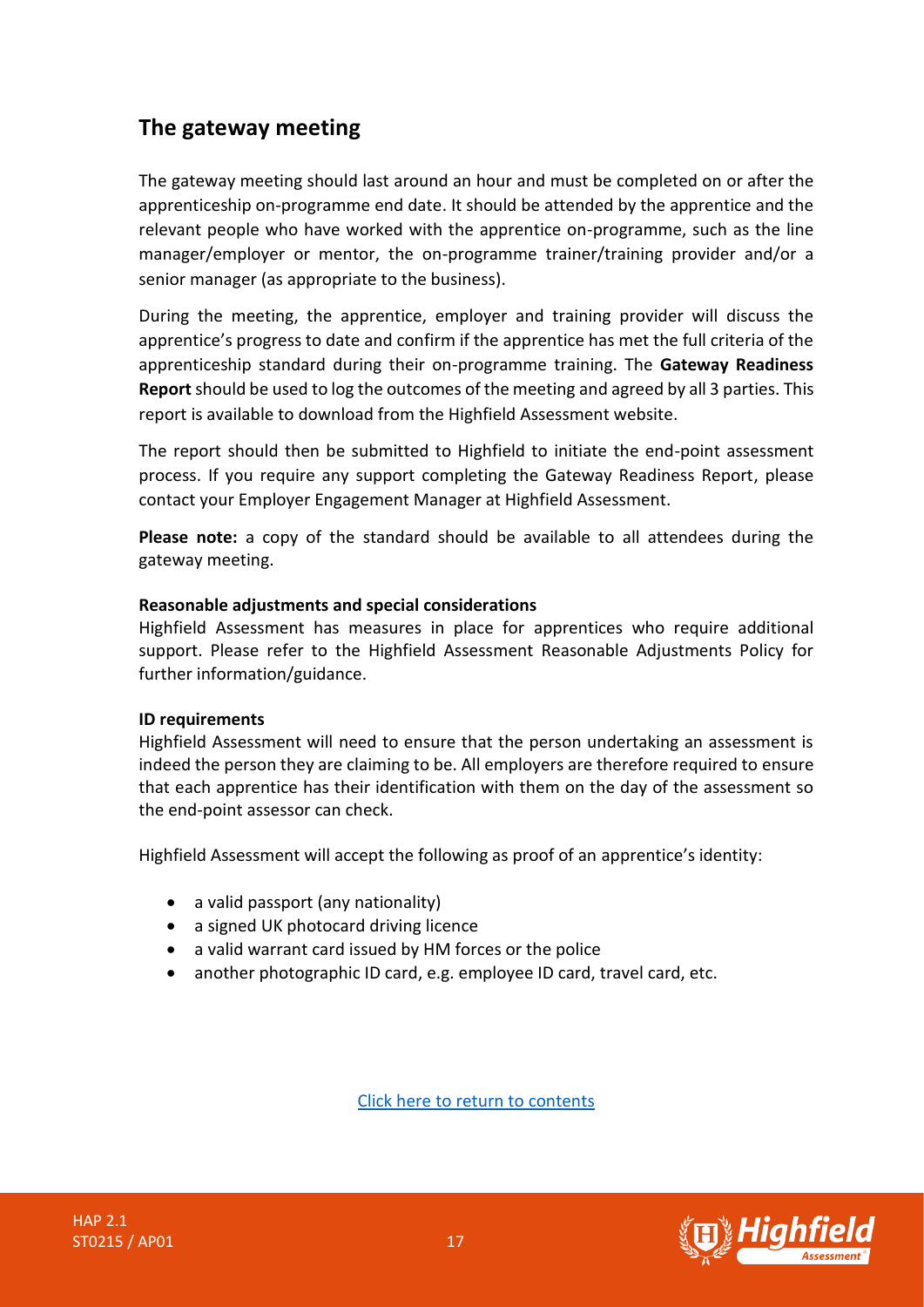# **Healthcare Assistant Practitioner Apprenticeship Standard**

The following pages contain the Healthcare Assistant Practitioner apprenticeship standard and the assessment criteria in a format that is suitable for delivery.

<span id="page-17-0"></span>

| <b>Communication</b>                                        |                                                                                                                                                                                                                                                                                                                                                                                                                                                                                                                                                                                                                                                                                                                                                                                                                                                                                                                |  |
|-------------------------------------------------------------|----------------------------------------------------------------------------------------------------------------------------------------------------------------------------------------------------------------------------------------------------------------------------------------------------------------------------------------------------------------------------------------------------------------------------------------------------------------------------------------------------------------------------------------------------------------------------------------------------------------------------------------------------------------------------------------------------------------------------------------------------------------------------------------------------------------------------------------------------------------------------------------------------------------|--|
| <b>Multiple Choice Test</b>                                 |                                                                                                                                                                                                                                                                                                                                                                                                                                                                                                                                                                                                                                                                                                                                                                                                                                                                                                                |  |
| The apprentice will know and understand                     | Indicative assessment criteria                                                                                                                                                                                                                                                                                                                                                                                                                                                                                                                                                                                                                                                                                                                                                                                                                                                                                 |  |
| K1. The principles and philosophy of health and social care | Define health and wellbeing<br>$\bullet$<br>Analyse how the social and medical models of health inform<br>practice<br>Analyse how the <b>biopsychosocial</b> model of health informs practice<br>Compare and contrast different psychological theories and how<br>they inform practice<br>Analyse ethical standards and principles that underpin health and<br>social care<br>Discuss the legal framework for health and social care practice<br>including legislation, codes of conduct, national and organisational<br>policy<br>Explain how you embed the Care Standards within your role<br>Explain the structure and function of health and social care<br>services in England<br>Discuss how own role fits within own organisation and the wider<br>structure of health and care services<br>Analyse how partnership working with colleagues, other<br>professionals and others delivers better outcomes |  |

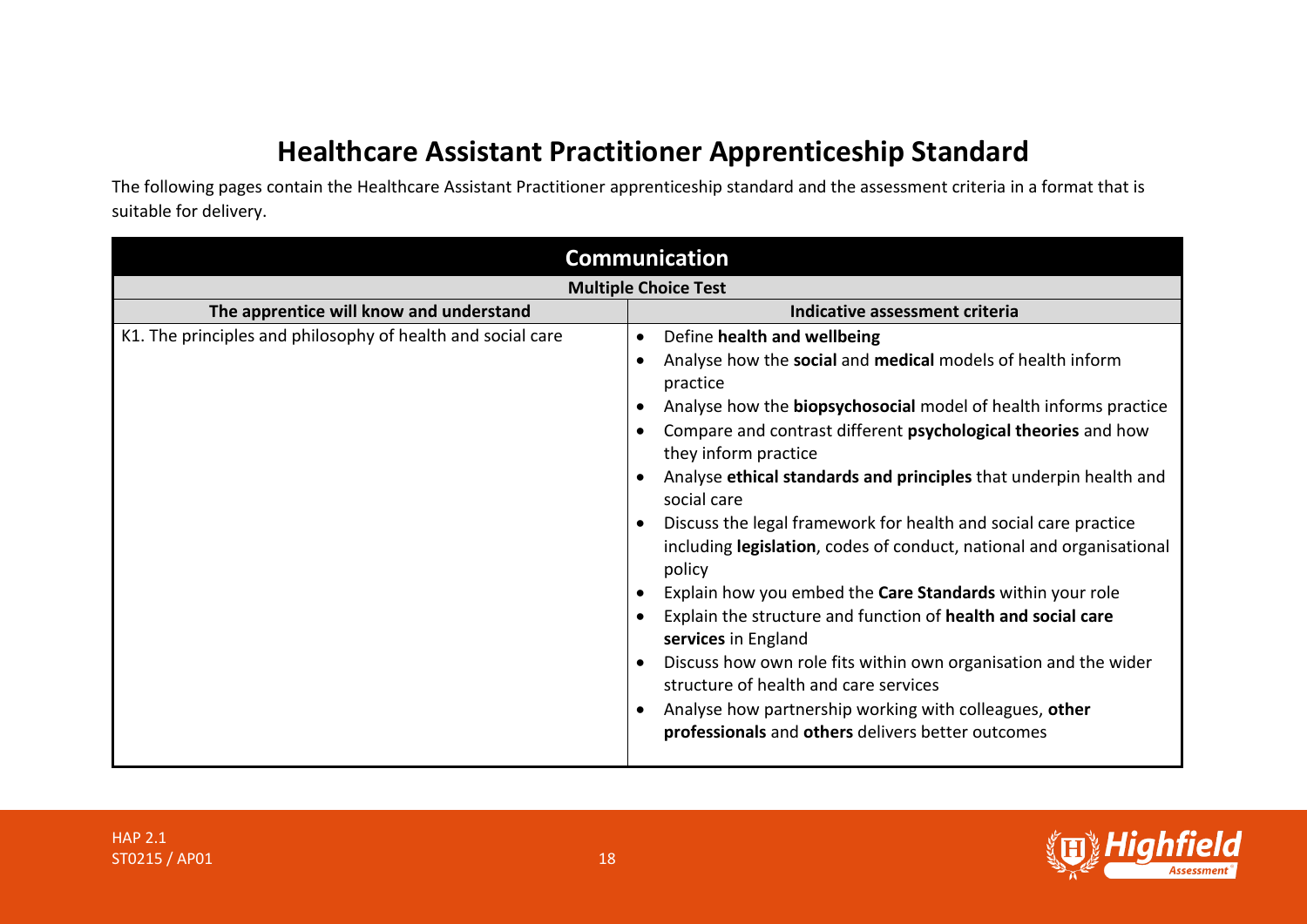## **Amplification and guidance**

**Health and wellbeing** must include physical, emotional, intellectual, social, sexual and environmental

**Social models** of health focus on the premise that a disability/condition is caused by the way society is organised (e.g. exclusion of individuals with a disability/condition)

**Medical models** of health focus on the premise that a disability/condition is caused by the impairments/differences experienced by the individual

**Biopsychosocial model** attributes disease outcome to the intricate, variable interaction of biological factors (illness, disease, pain, genetic, biochemical etc.), psychological factors (mood, personality, behaviour etc.) and social factors (cultural, familial, socioeconomic, medical, etc.)

**Psychological theories** must include understanding of:

- Behaviourist
- Cognitive
- Humanistic
- Psychodynamic
- Social
- **Biological**

(at least two theorists per perspective)

**Ethical standards and principles:** Learner must show understanding of the following principles including:

Standards created by professional practice and service regulators e.g. Care Quality Commission (CQC), Health and Care Professions Council (HCPC), Nursing and Midwifery Council (NMC) etc.

Ethical principles including:

• Justice

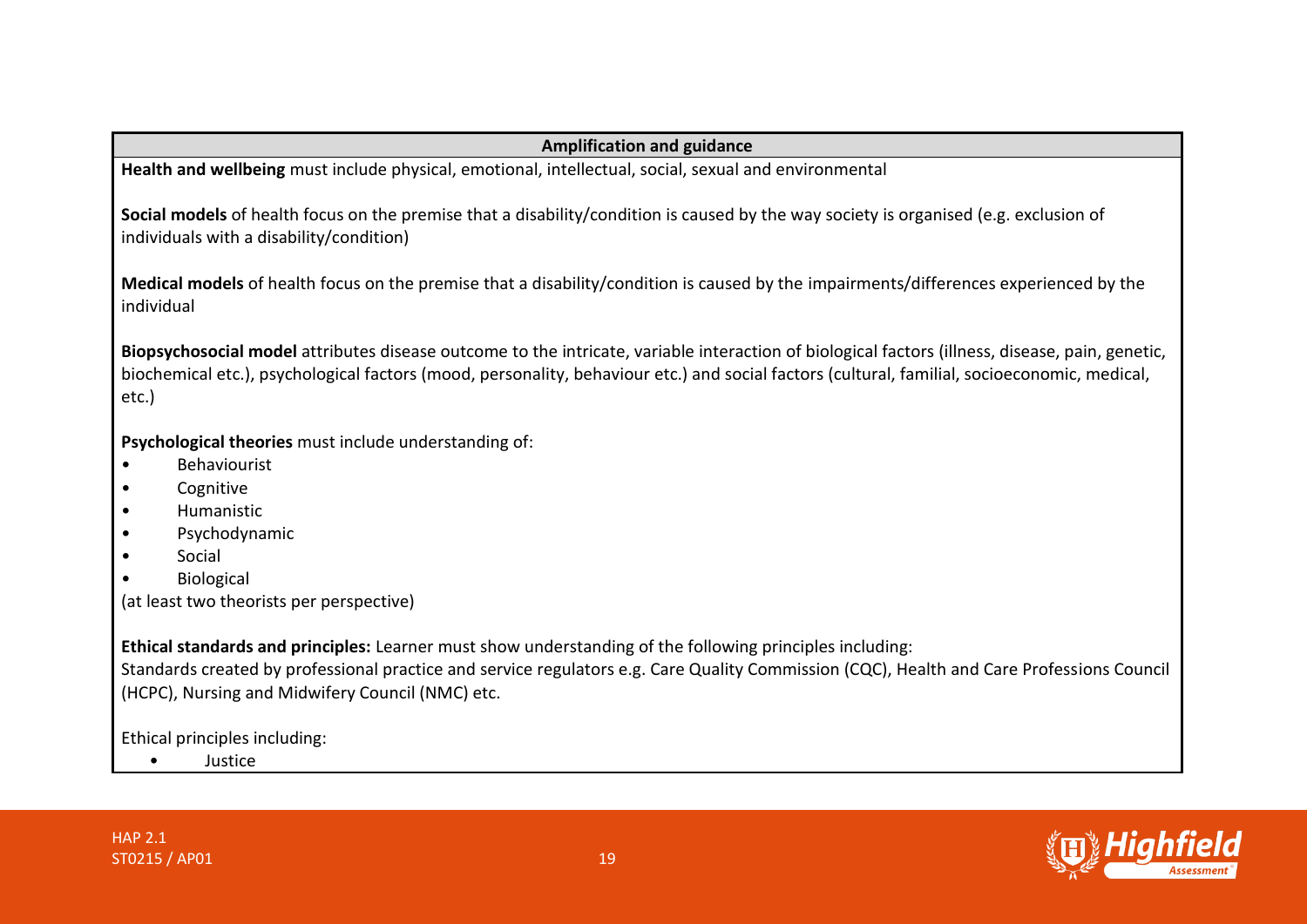- Beneficence
- Non-Maleficence
- Autonomy

## **Legislation** can include:

- The Care Act 2014
- Health and Social Care Act 2008 (Regulated Activities) Regulations 2014
- Health and Safety at Work Act 1974
- Human Rights Act 1998
- Data Protection Act 1998
- General Data Protection Regulation 2018
- Equality Act 2010

**Care Standards:** Learner must demonstrate knowledge of how they work under the following Care Standards:

- Duty of Care
- Safeguarding- children/adults
- Health and Safety
- Dignity & Respect
- Handling information
- Communication
- Moving and Handling
- Infection prevention and control
- Fluid and nutrition
- Person-Centred Care
- Equality and Diversity
- Mental health/ capacity.
- Consent

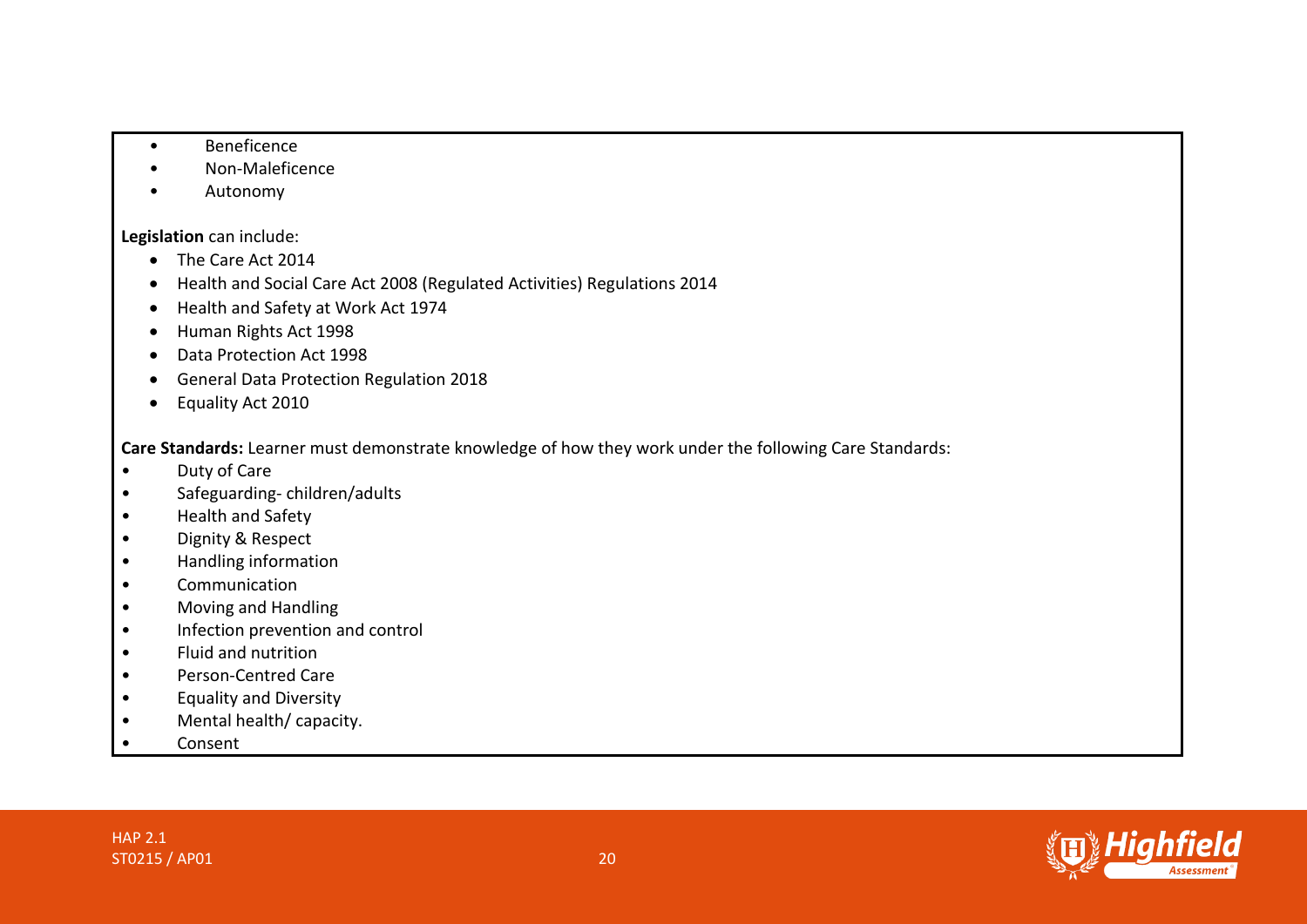## **Health and social care services:**

National Health Service Local Authority provided services Private healthcare and social care services Voluntary or charity funded services

## **Other professionals:**

- Workers from other organisations or agencies
- Advocates
- Independent visitors

#### **Others:**

- Individuals (adults or children and young people)
- Families
- Friends



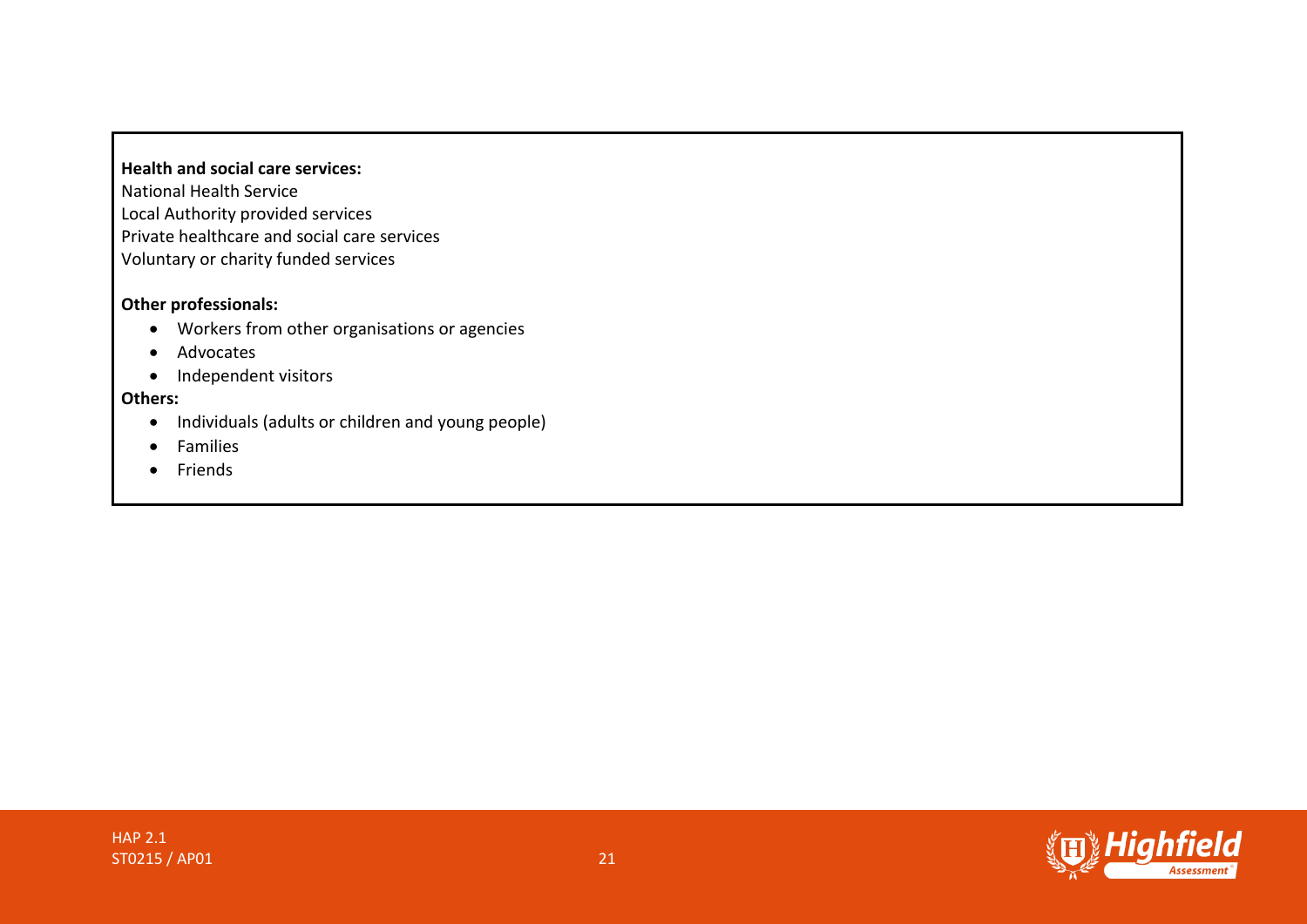| K2. The physiology, organisation and function of the human body    |                                                                                                                                                                                                                                                                                                                                                                                                                                                                                                                       |
|--------------------------------------------------------------------|-----------------------------------------------------------------------------------------------------------------------------------------------------------------------------------------------------------------------------------------------------------------------------------------------------------------------------------------------------------------------------------------------------------------------------------------------------------------------------------------------------------------------|
| Multiple choice and short answer test                              |                                                                                                                                                                                                                                                                                                                                                                                                                                                                                                                       |
| The apprentice will know and understand                            | Indicative assessment criteria                                                                                                                                                                                                                                                                                                                                                                                                                                                                                        |
| K2. The physiology, organisation and function of the<br>human body | Explain in depth the distinct types of tissues and muscles within the body<br>Describe the main body organs and systems<br>Analyse how the body systems inter-relate with each other<br>Discuss how body systems are affected by common disorders, diseases<br>and the impact of lifestyle<br>Explain how homeostasis controls the bodies functioning<br>Evaluate how common disorders and diseases impact homeostasis<br>Critically analyse how common disorders and diseases can impact on<br>health and well-being |

#### **Amplification and guidance**

**Tissues:** epithelial, connective, nervous.

**Muscles:** cardiac, smooth**,** skeletal

**Body organs and systems**: Includes cardiovascular – heart and blood, respiratory – lungs, nervous – central nervous system including brain, and nerves, digestive, urinary, integumentary, musculoskeletal, endocrine, reproductive – male & female, lymphatic and immune system.

**Common disorders/diseases**: Learner could cover the following: diabetes, coeliac disease, asthma, eczema, rheumatoid arthritis, urinary tract infections, thyroids, cystic fibrosis, cancer, HIV, COPD, Heart disease, Crohn's disease, pulmonary hypertension. Learners need to clearly demonstrate that they understand how the body system is affected by the disorder and the impairment it could cause

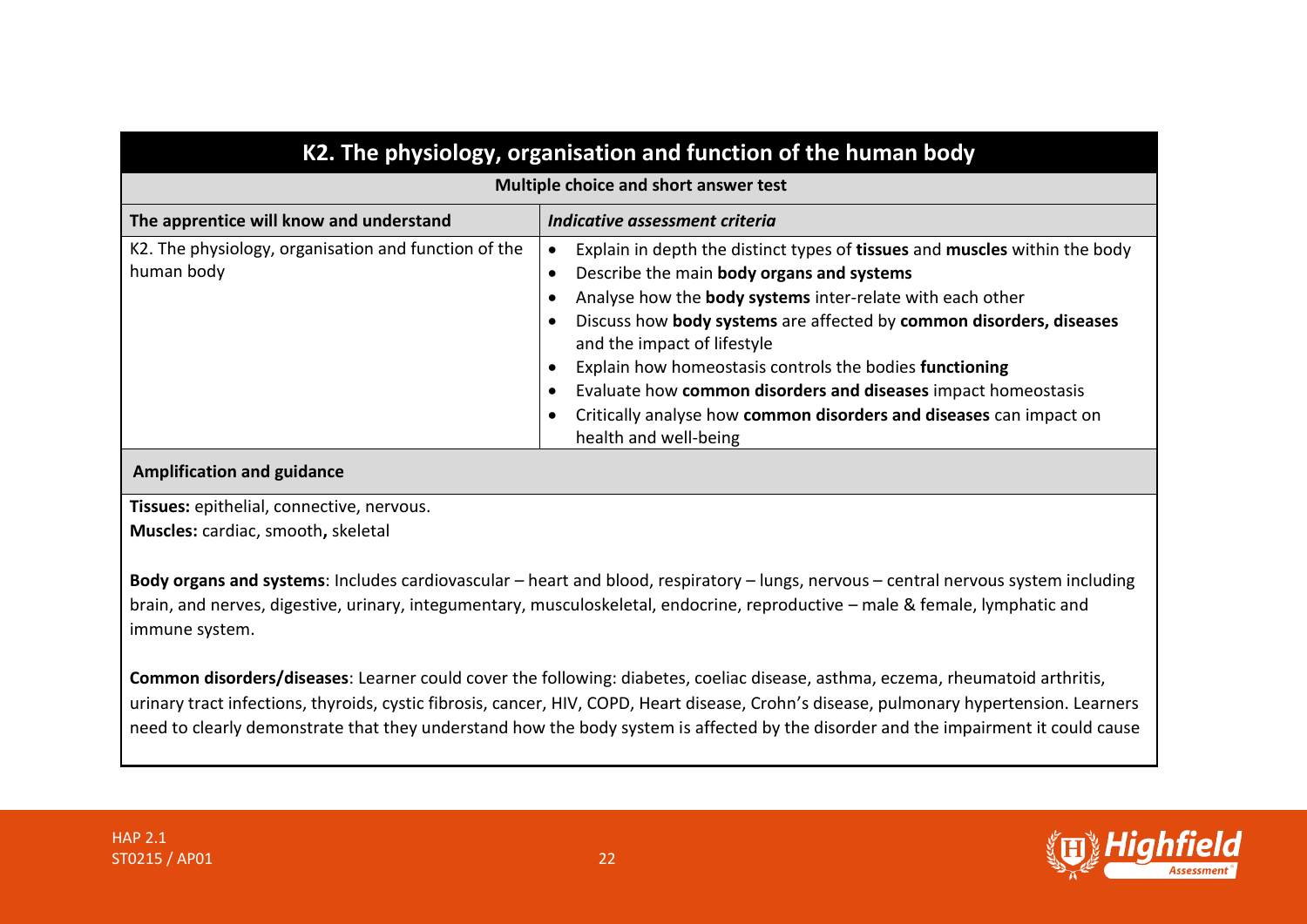**Functioning:** Learner could cover: temperature, insulin production, blood pressure, thyroid function, osmoregulation, hormone control (male/female). Learners need to show the impact of homeostatic control when understanding these conditions and how the dysfunction is caused.

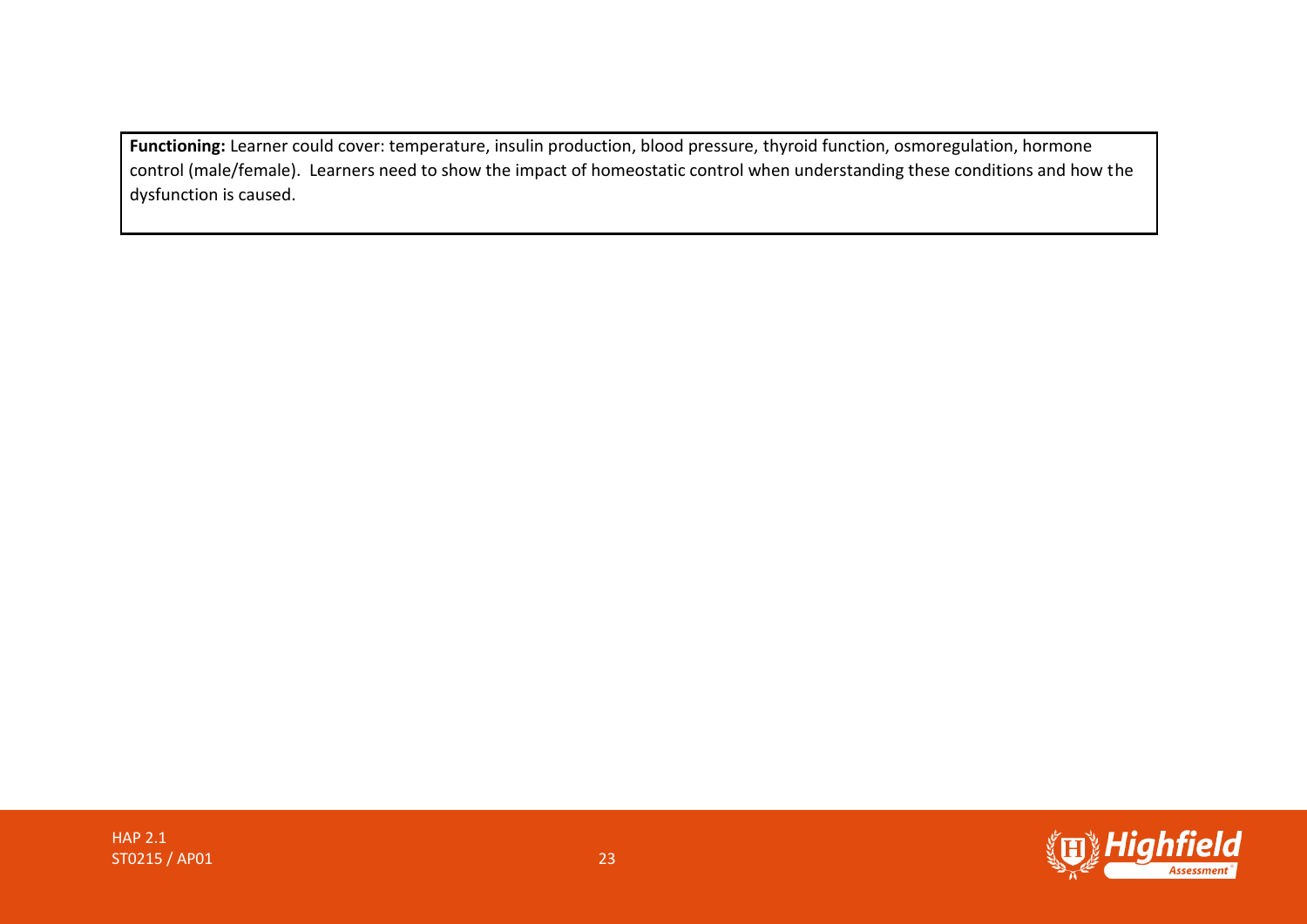| K3. Lifespan developments and healthcare needs from prenatal to end of life/bereavement    |                                                                                                                                                                                                                                                                                                                                                                                                                                                                                                         |
|--------------------------------------------------------------------------------------------|---------------------------------------------------------------------------------------------------------------------------------------------------------------------------------------------------------------------------------------------------------------------------------------------------------------------------------------------------------------------------------------------------------------------------------------------------------------------------------------------------------|
|                                                                                            | Multiple choice and short answer test                                                                                                                                                                                                                                                                                                                                                                                                                                                                   |
| The apprentice will know and understand                                                    | Indicative assessment criteria                                                                                                                                                                                                                                                                                                                                                                                                                                                                          |
| K3. Lifespan developments and healthcare needs<br>from prenatal to end of life/bereavement | Explain foetal development from conception to birth<br>c<br>Discuss development from birth linking to development stages and<br>healthcare needs<br>Analyse how psychological concepts enable us to understand the<br>development through the life stages<br>Critically evaluate how factors impact on life stages<br>Define the terms morbidity and mortality<br>Evaluate why mortality and morbidity rates change during the lifespan<br>Evaluate how theories help us understand the key life events |
| Application and cutators and                                                               | Critically analyse how culture impacts on key life events including death                                                                                                                                                                                                                                                                                                                                                                                                                               |

#### **Amplification and guidance**

**Development stages:** Infancy (0 – 2 years), Early Childhood (2 – 6 years), Middle Childhood (6 – 12 years), Adolescence (13 – 19 years), Early Adulthood (20 – 40 years), Middle Adulthood (40 – 65 years), Late Adulthood (65 and over), Coping with Death and Bereavement

**Healthcare needs:** maintaining a safe environment, communication, breathing, eating and drinking, elimination, washing and dressing, controlling temperature, mobilising, working and playing, expressing sexuality, sleeping, dying and death

## **Psychological concepts:**

Learners could cover, for example, logical and abstract thought development of self - ego, id and superego and morality, formation of self-awareness and self-concept.

Learners also may cover the following: conservation of liquids, mass and volume, language acquisition device, elaborate and restrictive codes, self-actualisation and perception

Could include theories from Freud, Erikson, Piaget, Kohlberg, Kubler-Ross and Rogers



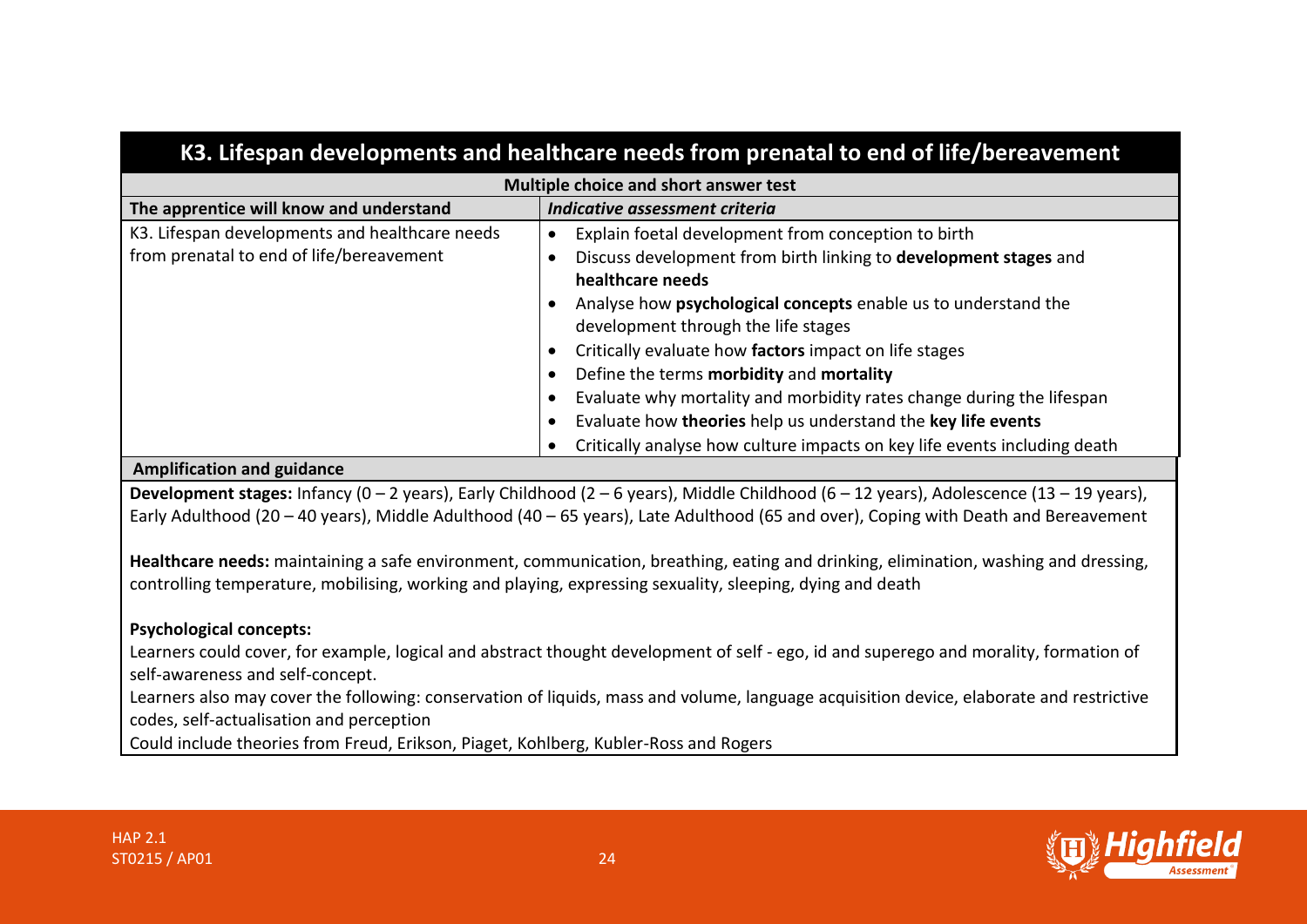**Factors:** Learners must cover: environmental, lifestyle (alcohol and drugs and smoking), Abuse (psychological, physical and sexual), attitudes, culture, family.

**Morbidity:** Refers to the condition of being diseased

**Mortality:** Refers to the state of being subject to death

**Theories** may include Kubler-Ross (1969), Holmes and Rahe (1967), Maslow (1943), Ellis, Beck, Gardner (1983), Bowlby (1969), C.M. Parkes (1998), Selye's (1956)

**Key life events** may include puberty, bereavement, divorce, separation, serious/terminal illness, marriage, miscarriage, menopause, death and dying, stress, abuse

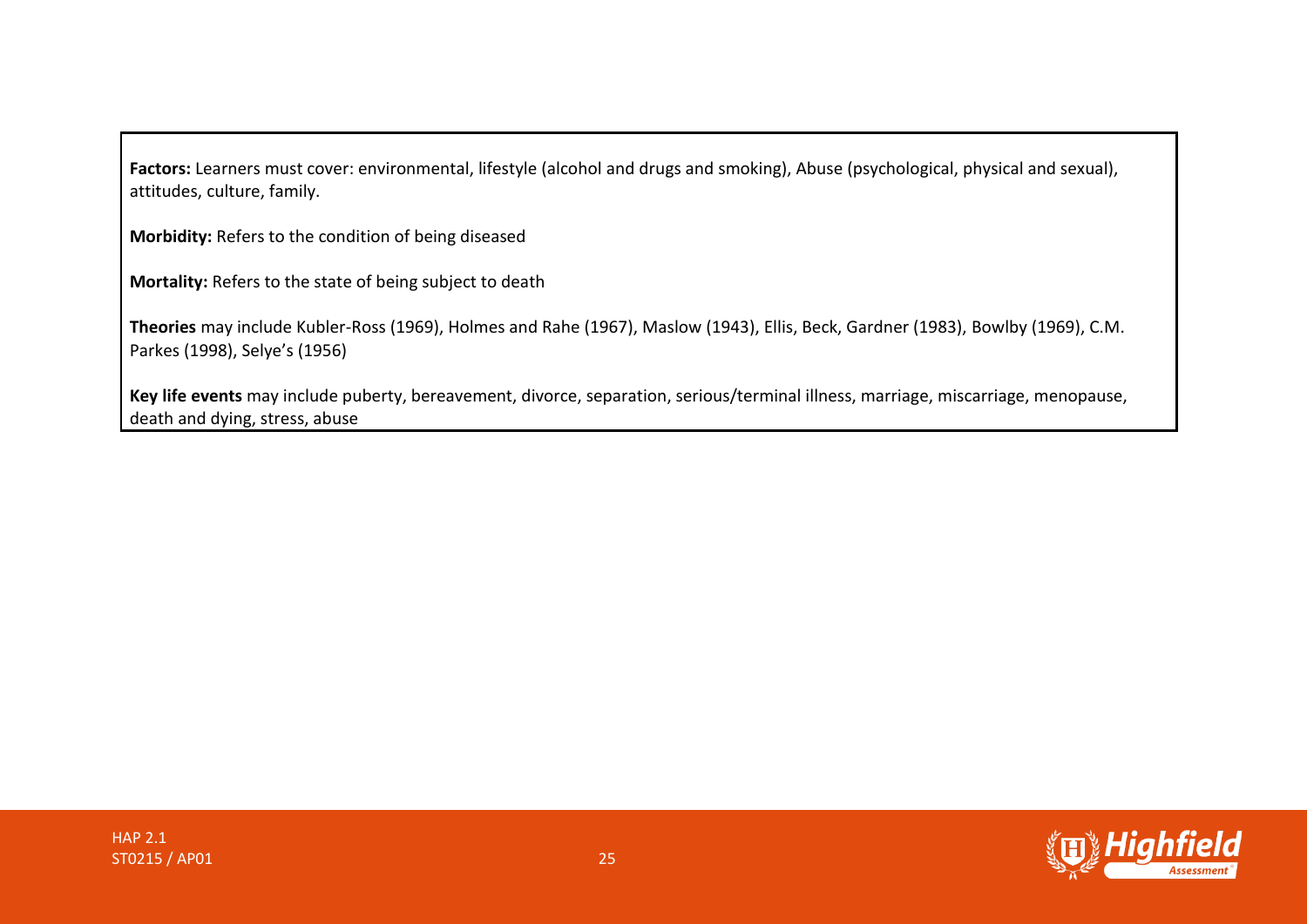| K4. Research and development in the health and social care sector to inform and improve quality of            |                                                                                                                                                                                                                                                                                                                                                                                                                                                                                                |
|---------------------------------------------------------------------------------------------------------------|------------------------------------------------------------------------------------------------------------------------------------------------------------------------------------------------------------------------------------------------------------------------------------------------------------------------------------------------------------------------------------------------------------------------------------------------------------------------------------------------|
| care                                                                                                          |                                                                                                                                                                                                                                                                                                                                                                                                                                                                                                |
| Multiple choice and short answer test                                                                         |                                                                                                                                                                                                                                                                                                                                                                                                                                                                                                |
| The apprentice will know and understand                                                                       | Indicative assessment criteria                                                                                                                                                                                                                                                                                                                                                                                                                                                                 |
| K4. Research and development in the health and<br>social care sector to inform and improve quality of<br>care | Explain the value of undertaking research within the sector<br>$\bullet$<br>Explain where information on current research into health and social care<br>٠<br>topics can be found<br>Explain what qualitative, quantitative and action research methodologies are<br>including their value to healthcare practice<br>Critically analyse research surrounding a topic within your own practice<br>Evaluate how research papers can improve quality of care within your own<br>and other's roles |
| <b>Amplification and guidance</b>                                                                             |                                                                                                                                                                                                                                                                                                                                                                                                                                                                                                |

**Qualitative research methodologies:** are primarily exploratory research. They are used to gain an understanding of underlying reasons, opinions and motivations. They provide insights into the problem or help to develop ideas or hypotheses for potential quantitative research.

**Quantitative research methodologies:** are used to quantify a problem by way of generating numerical data or data that can be transformed into usable statistics. They can be used to quantify attitudes, opinions, behaviours or other defined variables and generalise results from a large sample.

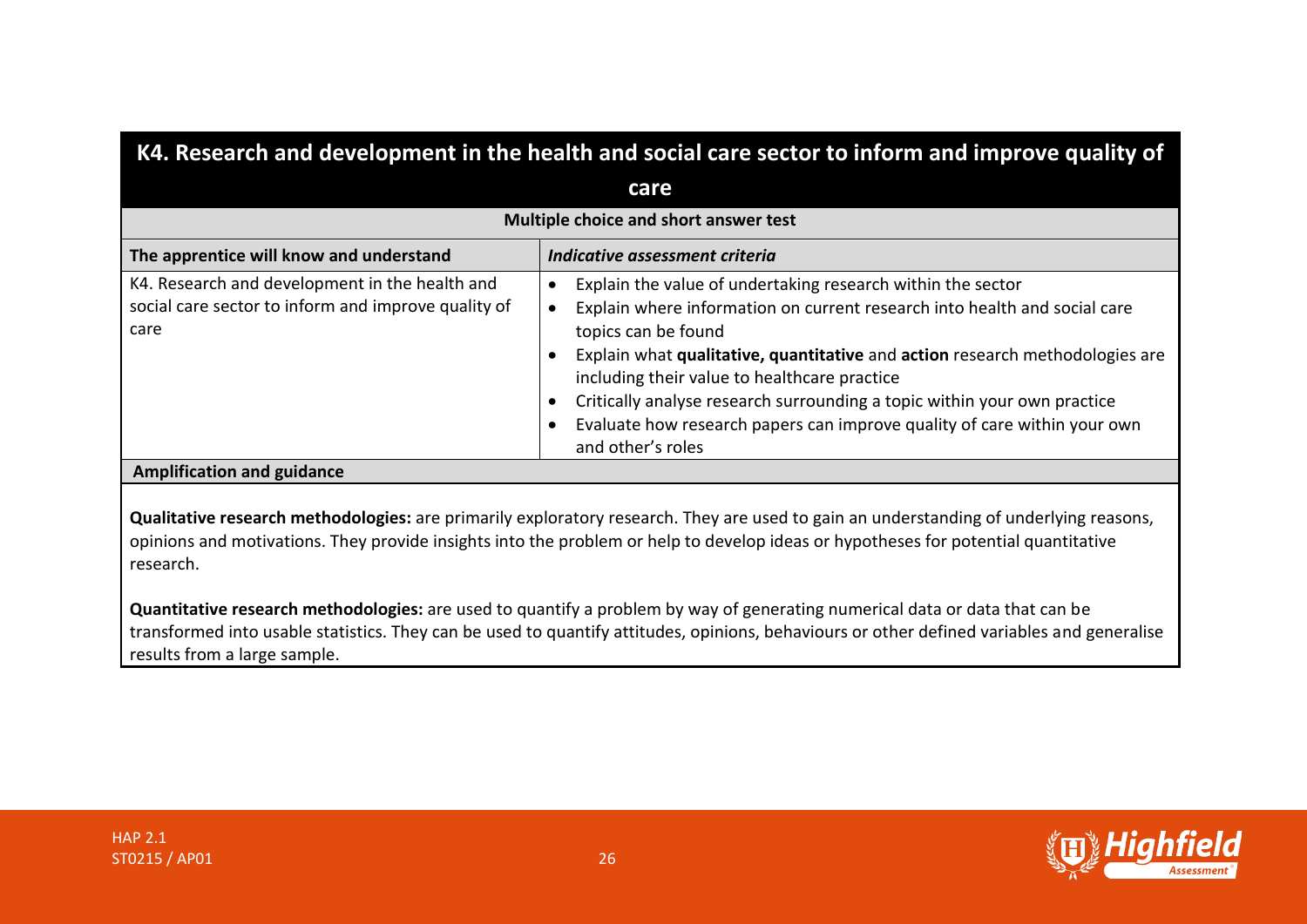| K5. Provision and promotion of holistic person-centred care and support, duty of care and                                                                                                                                                                                                                                                                              |                                                                                                |  |
|------------------------------------------------------------------------------------------------------------------------------------------------------------------------------------------------------------------------------------------------------------------------------------------------------------------------------------------------------------------------|------------------------------------------------------------------------------------------------|--|
| safeguarding of individuals                                                                                                                                                                                                                                                                                                                                            |                                                                                                |  |
|                                                                                                                                                                                                                                                                                                                                                                        | Multiple choice and short answer test                                                          |  |
| The apprentice will know and understand                                                                                                                                                                                                                                                                                                                                | Indicative assessment criteria                                                                 |  |
| K5. The provision and promotion of holistic person                                                                                                                                                                                                                                                                                                                     | Explain what duty of care means within your role<br>$\bullet$                                  |  |
| centred care and support, duty of care and                                                                                                                                                                                                                                                                                                                             | Define person-centred care<br>$\bullet$                                                        |  |
| safeguarding of individuals                                                                                                                                                                                                                                                                                                                                            | Analyse how duty of care and person-centred care are maintained in your<br>setting             |  |
|                                                                                                                                                                                                                                                                                                                                                                        | Evaluate how person-centred care is promoted within your setting                               |  |
|                                                                                                                                                                                                                                                                                                                                                                        | Describe the types of abuse and their characteristics specific to your work area               |  |
|                                                                                                                                                                                                                                                                                                                                                                        | Evaluate legislation and regulations which must be adhered to when working<br>with individuals |  |
|                                                                                                                                                                                                                                                                                                                                                                        | Critically analyse the agreed policies and procedures to safeguard individuals                 |  |
|                                                                                                                                                                                                                                                                                                                                                                        | Analyse factors that may make individuals vulnerable to abuse                                  |  |
| <b>Amplification and Guidance</b>                                                                                                                                                                                                                                                                                                                                      |                                                                                                |  |
| Duty of care: Refers to a moral or legal obligation to ensure the safety or well-being of others                                                                                                                                                                                                                                                                       |                                                                                                |  |
| Person-centred care refers to viewing the people using health and care as equal partners in planning, developing and monitoring care to<br>make sure it meets their needs; considering a person's desires, values, family situations, social circumstances and lifestyles; seeing the<br>person as an individual and working together to develop appropriate solutions |                                                                                                |  |
| Type of abuse: Learners must cover all if working in the adult sector and emboldened ones if working within the child sector.                                                                                                                                                                                                                                          |                                                                                                |  |
| physical                                                                                                                                                                                                                                                                                                                                                               |                                                                                                |  |
| sexual                                                                                                                                                                                                                                                                                                                                                                 |                                                                                                |  |
| psychological                                                                                                                                                                                                                                                                                                                                                          |                                                                                                |  |

• neglect

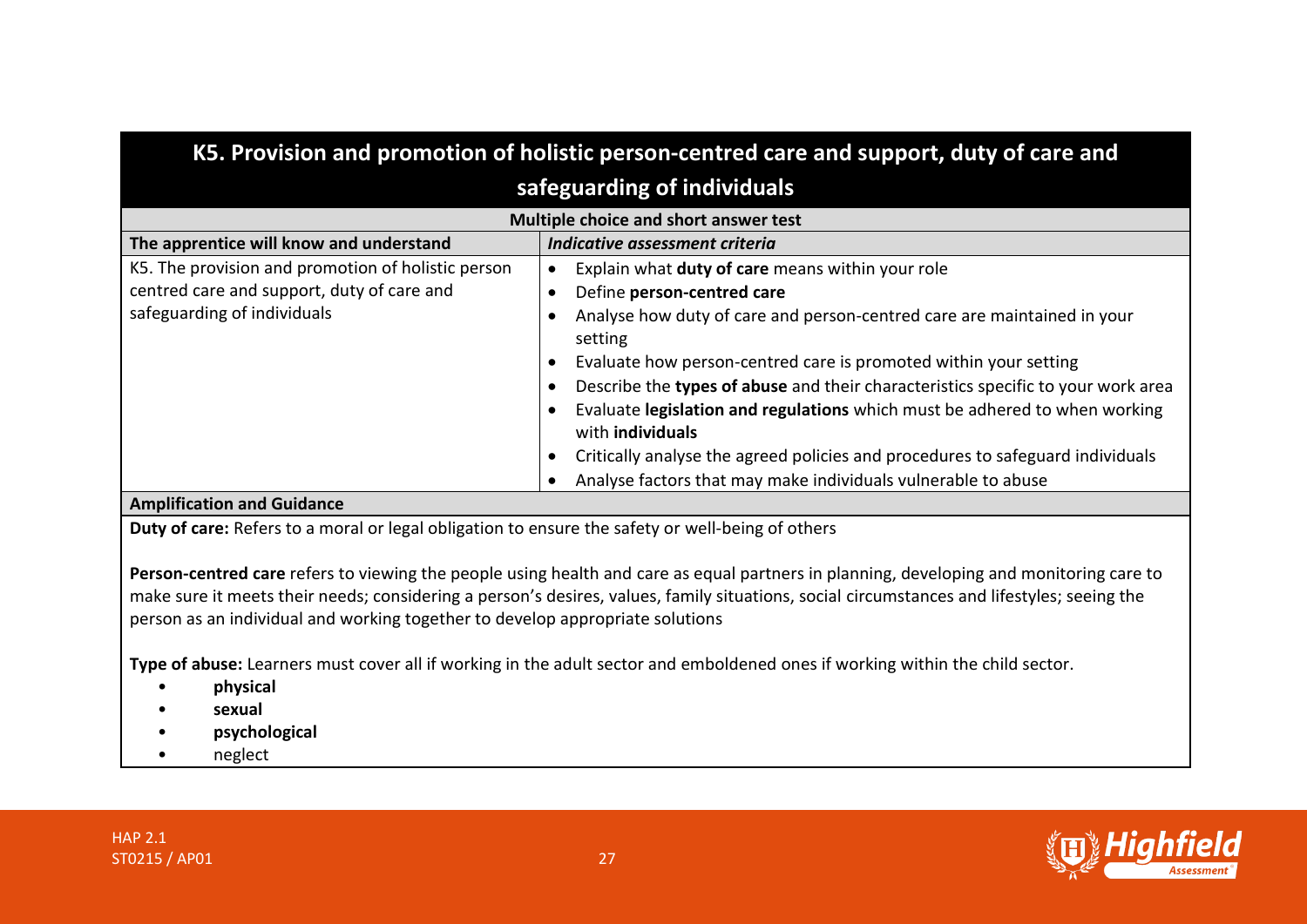- financial/material
- organisational
- discriminatory
- **neglect**
- domestic
- modern slavery
- self-neglect

**Legislation:** Learners must cover all legislation that applies to their setting/sector

- Working to safeguard vulnerable adults
- Working to safeguard children
- Children Act 1989/2004/2010
- The Care Act 2014/2016
- Mental Capacity Act 2005

**Individual** refers to those requiring care and support, may include patients, service users or clients.

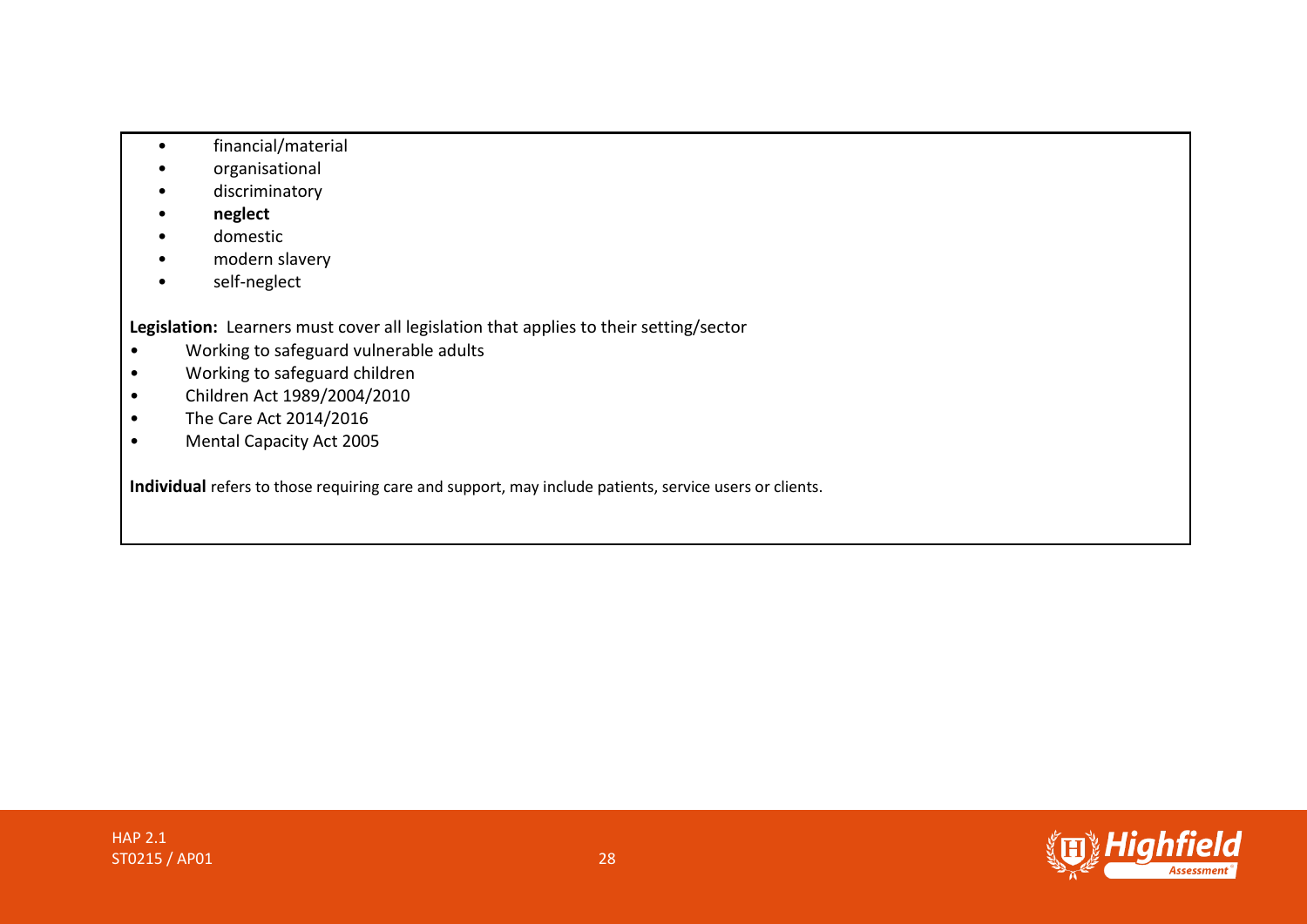| K6. Importance of the strategic environment in health and social care and the implications for the                      |                                                                                                                                                                                                                                                                                                                                                          |
|-------------------------------------------------------------------------------------------------------------------------|----------------------------------------------------------------------------------------------------------------------------------------------------------------------------------------------------------------------------------------------------------------------------------------------------------------------------------------------------------|
| individual                                                                                                              |                                                                                                                                                                                                                                                                                                                                                          |
| Multiple choice and short answer test                                                                                   |                                                                                                                                                                                                                                                                                                                                                          |
| The apprentice will know and understand                                                                                 | Indicative assessment criteria                                                                                                                                                                                                                                                                                                                           |
| K6. The importance of the strategic environment in<br>health and social care and the implications for the<br>individual | Define the strategic environment in health and social care<br>Outline the management structure of own work setting<br>Evaluate the impact of the strategic environment on resources<br>Discuss how new legislation and government reforms impact on the strategic<br>environment<br>Discuss the impact of regulatory bodies on the strategic environment |
| <b>Amplification and guidance</b>                                                                                       |                                                                                                                                                                                                                                                                                                                                                          |

**Strategic environment** includes the wider context of health and social care beyond the immediate place of work including:

- Current national health and care policy initiatives, e.g. closer integration of health and social care, Sustainability and Transformation Partnership's (STP's) and vanguard sites
- How changes to national policy impact on health and social care services
- How national policy applies to apprentice's workplace and the services provided across health and care

**Resources** could include staff, managers and other professionals, in addition to physical resources e.g. permanent (building and equipment) and disposable (PPE and other supplies (medical or administrative).

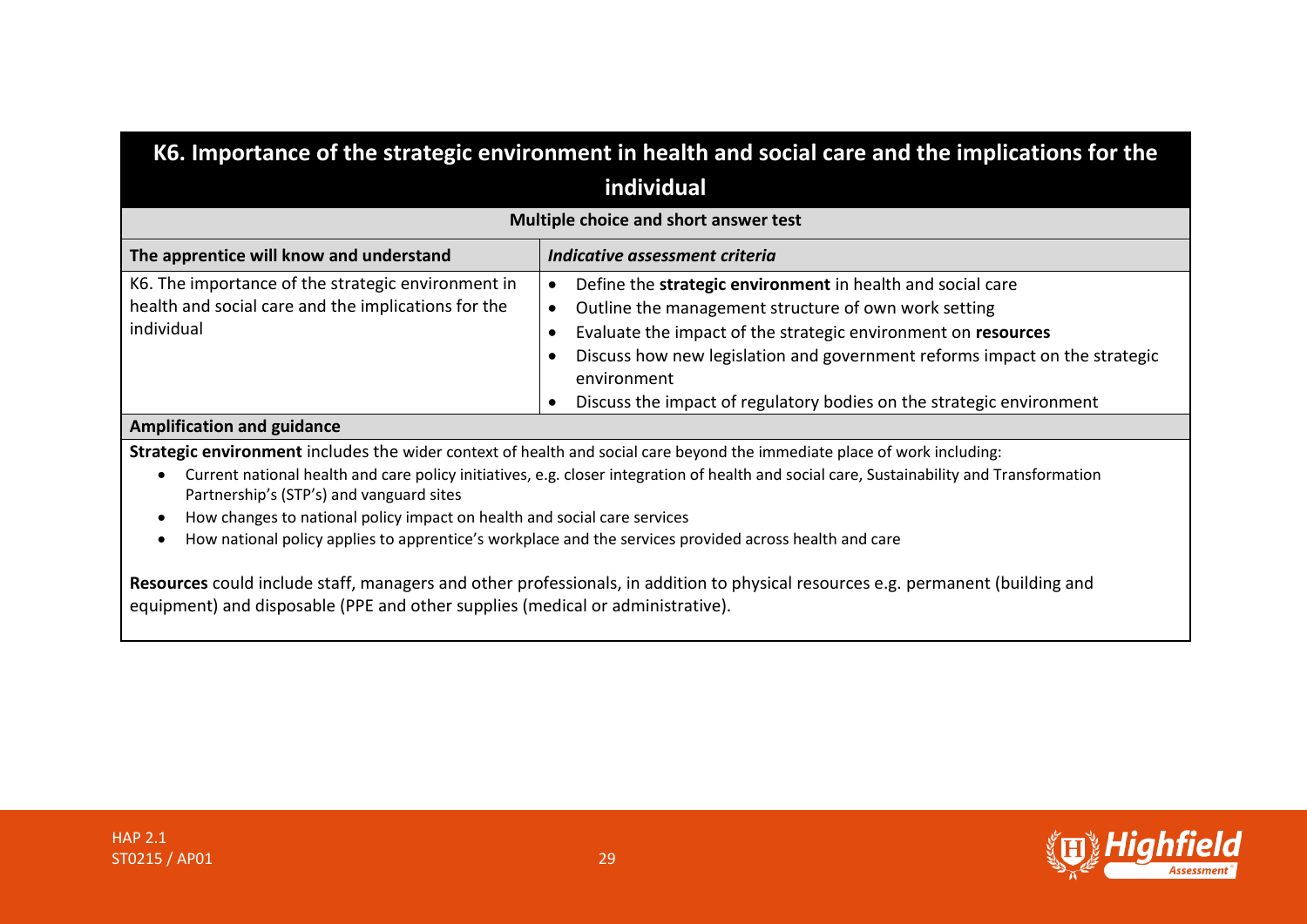| K7. Importance of current evidence-based practice within scope of the role                                             |                                                                                                                                                                                                                                                                       |  |
|------------------------------------------------------------------------------------------------------------------------|-----------------------------------------------------------------------------------------------------------------------------------------------------------------------------------------------------------------------------------------------------------------------|--|
| Multiple choice and short answer test                                                                                  |                                                                                                                                                                                                                                                                       |  |
| The apprentice will know and understand<br>Indicative assessment criteria                                              |                                                                                                                                                                                                                                                                       |  |
| K7. The importance of current evidence-based<br>practice within scope of the role                                      | Outline own role and responsibilities<br>Evaluate the importance of evidence-based practice to healthcare<br>Reflect on occasions when evidence-based practice has informed your care<br>practice<br>Assess how evidence-based practice has informed your development |  |
| <b>Amplification and guidance</b>                                                                                      |                                                                                                                                                                                                                                                                       |  |
| Evidence-based practice refers to the use of current best evidence in making decisions about the care of an individual |                                                                                                                                                                                                                                                                       |  |

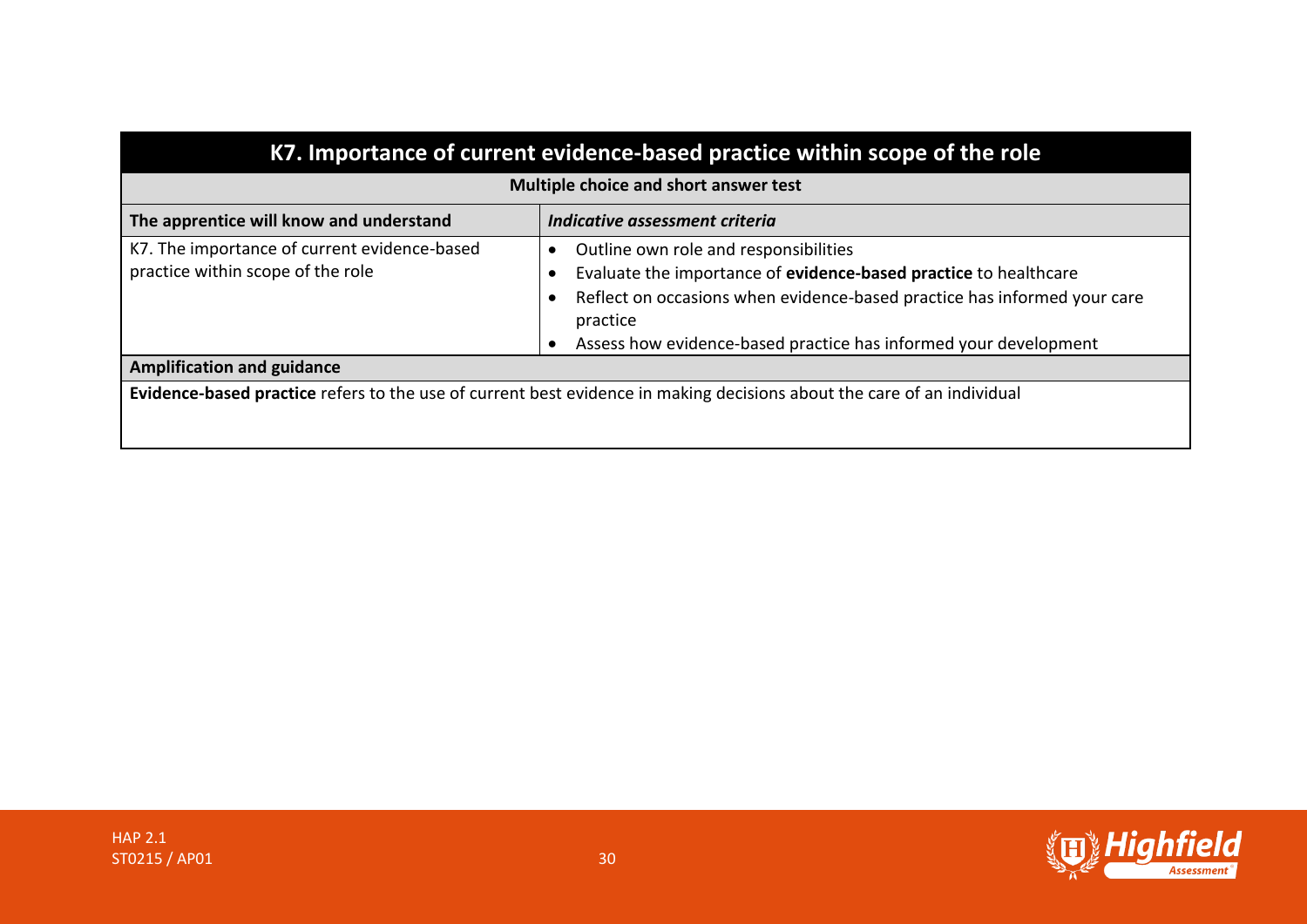| S1. Responsibilities and duty of the role                                                                                                                                                                                                                                                                                                                                                                                                                                                                                                                                                                                                                                                                                                                                                                                                                    |                                                                                                                       |  |
|--------------------------------------------------------------------------------------------------------------------------------------------------------------------------------------------------------------------------------------------------------------------------------------------------------------------------------------------------------------------------------------------------------------------------------------------------------------------------------------------------------------------------------------------------------------------------------------------------------------------------------------------------------------------------------------------------------------------------------------------------------------------------------------------------------------------------------------------------------------|-----------------------------------------------------------------------------------------------------------------------|--|
| <b>Observation of Practice</b>                                                                                                                                                                                                                                                                                                                                                                                                                                                                                                                                                                                                                                                                                                                                                                                                                               |                                                                                                                       |  |
| The apprentice will be able to                                                                                                                                                                                                                                                                                                                                                                                                                                                                                                                                                                                                                                                                                                                                                                                                                               | Pass assessment criteria                                                                                              |  |
| S1. Undertake defined clinical or therapeutic<br>interventions appropriately delegated by a<br><b>Registered Practitioner</b>                                                                                                                                                                                                                                                                                                                                                                                                                                                                                                                                                                                                                                                                                                                                | OB12. Undertake defined clinical or therapeutic interventions appropriately<br>delegated by a Registered Practitioner |  |
| <b>Amplification and guidance</b>                                                                                                                                                                                                                                                                                                                                                                                                                                                                                                                                                                                                                                                                                                                                                                                                                            |                                                                                                                       |  |
| Clinical interventions: The skills that are required for the areas in which you work and agreed by your registered practitioner or training<br>and workforce development professional e.g. communication skills, completing paperwork, taking blood pressures or other physiological<br>measurements, assessing tissue viability using a recognized tool. This could be specific to the clinical areas in which you work. This is also<br>likely to include teaching and/or mentoring, team leading, assessment of individuals, conducting appraisals and supervisions, health<br>promotion, acting on results of physiological measurements, promotion of infection prevention and control, decision-making, liaising with<br>authorities such as Care Quality Commission, Environmental Health, Health and Safety Executive, Local Authority Commissioners |                                                                                                                       |  |

**Therapeutic interventions**: this could be a diet plan, ensuring they walk a certain amount daily, take their prescribed medication and is likely to be specific to the requirements of the role

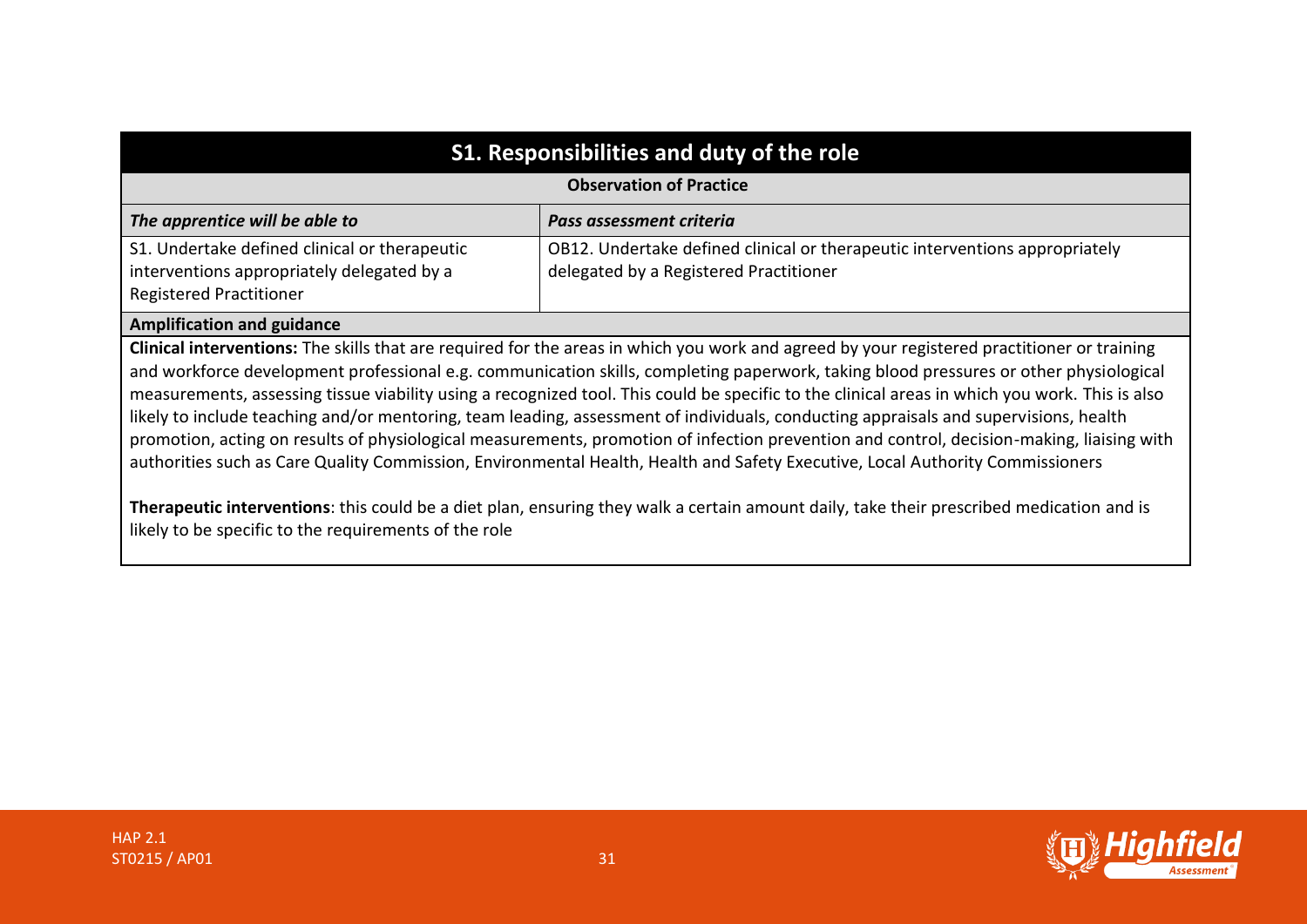| <b>S2. Case Management</b>                                                                                                                                                  |                                                                                                                                                                                                                                                                                                                                                                                            |
|-----------------------------------------------------------------------------------------------------------------------------------------------------------------------------|--------------------------------------------------------------------------------------------------------------------------------------------------------------------------------------------------------------------------------------------------------------------------------------------------------------------------------------------------------------------------------------------|
| Reflective journal and interview                                                                                                                                            |                                                                                                                                                                                                                                                                                                                                                                                            |
| The apprentice will be able to                                                                                                                                              | Indicative assessment criteria                                                                                                                                                                                                                                                                                                                                                             |
| S2. Manages own work and case load and<br>implement programmes of care in line with current<br>evidence, taking action relative to an individual's<br>health and care needs | Reflect on how you manage your daily workload<br>Implement the care package supporting an individual in your care that you<br>work with on a regular basis<br>Ensure the care package is supported by current evidence-based practice<br>Review and revise how the care being provided impacts on the individual's<br>health and care needs<br>Evaluate how you manage your daily workload |
| <b>Amplification and guidance</b>                                                                                                                                           |                                                                                                                                                                                                                                                                                                                                                                                            |
|                                                                                                                                                                             |                                                                                                                                                                                                                                                                                                                                                                                            |

**Daily work load:** Using your reflective diary, reflect on all aspect of your working day, whether it's patient care, administration or supervisor other's Ensure you protect clients/setting confidentiality at all times.

**Care package:** learners will need to identify the client age, health issues and current support. Learners may then take each aspect of care/interaction with the client and discuss the care and its value to the individual. This should include discussion on multiagency working too.

**Care:** learners will need to cover all aspect of care:

- physical
- emotional
- intellectual
- environment
- spiritual
- social

**Individual:** refers to someone requiring care or support; it will usually mean the person or people supported by the apprentice

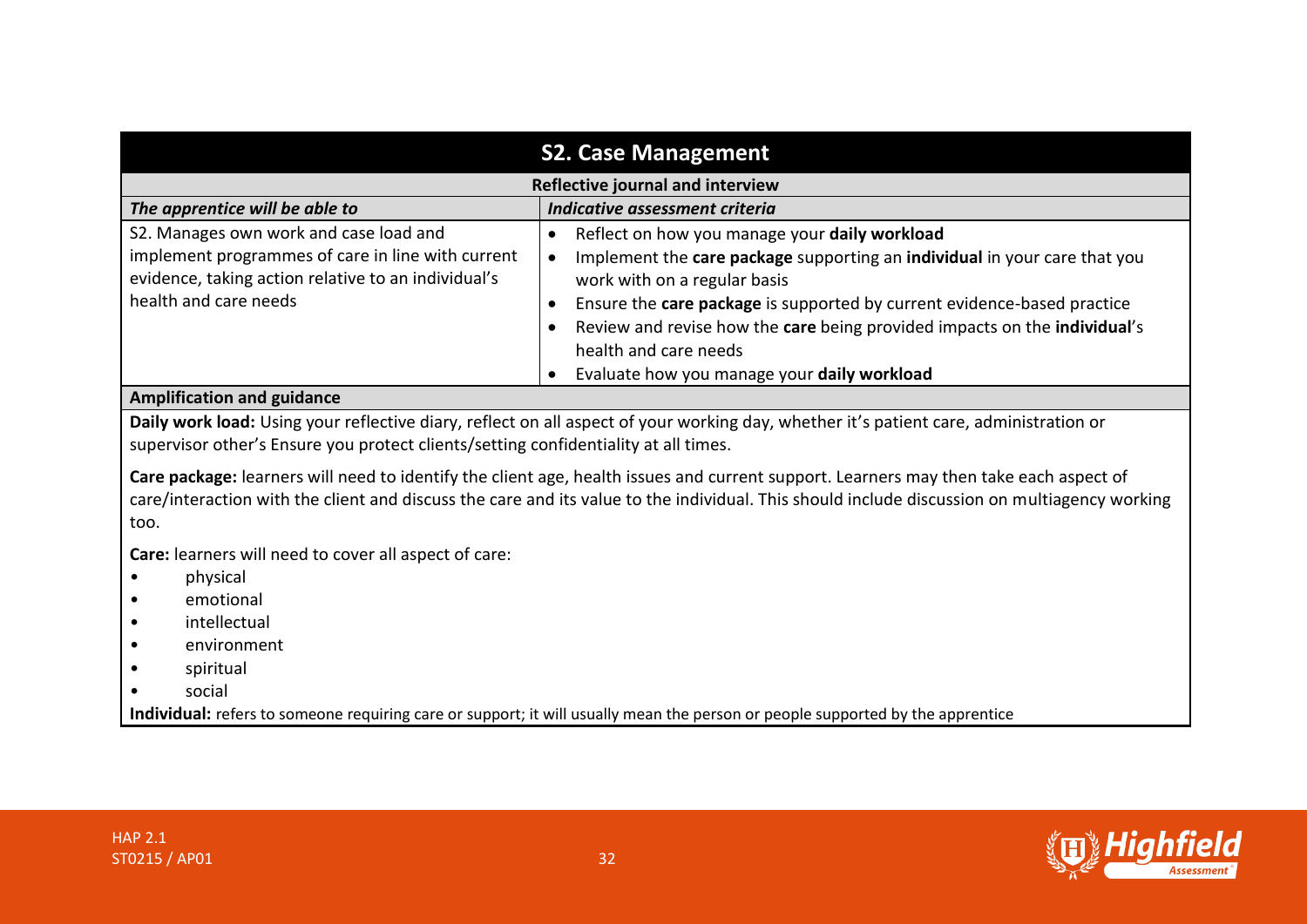| <b>S3. Supervision and Teaching</b>                                                                                              |                                                                                                                                                                                                                                                                                                                                                                                                                                                                                                                                                                                |
|----------------------------------------------------------------------------------------------------------------------------------|--------------------------------------------------------------------------------------------------------------------------------------------------------------------------------------------------------------------------------------------------------------------------------------------------------------------------------------------------------------------------------------------------------------------------------------------------------------------------------------------------------------------------------------------------------------------------------|
| Reflective journal and interview                                                                                                 |                                                                                                                                                                                                                                                                                                                                                                                                                                                                                                                                                                                |
| The apprentice will be able to                                                                                                   | Indicative assessment criteria                                                                                                                                                                                                                                                                                                                                                                                                                                                                                                                                                 |
| S3. Allocate work to and support the development of<br>others and supervise, teach, mentor and assess<br>other staff as required | Demonstrate how you allocate work to others<br>$\bullet$<br>Provide guidance to others in order for work to be undertaken effectively<br>Explain how you ensure your knowledge is up to date<br>Explain the terms: supervision, mentoring, teaching and assessing in relation to<br>the management of staff<br>Explain how models of learning could help your understanding and develop<br>your practice as a supervisor, teacher or mentor<br>Assess how you may support the development of other staff through:<br>Supervision<br>Mentoring<br><b>Teaching</b><br>Assessment |

#### **Amplification and guidance**

**Guidance:** This should relate to how the individual should perform the task given this should be in line with NMC, HCPC and CQC as well as professional updating. This could also be ensuring that individuals work under the correct legislations e.g. Health and Safety at Work Act, Manual Handling Regulations 1992: patient movement using a hoist, slide sheet etc, Health and Social Care Act 2008 (Regulated Activities) Regulations 2014.

**Models of learning:** Learner to cover those relevant to their specific area; Bloom's taxonomy, Gibbs, Benner 1984, Skinner, Bandura, Piaget, Gardner, Glasser (control theory), The moulding theory, The mutual inquiry theory

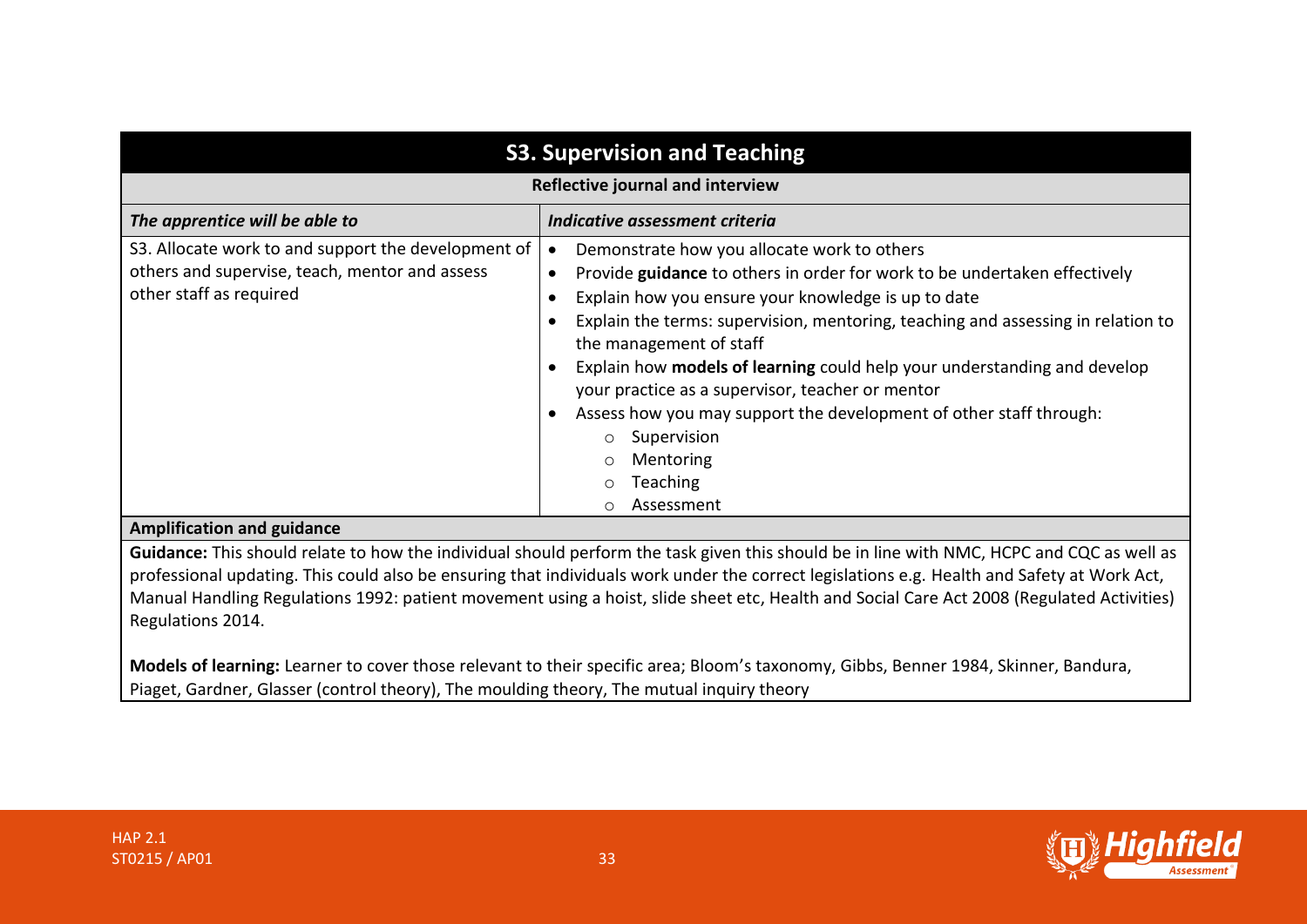| <b>S5. Team Working</b>                                                                                                                                                                                               |                                                                              |  |
|-----------------------------------------------------------------------------------------------------------------------------------------------------------------------------------------------------------------------|------------------------------------------------------------------------------|--|
| <b>Observation of Practice</b>                                                                                                                                                                                        |                                                                              |  |
| The apprentice will be able to                                                                                                                                                                                        | Pass assessment criteria                                                     |  |
| S5. Promote effective inter-personal and multi-                                                                                                                                                                       | OB10.1/10.2 Promote effective inter-professional and multi-disciplinary team |  |
| disciplinary team working with peers, colleagues and                                                                                                                                                                  | working with peers, colleagues and staff from other agencies                 |  |
| staff from other agencies and provides appropriate                                                                                                                                                                    |                                                                              |  |
| leadership within the scope of the role                                                                                                                                                                               | OB11.1 Provide appropriate leadership within the scope of the role           |  |
| <b>Amplification and guidance</b>                                                                                                                                                                                     |                                                                              |  |
| Inter-professional team working refers to the means by which different healthcare professionals with diverse knowledge, skills and<br>expertise collaborate to achieve a common goal                                  |                                                                              |  |
| Multi-disciplinary team working refers to drawing appropriately from multiple disciplines to redefine problems outside of normal<br>boundaries and reach solutions based on a new understanding of complex situations |                                                                              |  |

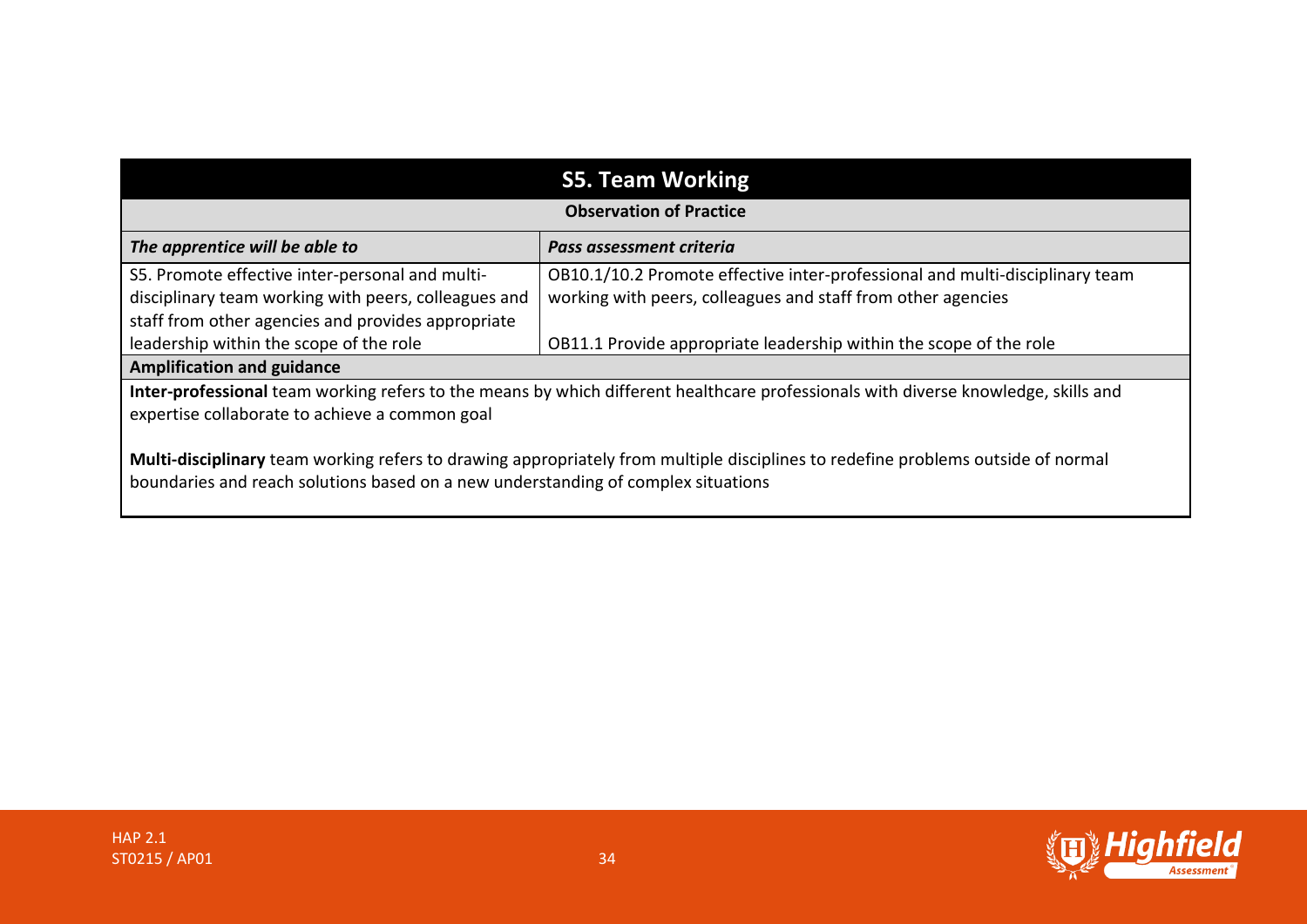| <b>S7. Communication</b>                                                                                                                                                                                                                                             |                                                                                 |  |
|----------------------------------------------------------------------------------------------------------------------------------------------------------------------------------------------------------------------------------------------------------------------|---------------------------------------------------------------------------------|--|
| <b>Observation of Practice</b>                                                                                                                                                                                                                                       |                                                                                 |  |
| The apprentice will be able to                                                                                                                                                                                                                                       | Pass assessment criteria                                                        |  |
| S7. Demonstrate the ability to communicate<br>complex sensitive information to a wide variety of                                                                                                                                                                     | OB1.1 Communicate complex sensitive information through a variety of methods    |  |
| professionals through a variety of methods including<br>the use of interpersonal skills, written and verbal<br>effectiveness, accurate record keeping, keeping<br>information confidential and appropriate use of<br>technology and equipment for the role including | OB2.1 Manage information, keeping accurate records and ensuring confidentiality |  |
| data entry.                                                                                                                                                                                                                                                          |                                                                                 |  |



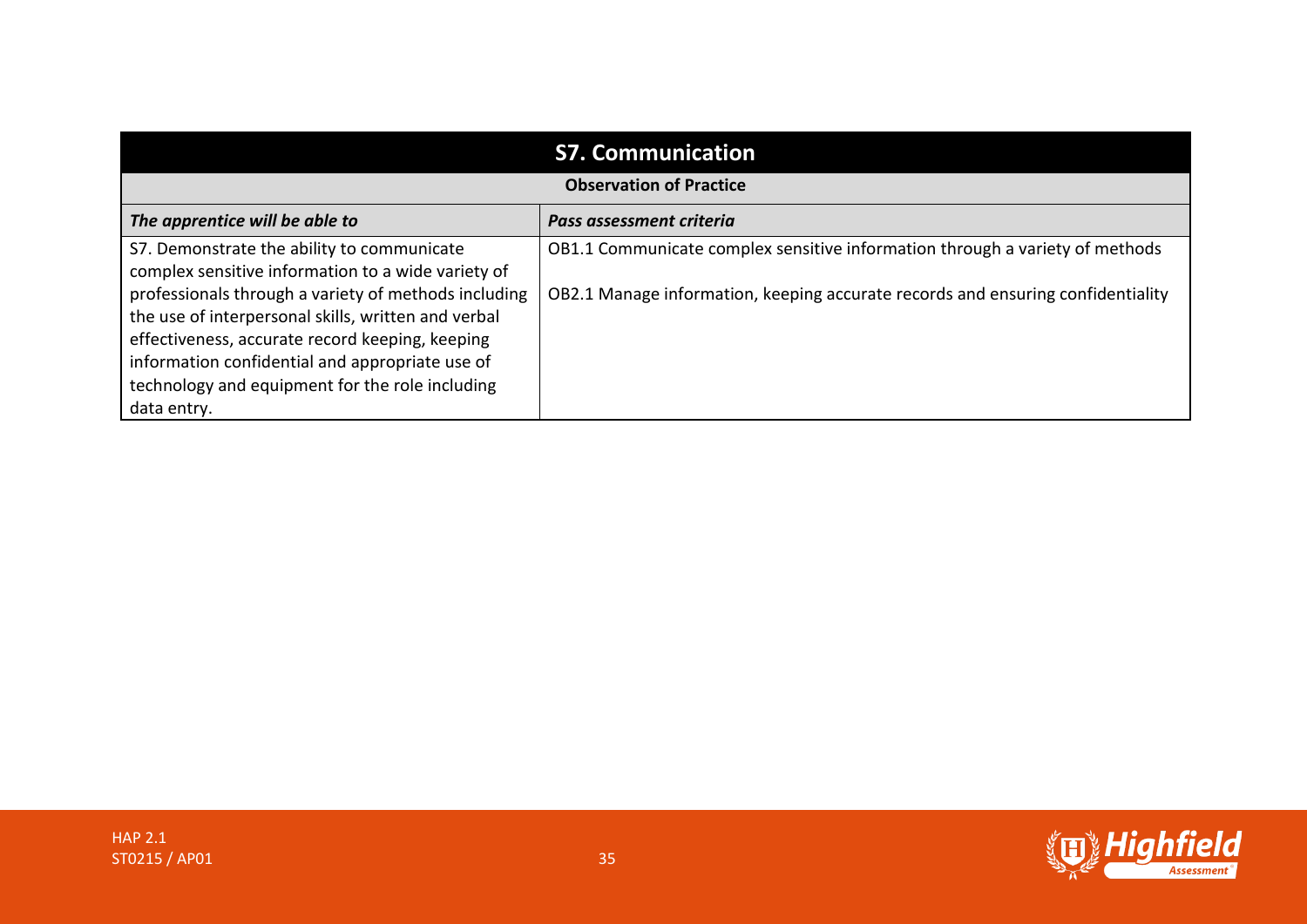| S8. Person-centred care and wellbeing                                                                                                                                                                                      |                                                                                |  |
|----------------------------------------------------------------------------------------------------------------------------------------------------------------------------------------------------------------------------|--------------------------------------------------------------------------------|--|
| <b>Observation of Practice</b>                                                                                                                                                                                             |                                                                                |  |
| The apprentice will be able to                                                                                                                                                                                             | Pass assessment criteria                                                       |  |
| S8. Promote and understand the impact of effective                                                                                                                                                                         | OB6.1/6.2 Demonstrate and promote what it means in practice to provide person- |  |
| health promotion, empowering healthy lifestyles                                                                                                                                                                            | centred care and support                                                       |  |
| such as movement and nutrition and fluid balance                                                                                                                                                                           |                                                                                |  |
| <b>Amplification and guidance</b>                                                                                                                                                                                          |                                                                                |  |
|                                                                                                                                                                                                                            |                                                                                |  |
| Health promotion is the process of enabling people to increase control over, and improve, their health. It moves beyond a focus on<br>individual behaviour towards a wide range of social and environmental interventions. |                                                                                |  |



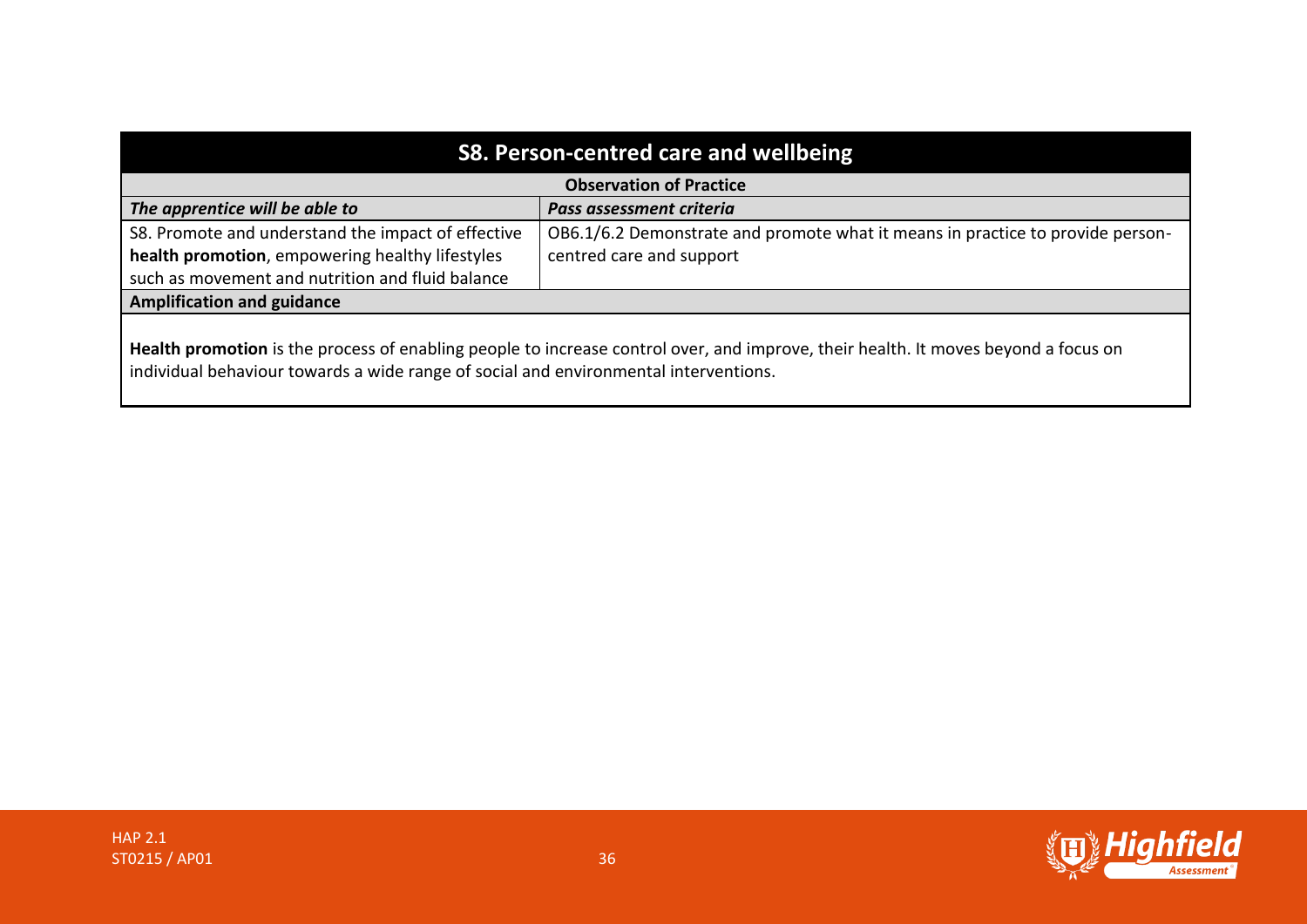| <b>S10. Risk Management</b>                                                                                                        |                                                                                  |  |
|------------------------------------------------------------------------------------------------------------------------------------|----------------------------------------------------------------------------------|--|
| <b>Observation of Practice</b>                                                                                                     |                                                                                  |  |
| The apprentice will be able to                                                                                                     | Indicative assessment criteria                                                   |  |
| S10a. (Infection prevention and control) Use and                                                                                   | OB3.1/3.2 Use and promote a range of techniques to prevent the spread of         |  |
| promote a range of techniques to prevent the                                                                                       | infection including hand hygiene, the use of Personal Protective Equipment (PPE) |  |
| spread of infection including hand hygiene, the use                                                                                | and waste management                                                             |  |
| of Personal Protective Equipment (PPE) and waste                                                                                   |                                                                                  |  |
| management                                                                                                                         |                                                                                  |  |
| S10b. (Health and safety) Promote and maintain a                                                                                   | OB4.1/4.2 Promote and maintain a safe and healthy working environment            |  |
| safe and healthy working environment                                                                                               |                                                                                  |  |
| S10c. (Risk management) Identify and manage risks,                                                                                 | OB5.1 Identify and manage risks                                                  |  |
| including assessment of moving and handling risk                                                                                   |                                                                                  |  |
| and understanding the nature of risk as it applies to                                                                              |                                                                                  |  |
| the safeguarding of vulnerable individuals.                                                                                        |                                                                                  |  |
| <b>Amplification and guidance</b>                                                                                                  |                                                                                  |  |
| Infection refers to when microorganisms e.g. bacteria, fungi, parasites and viruses invade and grow causing illness and/or disease |                                                                                  |  |
| Personal protective equipment may include:                                                                                         |                                                                                  |  |
| Gloves                                                                                                                             |                                                                                  |  |
| Aprons<br>$\bullet$                                                                                                                |                                                                                  |  |
| Masks                                                                                                                              |                                                                                  |  |
| Footwear<br>٠                                                                                                                      |                                                                                  |  |
| Head protection                                                                                                                    |                                                                                  |  |
| Waste management: Learners could cover; clinical, cytotoxic, sharps, offensive, waste, common waste                                |                                                                                  |  |
| Risk assessment: Learners must include assessment of moving and handling risks                                                     |                                                                                  |  |

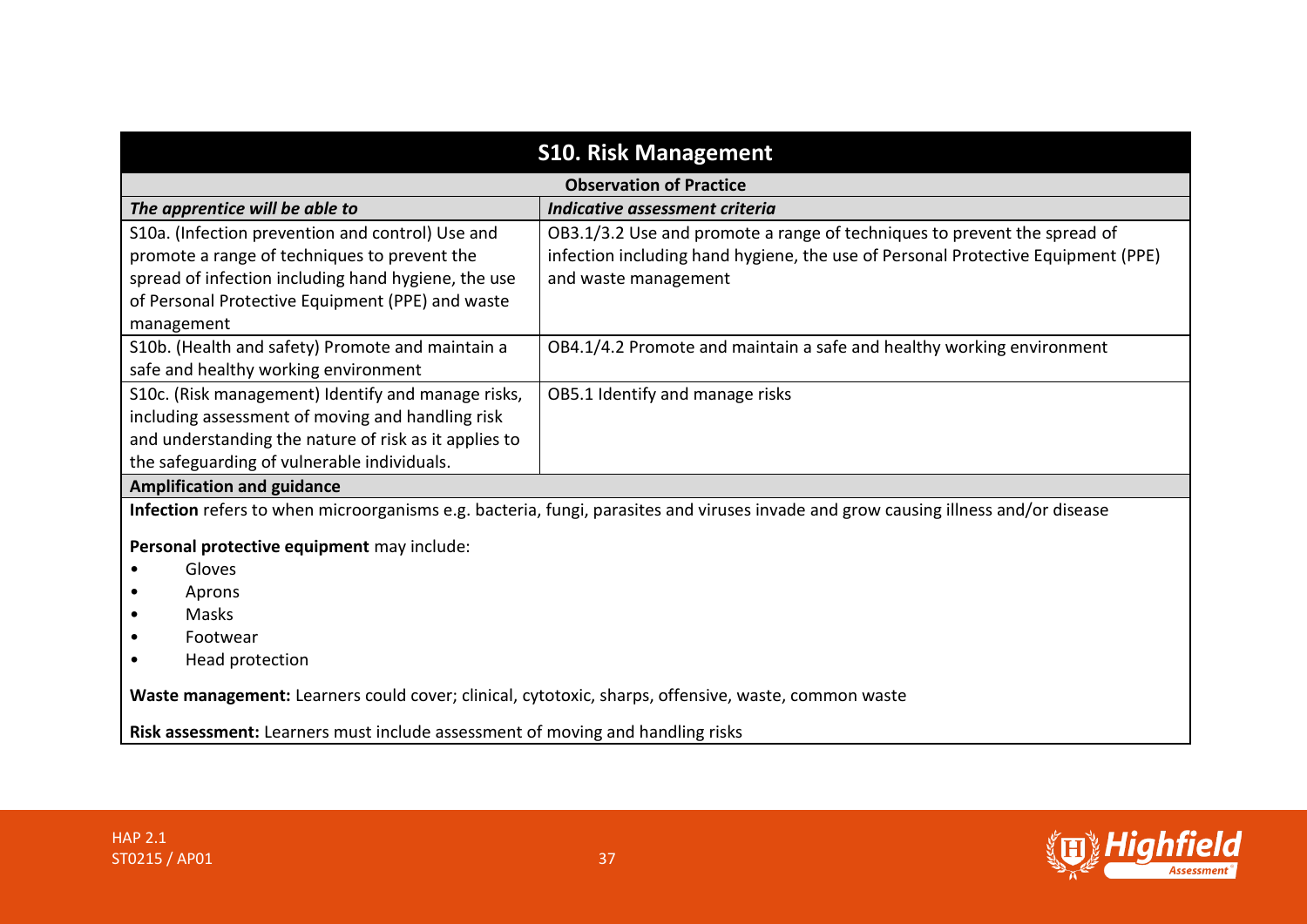| <b>B1. Dignity</b>                                                                                       |                                                                                                                                     |  |
|----------------------------------------------------------------------------------------------------------|-------------------------------------------------------------------------------------------------------------------------------------|--|
| Observation of practice and Reflective journal and Interview                                             |                                                                                                                                     |  |
| The apprentice will:                                                                                     | Pass assessment criteria                                                                                                            |  |
| B1. Treat individuals with dignity, respecting<br>individual's, beliefs, culture, values and preferences | OB7.1/7.2 Treat people with dignity, respecting individual's diversity, beliefs,<br>culture, values, needs, privacy and preferences |  |

| <b>B2. Respect</b>                                           |                                                                                                  |
|--------------------------------------------------------------|--------------------------------------------------------------------------------------------------|
| Observation of practice and Reflective journal and Interview |                                                                                                  |
| The apprentice will:                                         | Pass assessment criteria                                                                         |
| B2. Respect and adopt an empathetic approach                 | OB8.1 Show respect and empathy for those you work with; be adaptable, reliable<br>and consistent |

| <b>B3. Courage</b>                                                                 |                                                                                |
|------------------------------------------------------------------------------------|--------------------------------------------------------------------------------|
| Observation of practice and Reflective journal and Interview                       |                                                                                |
| The apprentice will:                                                               | Pass assessment criteria                                                       |
| B3. Demonstrate courage to challenge areas of<br>concern and work to best practice | OB8.2 Have the courage to challenge areas of concern and work to best practice |

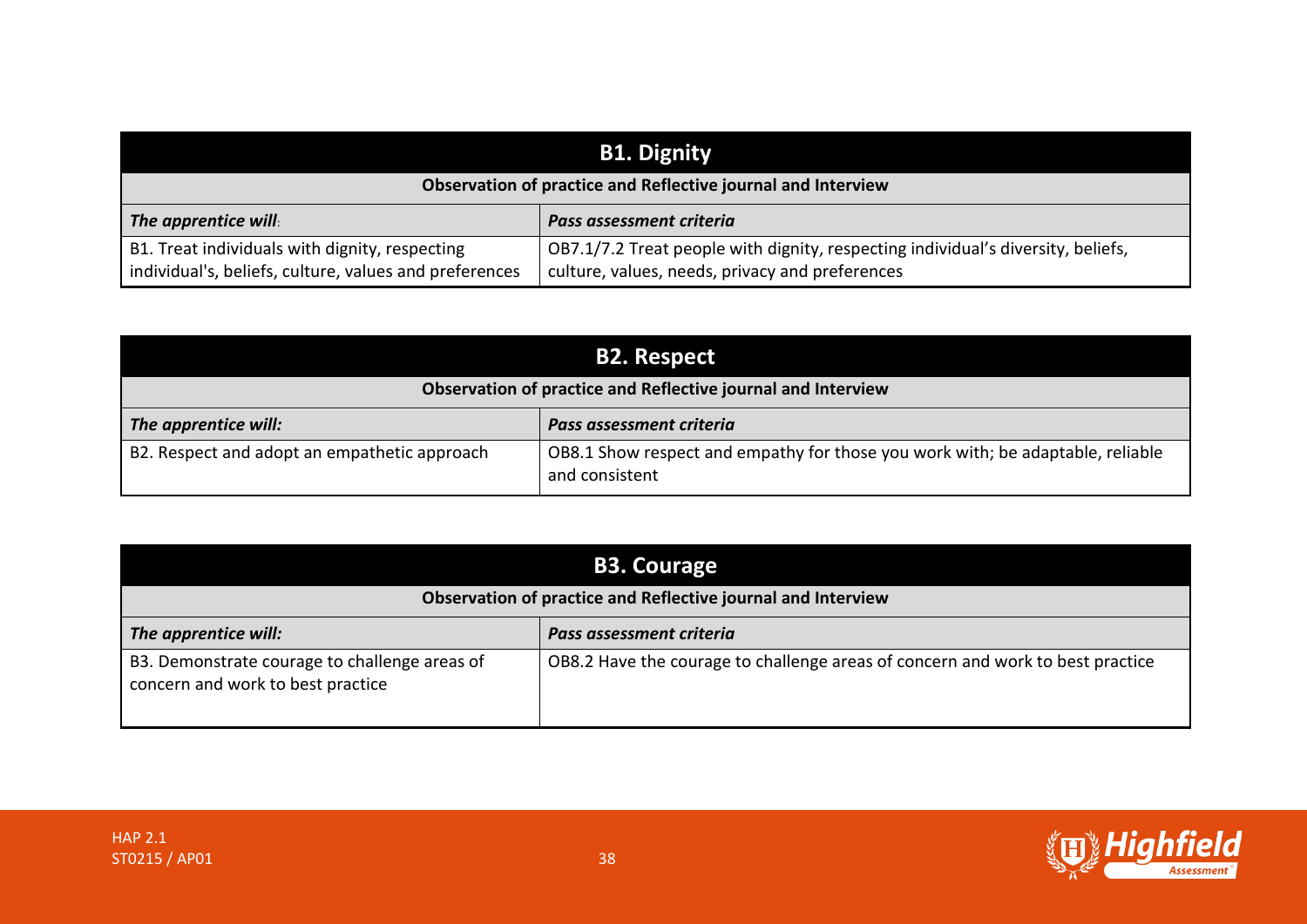| <b>B4. Adaptability</b><br>Observation of practice and Reflective journal and Interview |                                             |
|-----------------------------------------------------------------------------------------|---------------------------------------------|
| The apprentice will demonstrate                                                         | Pass assessment criteria                    |
| B4. Be adaptable                                                                        | OB8.3 Be adaptable, reliable and consistent |

| <b>B5. Discretion</b>                                        |                                          |
|--------------------------------------------------------------|------------------------------------------|
| Observation of practice and Reflective journal and Interview |                                          |
| The apprentice will demonstrate                              | Pass assessment criteria                 |
| B5. Demonstrate discretion                                   | OB9.1 Show discretion and self-awareness |

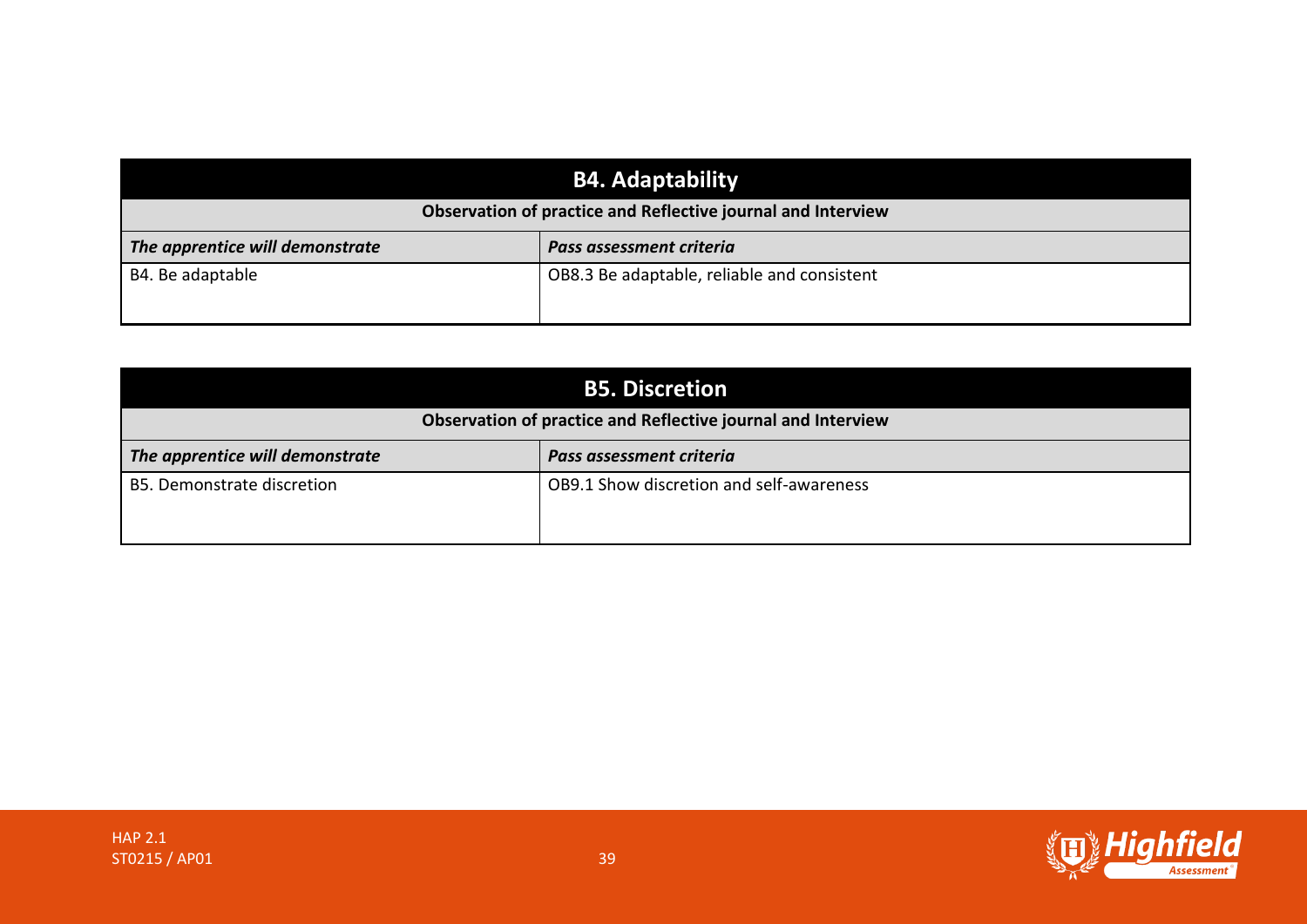| <b>Value: Honesty</b>                      |                                                                                                                             |
|--------------------------------------------|-----------------------------------------------------------------------------------------------------------------------------|
| Value - Reflective journal and interview   |                                                                                                                             |
| The apprentice will evidence the following | Indicative assessment criteria                                                                                              |
| V1 Be honest                               | Being trustworthy in all aspects of their role and responsibilities for those who<br>need care and those who they work with |

| Value: Caring                              |                                                                                                  |
|--------------------------------------------|--------------------------------------------------------------------------------------------------|
| Value - Reflective journal and interview   |                                                                                                  |
| The apprentice will evidence the following | Indicative assessment criteria                                                                   |
| V <sub>2</sub> Be caring                   | Caring consistently and enough about individuals to make a positive difference to<br>their lives |

| <b>Value: Compassionate</b>                |                                                                               |
|--------------------------------------------|-------------------------------------------------------------------------------|
| Value - Reflective journal and interview   |                                                                               |
| The apprentice will evidence the following | Indicative assessment criteria                                                |
| V3 Be compassionate                        | Delivering care and support with kindness, consideration, dignity and respect |

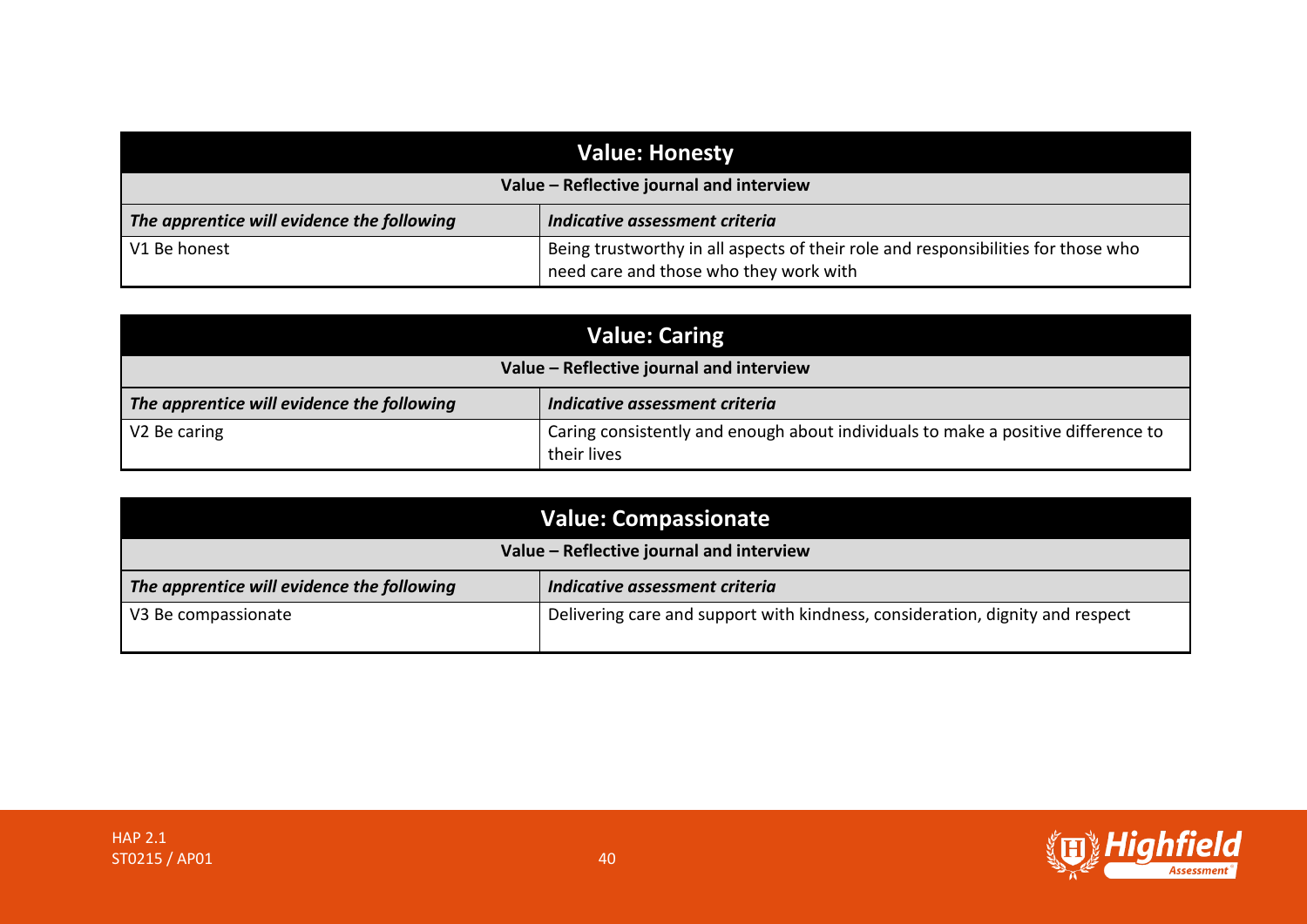| <b>Value: Conscientious</b>                |                                                                                                       |
|--------------------------------------------|-------------------------------------------------------------------------------------------------------|
| Value - Reflective journal and interview   |                                                                                                       |
| The apprentice will evidence the following | Indicative assessment criteria                                                                        |
| V4 Be conscientious                        | Being vigilant, efficient and completing tasks with the aim of high achievement and<br>high standards |

| <b>Value: Committed</b>                    |                                                                                                             |
|--------------------------------------------|-------------------------------------------------------------------------------------------------------------|
| Value - Reflective journal and interview   |                                                                                                             |
| The apprentice will evidence the following | Indicative assessment criteria                                                                              |
| V5 Being committed                         | Commitment to improving the experience of people who need care and support<br>ensuring it is person-centred |

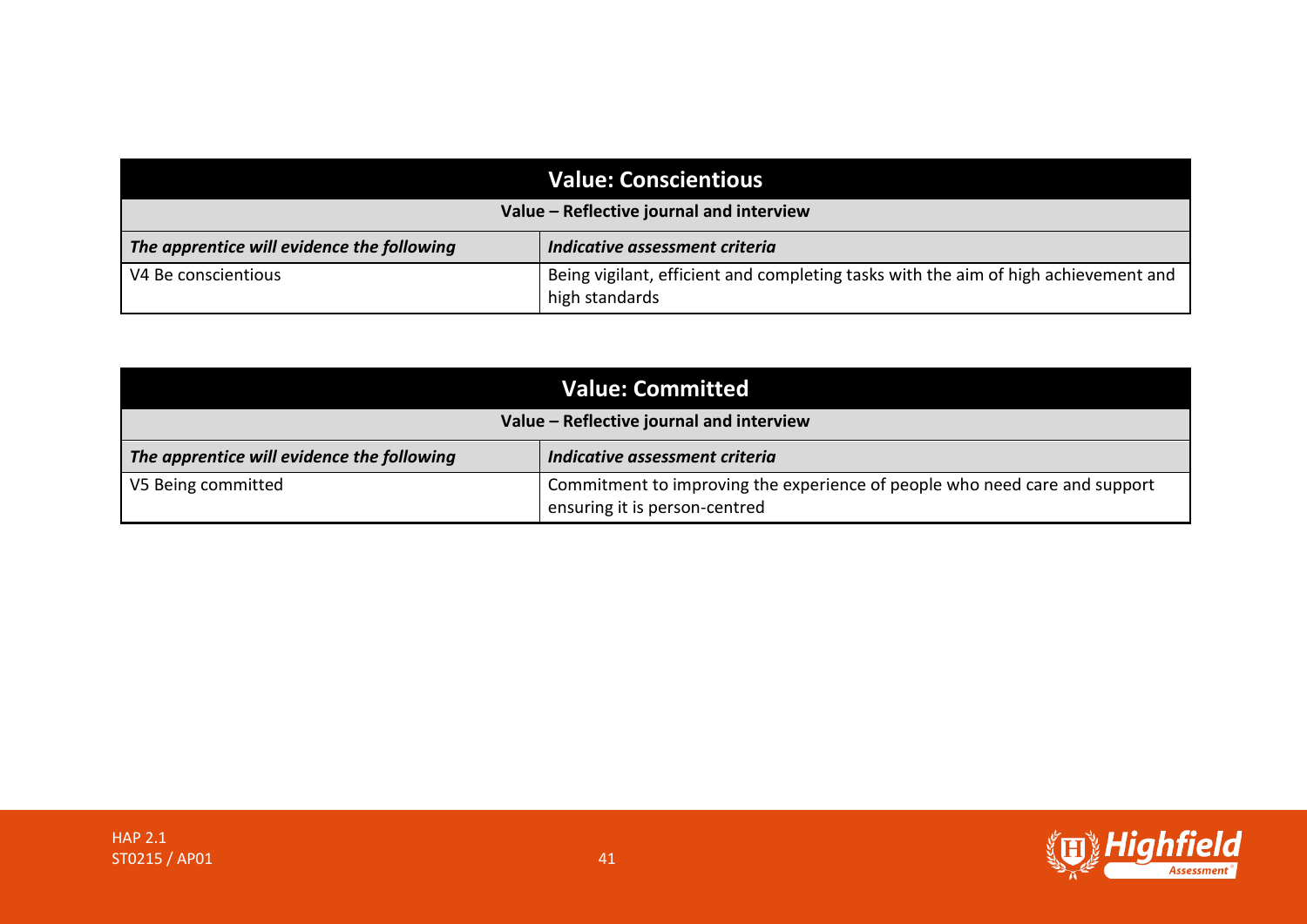## **Reflective journal and interview**

**Additional Pass Criteria**

*Pass assessment criteria*

P1 The reflective journal content is **organised** and uses **recognised referencing system**.

P2 Uses appropriate language and sentence construction but with some inaccuracies in grammar and spelling

P3 Is able to **relate some concepts and theories to practice**

P4 Makes **satisfactory connections** between learning and future practice

P5 Does not go outside **word limit**

P6 Is able to engage in professional discussion and is able to provide evidence that supports practice

**Amplification and Guidance** 

**Organised** means the journal is well structured and laid out

**Recognised referencing systems** are Harvard, MLA (Modern Languages Association), APA (American Psychological Association), MHRA (Modern Humanities Research Association). In text citation and a reference list are a minimum no matter which system used.

**Relate some concepts and theories to practice** means it is clear to the assessor where concepts/theories have been related to or used in practice on at least two occasions.

**Satisfactory connections** means adequate connections, with some evidence of basic knowledge relating concepts and theories to practice.

**Word limit** plus 10% (2,200)

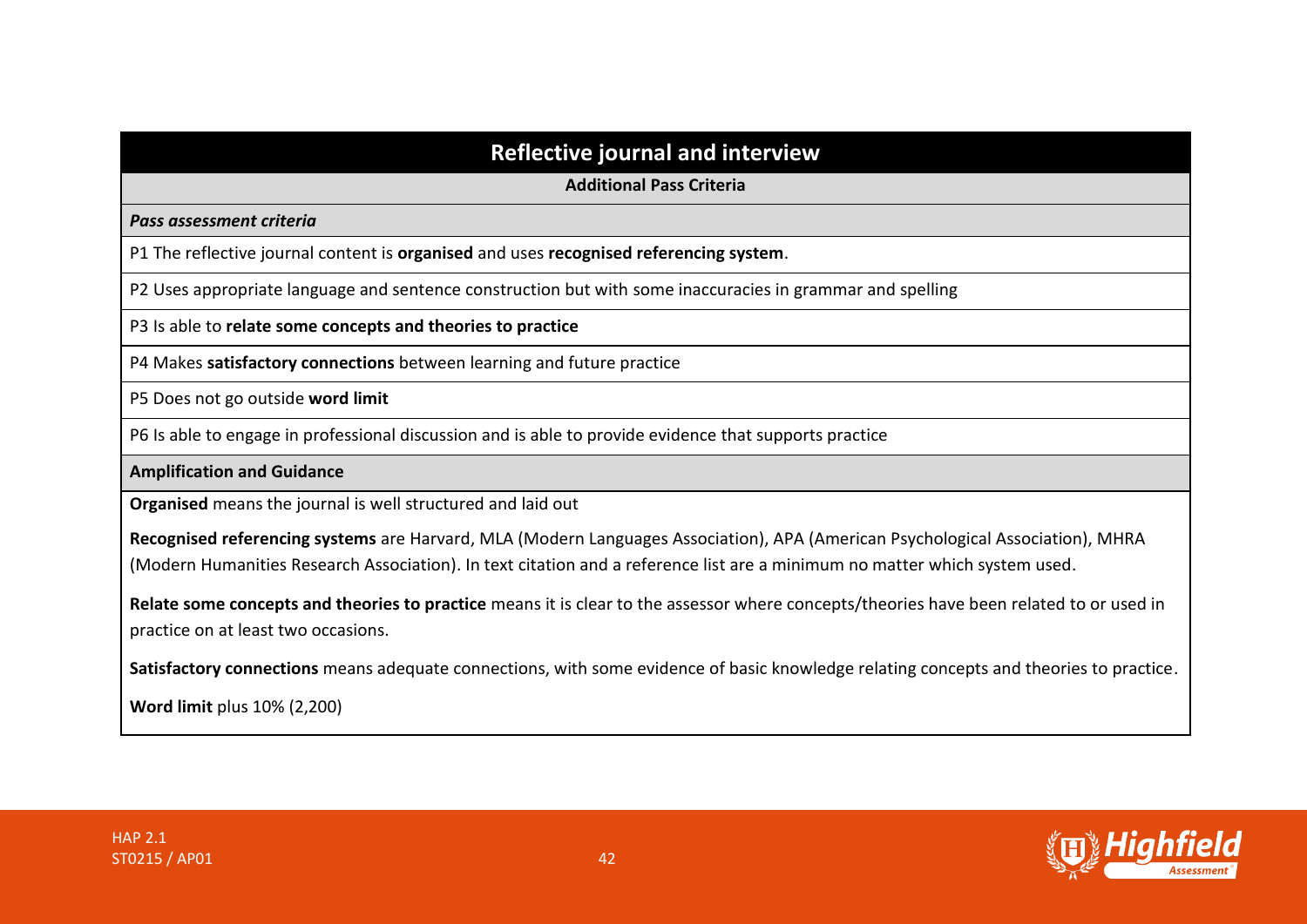**Additional Merit Criteria**

*Merit assessment criteria*

M1 The reflective journal content is **well organised**

M2 Accurate in grammar and spelling

M3 Makes **good connections** between learning and future practices

M4 Able to engage in and **actively take forward** professional discussion

M5 Provides evidence that demonstrates a good level of analysis and synthesis across the **range of theories and concepts** applied to their practice

**Amplification and Guidance** 

**Well organised** means that the journal content flows well and has a clear and methodical layout

**Good connections** means that the apprentice makes strong links between learning and practice, and all examples inform future practice

**Actively take forward** means to take more of a lead in the discussion

**Range of theories and concepts** have been analysed and compared and it should be clear where concepts/theories have been related to or used in practice, on more than one occasion

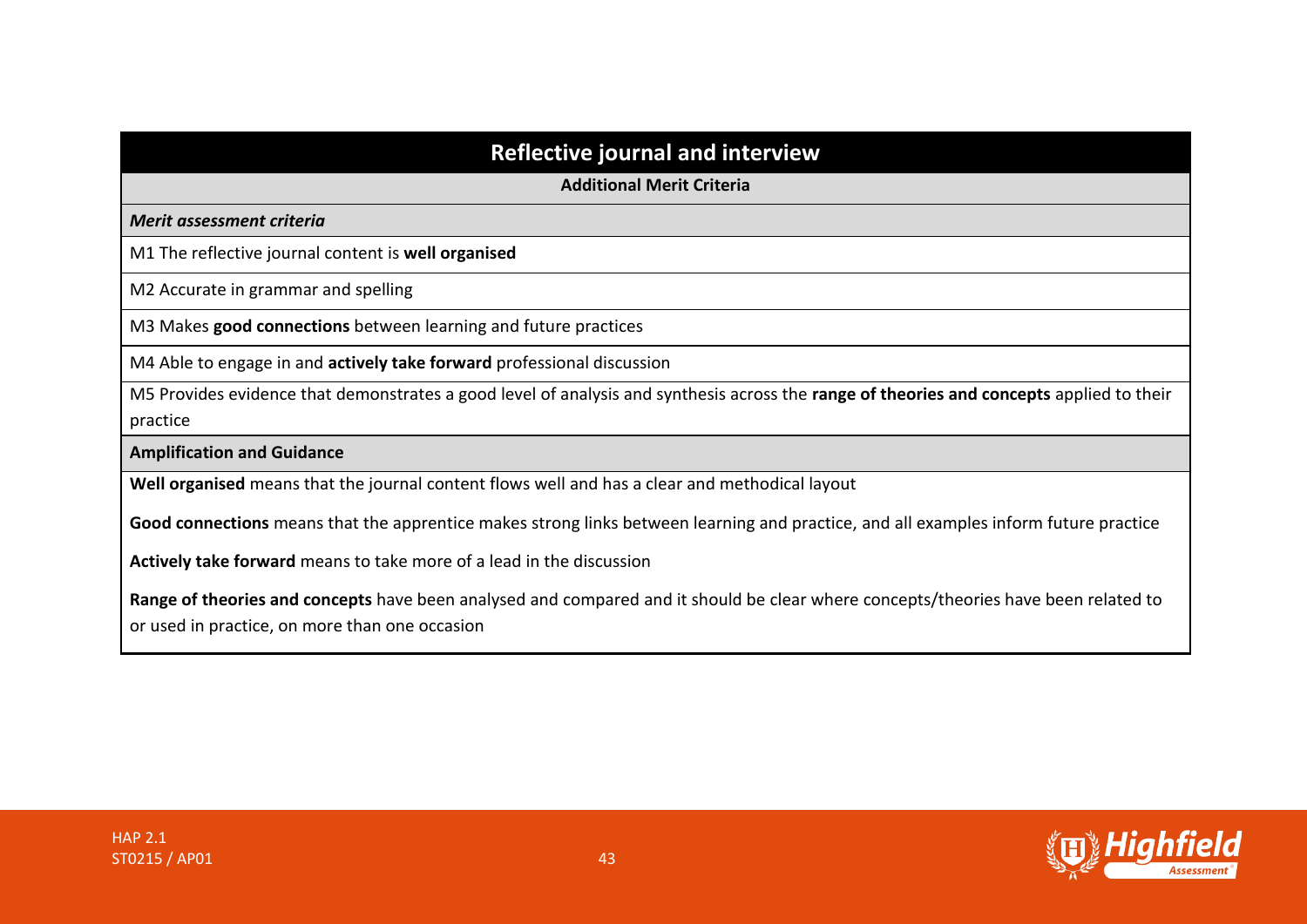## **Reflective journal and interview**

**Additional Distinction Criteria**

*Distinction assessment criteria*

D1 The reflective journal content is **highly structured**

D2 Able to relate a **wide range of concepts and theories** to their practice

D3 Draws conclusions and makes insightful connections between learning and future practices

D4 Is able to **engage in professional discussion** in a way that demonstrates a very good or exceptional knowledge of the concepts and theories they apply to their practice

D5 Demonstrates an awareness of the limitation of their knowledge, and how this influences any analyses and interpretations based on that knowledge

D6 Uses a recognised referencing system **extensively**

D7 Uses appropriate language and **sophisticated sentence construction**

**Amplification and Guidance** 

**Highly structured means** that the journal flows well and sections relate to each other and build to an overall conclusion/evaluation

**Wide range of concepts and theories** – the apprentice should cover at least 4 concepts or theories

**Engage in professional discussion** through leading the discussion and speaking confidently about the concepts and theories applied to their practice

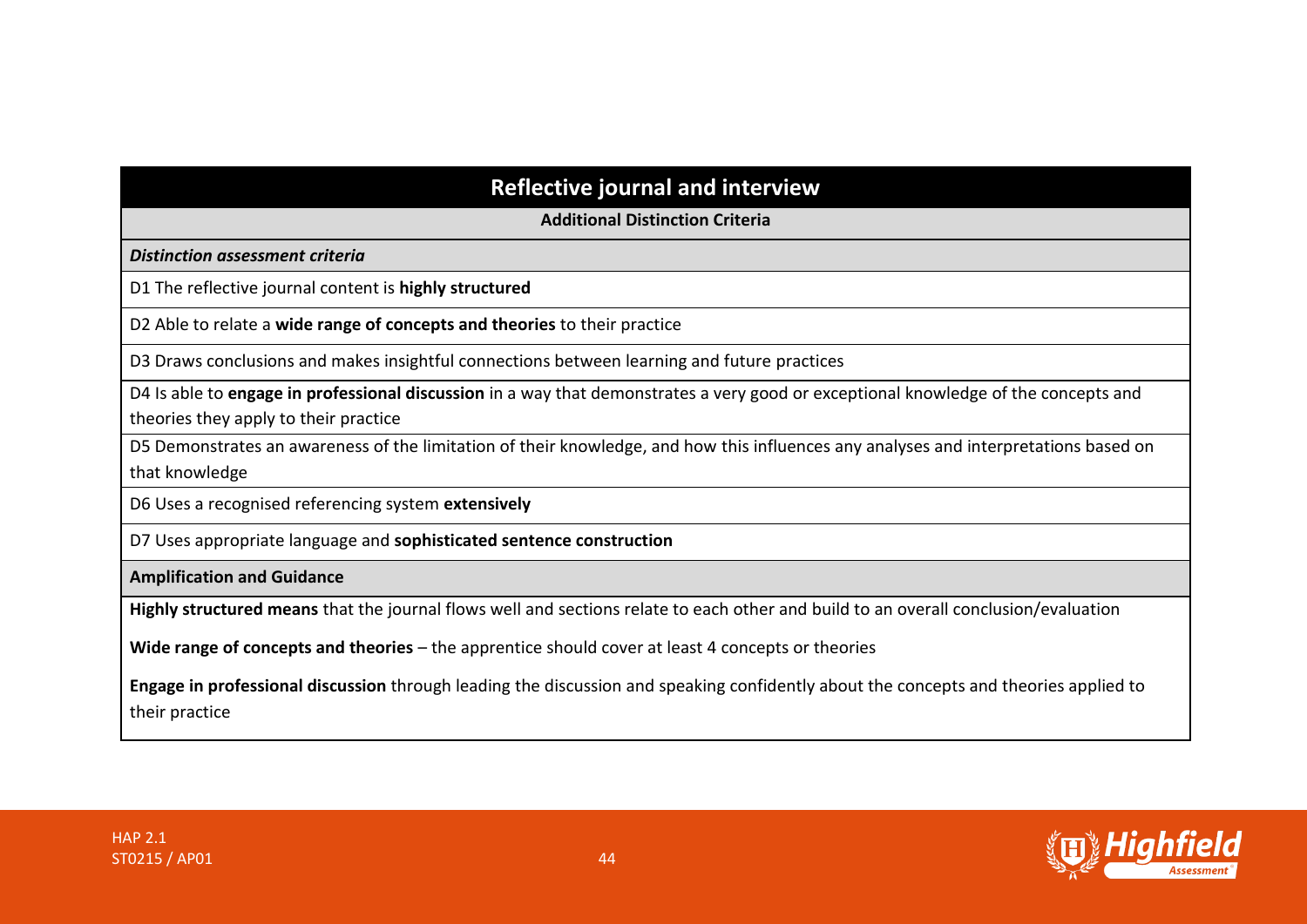## **Reflective journal and interview**

**Additional Distinction Criteria**

*Distinction assessment criteria*

**Extensively** means throughout

**Sophisticated sentence construction** by using appropriate language and tenses, and is clear, concise and balanced.

Click here to return to contents

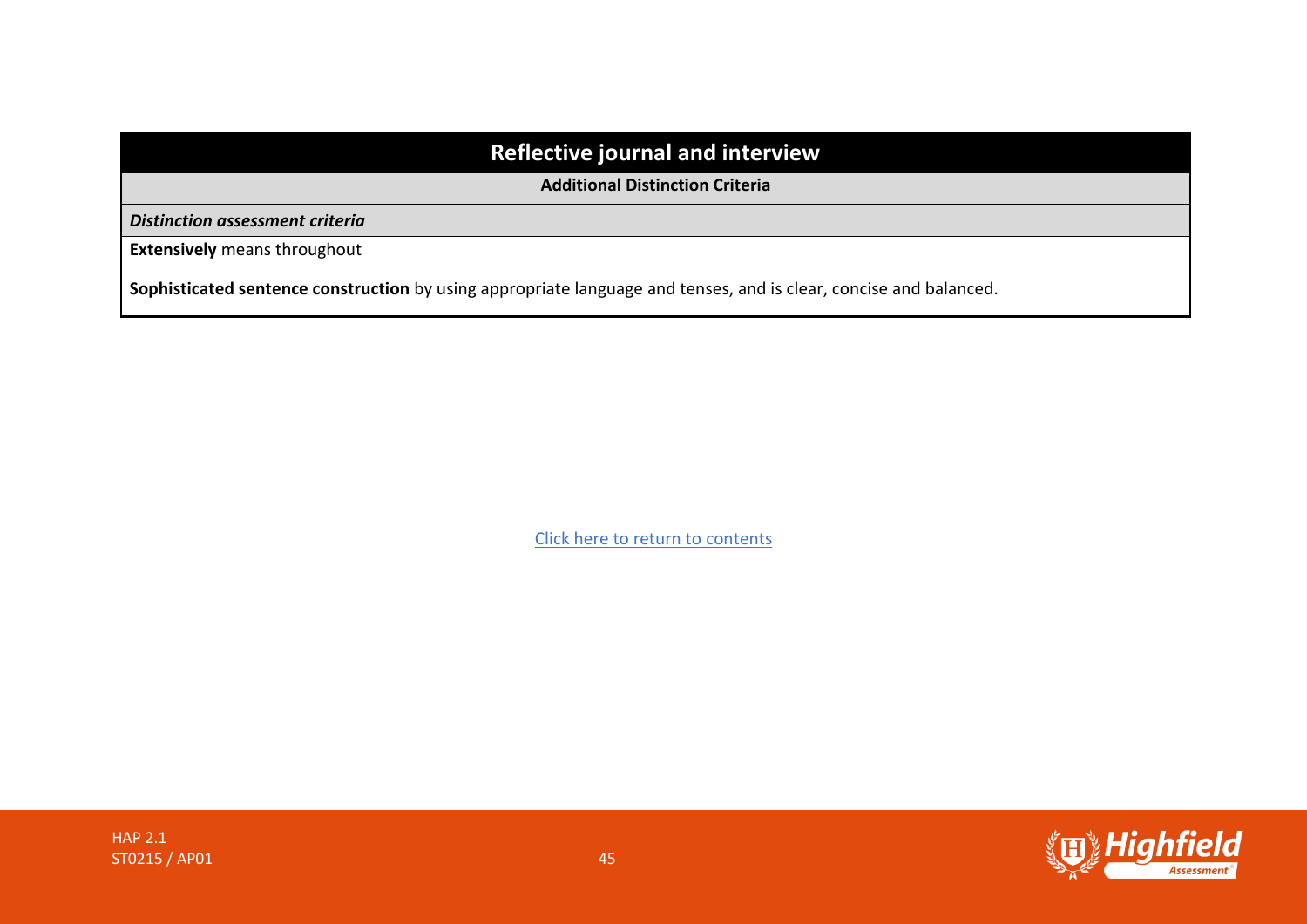# **Assessment Summary**

<span id="page-45-0"></span>The end-point assessment for Healthcare Assistance Practitioner is made up of three components with the sequence determined by the employer and assessor to ensure best fit with local needs:

- 1. A multiple-choice and short-answer test that has a 90-minute duration.
- 2. An observation of practice which has up to 120 minute duration.
- 3. A 2000-word reflective journal and an interview, which has a 60-minute duration

As an employer/training provider, you should agree a plan and schedule with the apprentice to ensure all assessment components can be completed effectively.

Each component of the end-point assessment will be assessed against the appropriate criteria laid out in this kit and a mark allocated. The grade will be determined using the combined mark.

## **Multiple-choice and short-answer test**

Apprentices will complete a multiple-choice and short-answer test. There are 40 multiple choice questions, each worth 1 mark and 4 short answer questions, each worth 5 marks. Each short-answer question should be completed within a maximum of 250 words. The multiple-choice and short-answer test covers all knowledge requirements in the standard.

- To achieve a pass, apprentices must achieve 40-59% (24 marks)
- To achieve a merit, apprentices must achieve 60-74% (36 marks)
- To achieve a distinction, apprentices must achieve 75% or above (45 marks)

## **Observation of practice**

The observation of practice is a 120 minutes holistic approach to assessing skills and behaviours. The end-point assessor observes the apprentice during the course of their normal work in their normal place of work.

The criteria that will be covered within the practical observation are the skills and behaviours of the standard, shown in this guide. To pass the observation of practice the apprentice must be able to meet the requirements in bold. Requirements not emboldened

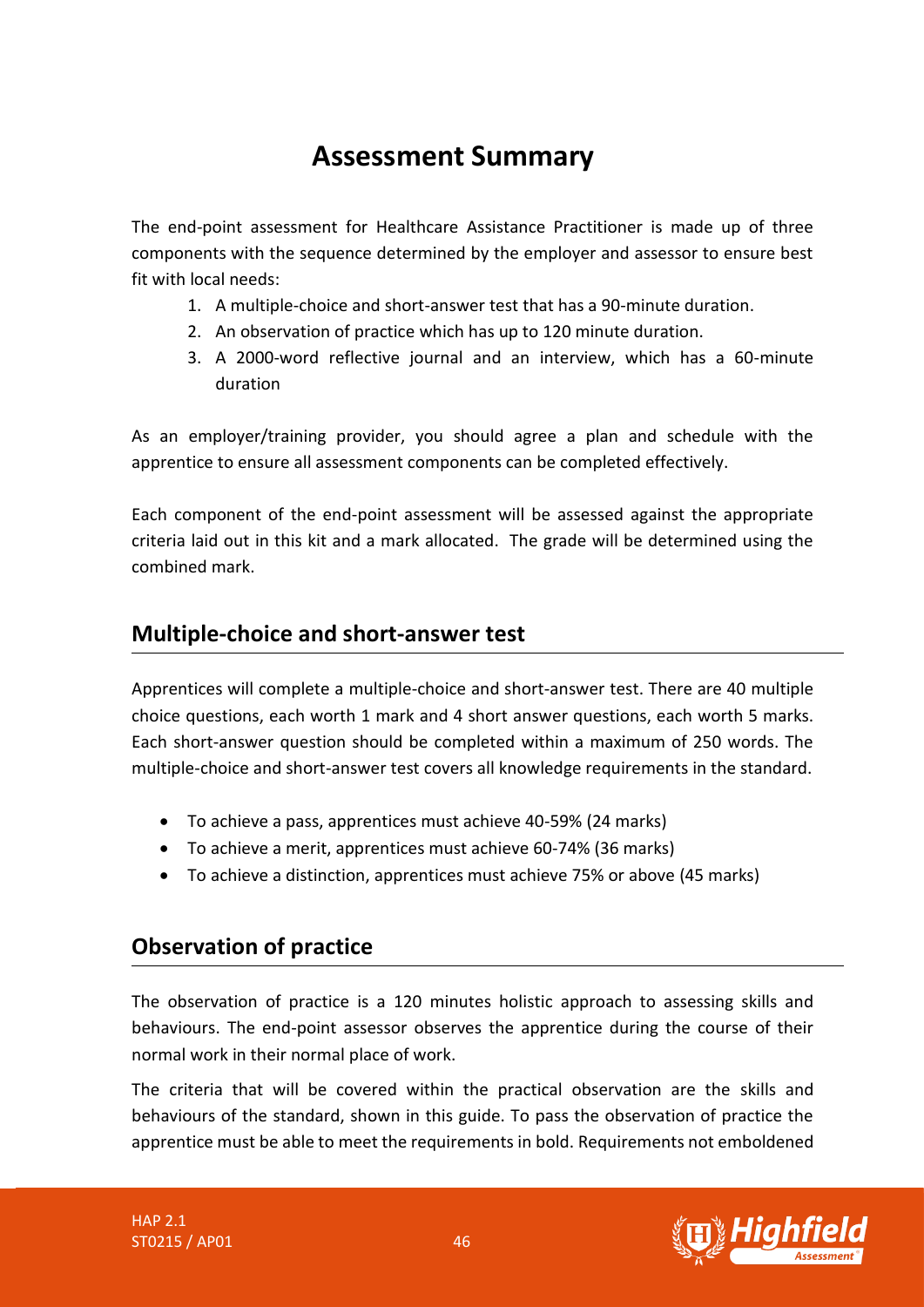which do not occur naturally during the observation period may be tested during the interview.

The apprentice will fail if they do not meet all of the requirements for each outcome linked to the pass criteria and/or the end-point assessor has to stop the observation because they have observed unsafe practice.

The practical observation is graded as Pass or Fail.

## **Reflective journal and interview**

The apprentice will produce a 2000-word reflective journal and undertake an interview. The end-point assessor will assess the journal and judge whether additional questions will be required to achieve the skills and values during the interview. The assessor will pose holistic and synoptic lead and/or secondary questions to the apprentice that enable them to provide answers that cover the remaining elements of the standard, to ensure all skills, values and behaviours have been attempted. These questions may also facilitate the achievement of carry-over from the observation.

The final interview takes place between the independent assessor and the apprentice and lasts for a maximum of 60 minutes.

The reflective journal and interview is graded holistically as Pass, Merit or Distinction by the independent assessor. There are specific pass, merit and distinction criteria outlined later in this kit.

In order to pass the apprentice must meet all of the skills, values and behaviour criteria and meet the additional pass criteria found in the following pages.

In order to achieve a merit the apprentice must meet all of the skills, values and behaviour criteria and meet the additional pass and merit criteria found in the following pages.

In order to achieve a distinction the apprentice must meet all of the skills, values and behaviour criteria and meet the additional pass, merit and distinction criteria found in the following pages.

The apprentice will fail if they do not meet all of the pass criteria.



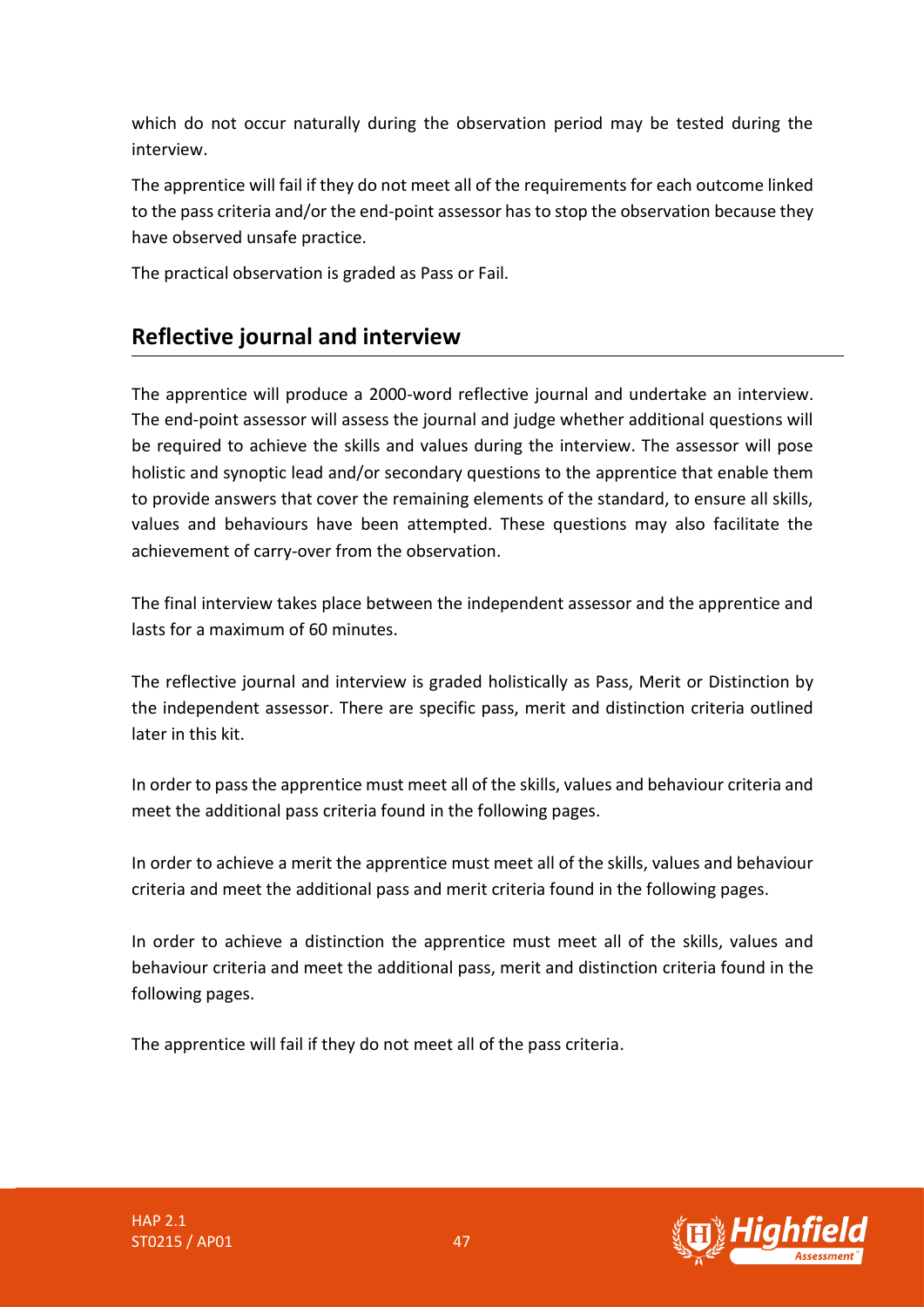## **Grading**

For final certification, the apprentice must have passed all components in the end-point assessment. The successful apprentice receives an overall grade of Pass, Merit or Distinction. The grade is derived from the components of the end-point assessment using the following table:

| of<br><b>Observation</b><br>practice | <b>Multiple-choice</b><br>and short-answer | <b>Reflective Journal</b><br>and Interview | <b>Overall Grade</b> |
|--------------------------------------|--------------------------------------------|--------------------------------------------|----------------------|
|                                      | <b>Test</b>                                |                                            |                      |
| Pass                                 | Pass                                       | Pass                                       | Pass                 |
| Pass                                 | Pass                                       | Merit                                      | Pass                 |
| Pass                                 | Pass                                       | Distinction                                | Merit                |
| Pass                                 | Merit                                      | Pass                                       | Pass                 |
| Pass                                 | Merit                                      | Merit                                      | Merit                |
| Pass                                 | Merit                                      | Distinction                                | Merit                |
| Pass                                 | Distinction                                | Pass                                       | Merit                |
| Pass                                 | Distinction                                | Merit                                      | Merit                |
| Pass                                 | Distinction                                | Distinction                                | <b>Distinction</b>   |

The final judgement on the competency of the apprentice, the grade to be awarded for each component and the overall grade rests with the independent assessor.

## **Retake and Re-sit information**

The apprentice must attempt all components of the end-point assessment on their first attempt. Should the apprentice fail any components they are required to re-take only those components which they have previously failed. Resits are not available on this standard. Re-takes are permitted after 1 month and within 12 months but not after 12 months.

The apprentice will require a period of further learning and will need to complete a new gateway readiness meeting and report. Once this is completed, please call the Highfield scheduling team to arrange the retake.

When undertaking a retake, the assessment method(s) will need to be re-attempted in full, regardless of any individual assessment criteria that were passed on any prior attempt. The EPA Report will contain feedback on areas for development and retake guidance.

Apprentices who achieve a pass grade cannot resit or retake the EPA to achieve a higher grade.

Click here to return to contents

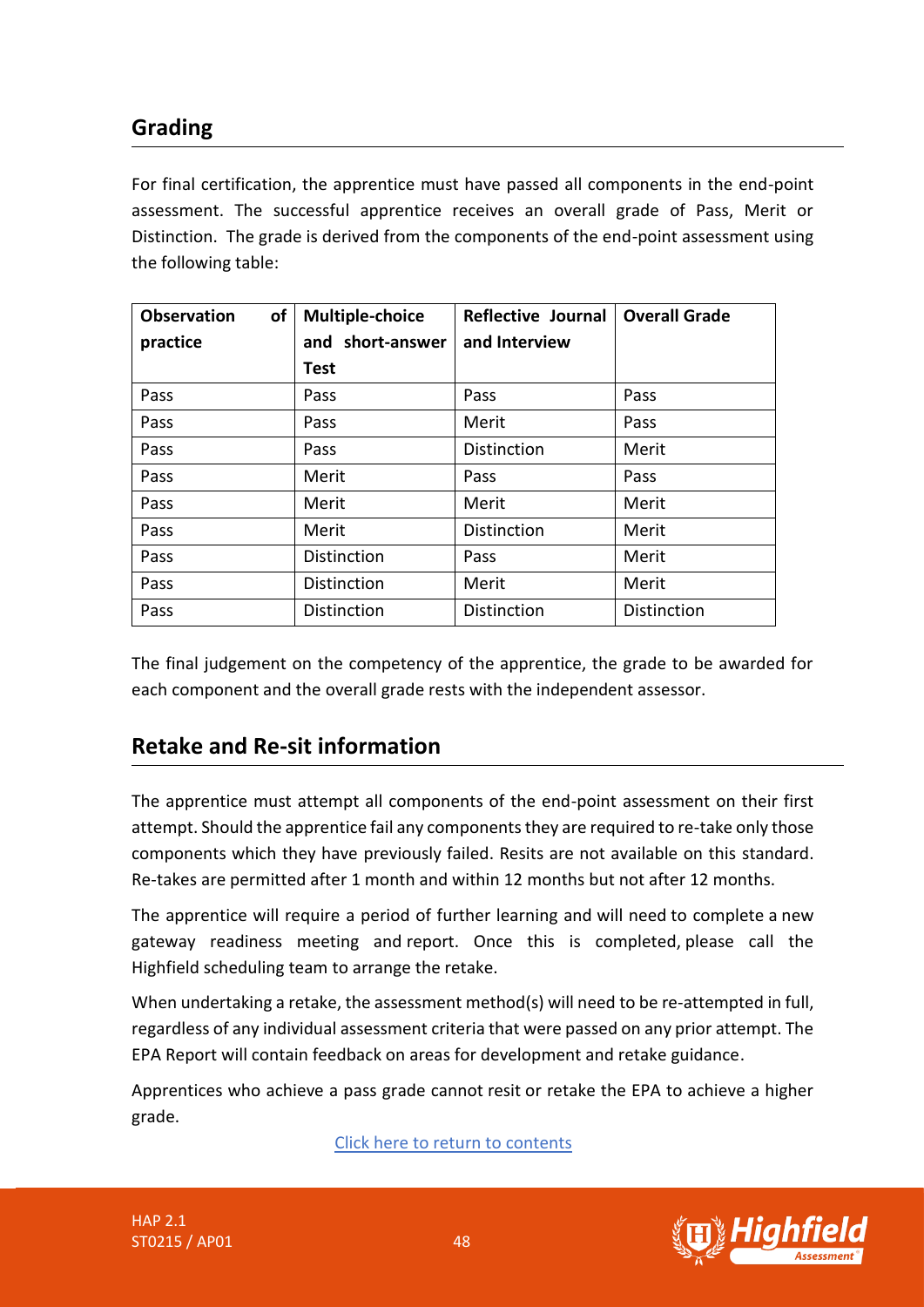## <span id="page-48-0"></span>**Assessing the Multiple-Choice and Short-Answer Test**

Apprentices will complete a multiple-choice and short-answer test. There are 40 multiple choice questions, each worth 1 mark and 4 short answer questions, each worth 5 marks. Each short answer question should be completed within a maximum of 250 words. The multiple-choice and short-answer test covers all knowledge requirements in the standard.

To achieve a pass, apprentices must achieve 40-59% (24 marks)

To achieve a merit, apprentices must achieve 60-74% (36 marks)

To achieve a distinction, apprentices must achieve 75% or above (45 marks)

The topics covered within the test are listed below:

- K1. The principles and philosophy of health and social care
- K2. The physiology, organisation and function of the human body

K3. Lifespan developments and healthcare needs from prenatal to end of life/bereavement

K4. Research and development in the health and social care sector to inform and improve quality of care

K5. Provision and promotion of holistic person-centred care and support, duty of care and safeguarding of individuals

K6. The importance of the strategic environment in health and social care and the implications for the individual

K7. The importance of current evidence-based practice within scope of the role

In each paper, questions will cover each of the areas above, however not every aspect of every area will be covered in every test.

## **Before the assessment**

The employer/training provider should:

- brief the apprentice on the areas that will be assessed by the knowledge test.
- in readiness for end-point assessment, set the apprentice a mock knowledge test. a test is available to download from the Highfield Assessment website. The mock tests are available as paper-based tests and also on the mock e-assessment system.

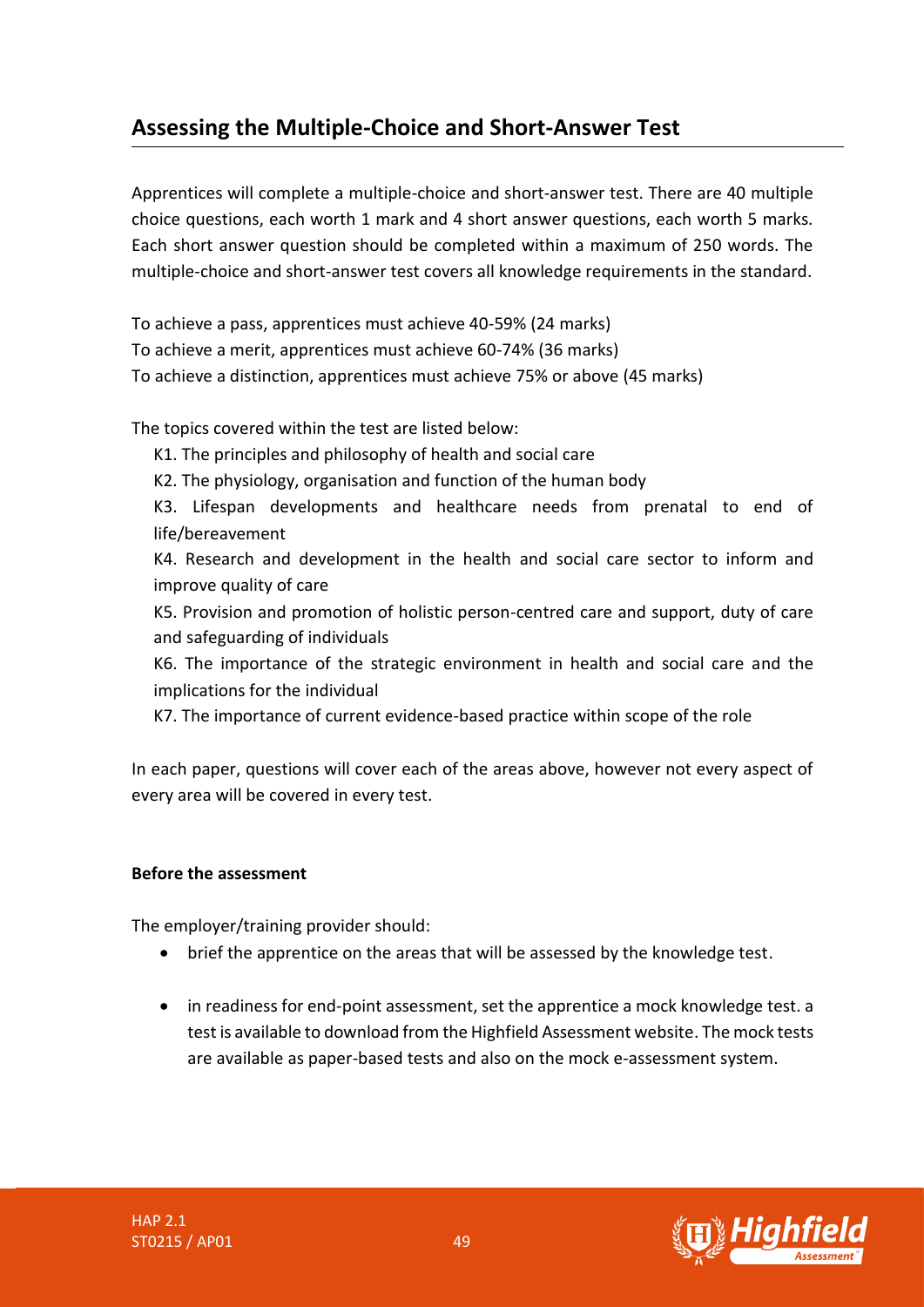## **Short-Answer Questions – Guidance on the depth of answer**

When preparing for end-point assessment, it is essential for apprentices to prepare for the short answer questions by attempting the mock questions. This preparation should include:

- ensuring that they have fully read the question to ensure all elements of it are addressed by their answer
- planning their answers to provide sufficient detail for the verb included at the beginning of the question (further guidance provided below)

The list below provides guidance on the level of detail apprentices will be required to supply in their answers. Please use this guidance when supporting apprentices to prepare for their short answer questions to ensure they have provided sufficient responses.

- **Analyse**: break down a topic into separate parts and examine each. Show how the main ideas of each part are related or why they are important
- **Assess**: review the validity of a concept or information provided and consider the information to make a decision
- **Explain**: provide a clear account of a concept by providing detailed information, giving reasons and showing how or why something is or isn't the case
- **Evaluate**: review evidence from different perspectives and come to a valid conclusion or reasoned judgement, considering the benefits and limitations
- **Illustrate**: give clear information on or a description of a subject, topic or process, with supporting examples
- **Identify**: determine the origin or nature of something by selecting or providing basic examples or information
- **Justify**: provide reasons for how a conclusion, action or explanation was formed; providing, using or quoting supporting evidence
- **Outline**: provide a brief description of the main points or features of a concept/idea/theory etc.
- **Establish:** show something to be the case, using the given information
- **Distinguish**: show or recognise the difference between ideas or information
- **Critically compare**: examine two or more subjects in detail and establish any similarities and differences. Identify the positive aspects and limitations for each.



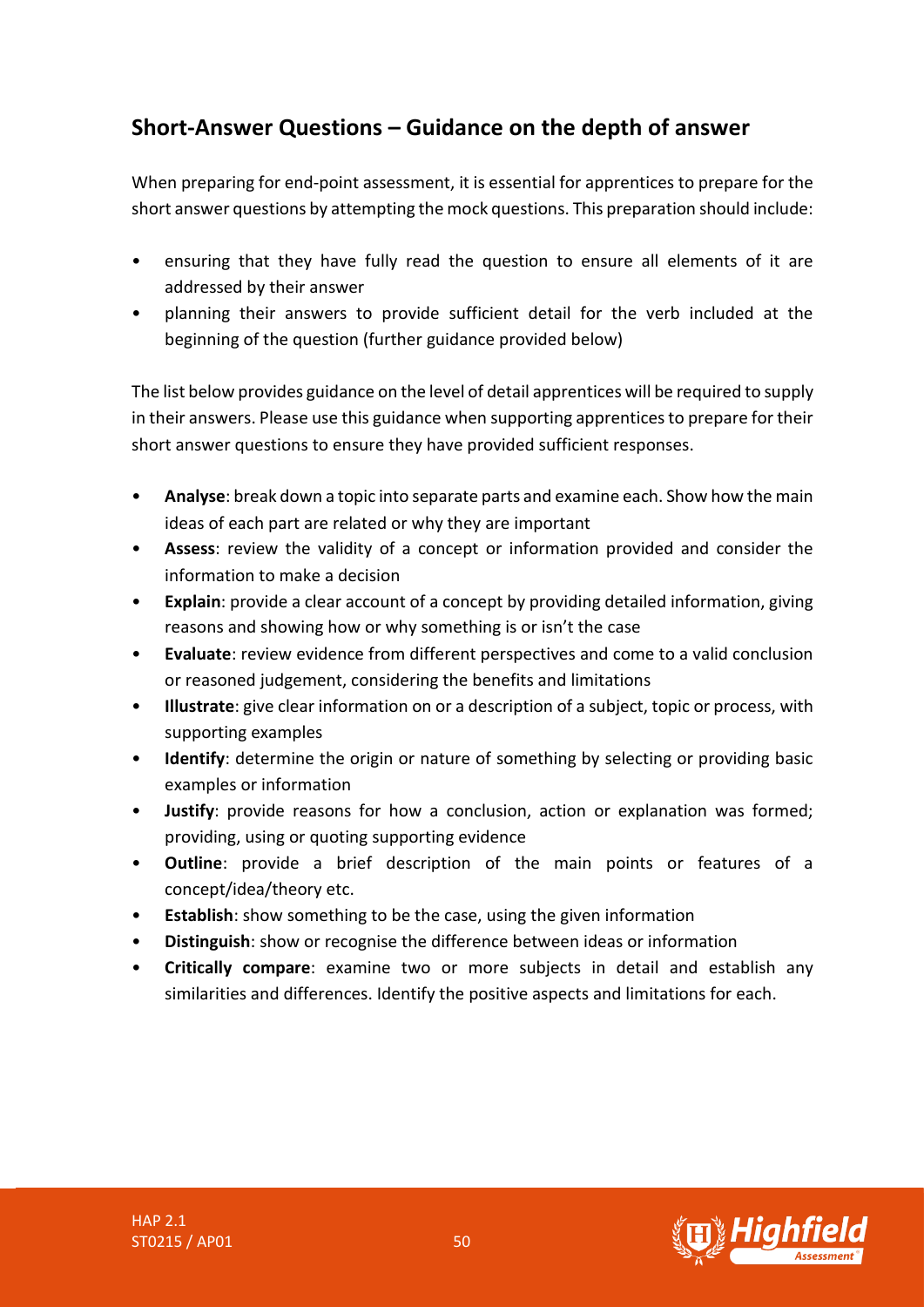## **Multiple-Choice and Short-Answer Test Criteria**

|                                                                   | The principles and philosophy of health and social care                                                                                                                                                                                                                                                                                                                                                                                                                                                                                                                                                                                                                                                                                                                                                                                                                                                                                                   |
|-------------------------------------------------------------------|-----------------------------------------------------------------------------------------------------------------------------------------------------------------------------------------------------------------------------------------------------------------------------------------------------------------------------------------------------------------------------------------------------------------------------------------------------------------------------------------------------------------------------------------------------------------------------------------------------------------------------------------------------------------------------------------------------------------------------------------------------------------------------------------------------------------------------------------------------------------------------------------------------------------------------------------------------------|
| K1. The principles and<br>philosophy of health and social<br>care | Define health and wellbeing<br>$\bullet$<br>Analyse how the social and medical models of health<br>$\bullet$<br>inform practice<br>Analyse how the biopsychosocial model of health<br>$\bullet$<br>informs practice<br>Compare and contrast different psychological theories<br>and how they inform practice<br>Analyse ethical standards and principles that underpin<br>health and social care<br>Discuss the legal framework for health and social care<br>٠<br>practice including legislation, codes of conduct,<br>national and organisational policy<br>Explain how you embed the Care Standards within<br>your role<br>Explain the structure and function of health and social<br>care services in England<br>Discuss how own role fits within own organisation and<br>٠<br>the wider structure of health and care services<br>Analyse how partnership working with colleagues,<br>٠<br>other professionals and others delivers better<br>outcomes |
|                                                                   |                                                                                                                                                                                                                                                                                                                                                                                                                                                                                                                                                                                                                                                                                                                                                                                                                                                                                                                                                           |

| The physiology, organisation and function of the human body           |                                                                                                                                                                                                                                                                                                                                                                                                                                                                                                                                                                                                    |
|-----------------------------------------------------------------------|----------------------------------------------------------------------------------------------------------------------------------------------------------------------------------------------------------------------------------------------------------------------------------------------------------------------------------------------------------------------------------------------------------------------------------------------------------------------------------------------------------------------------------------------------------------------------------------------------|
| K2. The physiology,<br>organisation and function of<br>the human body | Explain in depth the distinct types of tissues and<br>muscles within the body<br>Describe the main body organs and systems<br>$\bullet$<br>Analyse how the body systems inter-relate with each<br>$\bullet$<br>other<br>Discuss how body systems are affected by common<br>$\bullet$<br>disorders, diseases and the impact of lifestyle<br>Explain how homeostasis controls the bodies<br>$\bullet$<br>functioning<br>Evaluate how common disorders and diseases impact<br>homeostasis<br>Critically analyse how common disorders and diseases<br>$\bullet$<br>can impact on health and well-being |

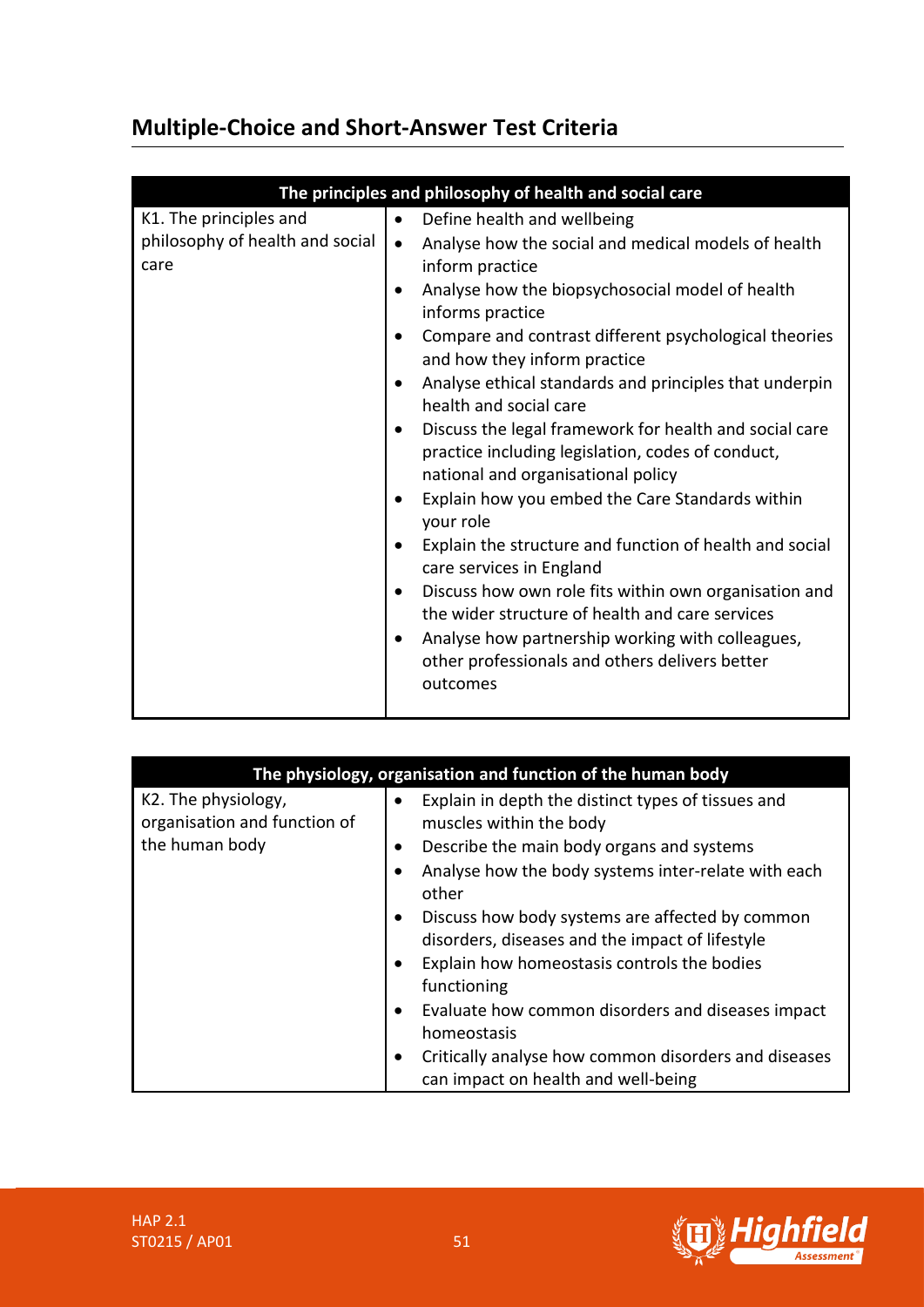|                               | Lifespan developments and healthcare needs from prenatal to end of life/bereavement |
|-------------------------------|-------------------------------------------------------------------------------------|
| K3. Lifespan developments and | Explain foetal development from conception to birth<br>$\bullet$                    |
| healthcare needs from         | Discuss development from birth linking to<br>$\bullet$                              |
| prenatal to end of            | development stages and healthcare needs                                             |
| life/bereavement              | Analyse how psychological concepts enable us to<br>$\bullet$                        |
|                               | understand the development through the life stages                                  |
|                               | Critically evaluate how factors impact on life stages<br>$\bullet$                  |
|                               | Define the terms morbidity and mortality<br>$\bullet$                               |
|                               | Evaluate why mortality and morbidity rates change<br>$\bullet$                      |
|                               | during the lifespan                                                                 |
|                               | Evaluate how theories help us understand the key life<br>$\bullet$                  |
|                               | events                                                                              |
|                               | Critically analyse how culture impacts on key life<br>$\bullet$                     |
|                               | events including death                                                              |

| Research and development in the health and social care sector to inform and improve<br>quality of care           |                                                                                                                                                                                                                                                                                                                                                                                                                                                                                                                                                        |  |
|------------------------------------------------------------------------------------------------------------------|--------------------------------------------------------------------------------------------------------------------------------------------------------------------------------------------------------------------------------------------------------------------------------------------------------------------------------------------------------------------------------------------------------------------------------------------------------------------------------------------------------------------------------------------------------|--|
| K4. Research and development<br>in the health and social care<br>sector to inform and improve<br>quality of care | Explain the value of undertaking research within the<br>$\bullet$<br>sector<br>Explain where information on current research into<br>$\bullet$<br>health and social care topics can be found<br>Explain what qualitative, quantitative and action<br>$\bullet$<br>research methodologies are including their value to<br>healthcare practice<br>Critically analyse research surrounding a topic within<br>$\bullet$<br>your own practice<br>Evaluate how research papers can improve quality of<br>$\bullet$<br>care within your own and other's roles |  |

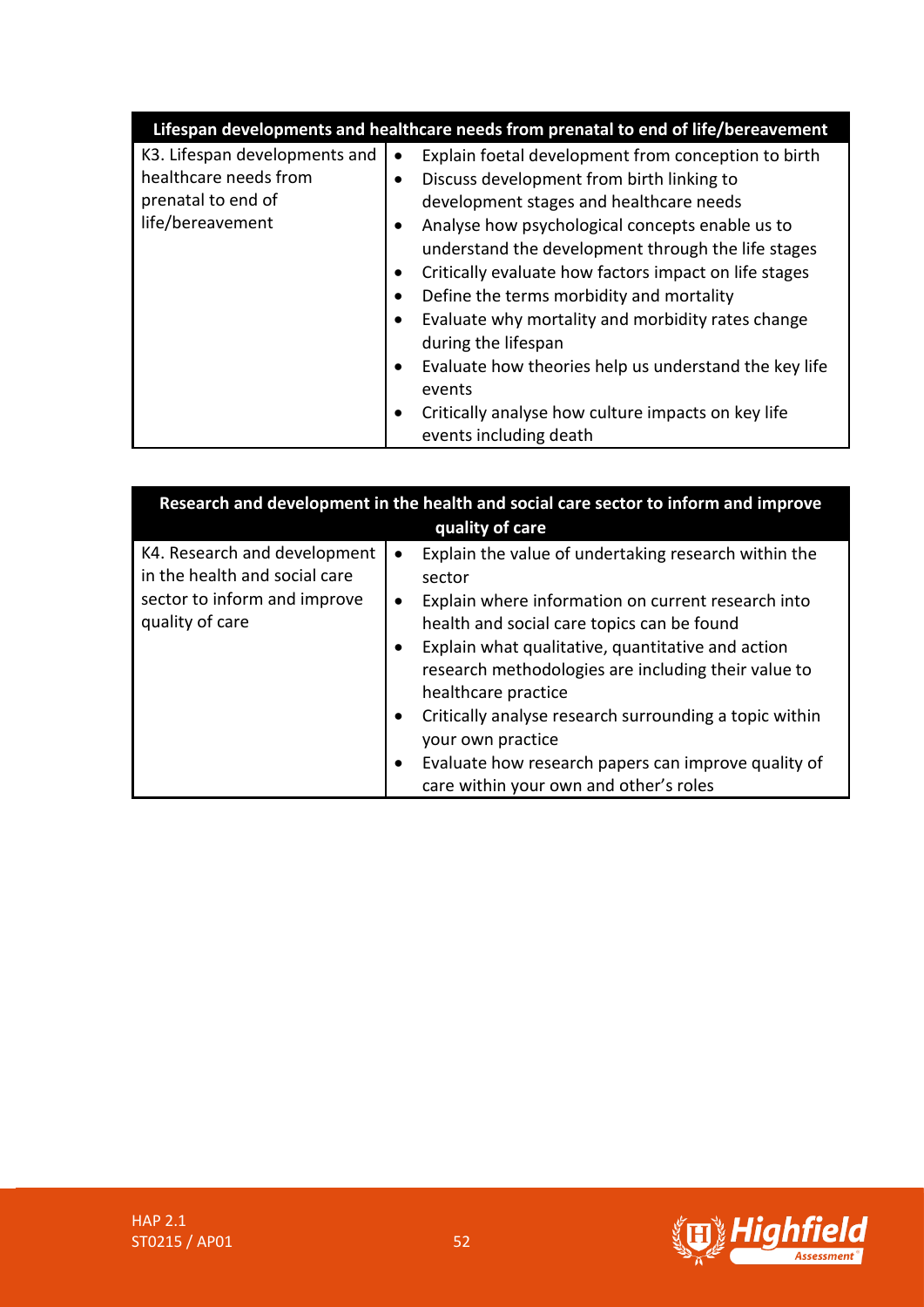| Provision and promotion of holistic person-centred care and support, duty of care and<br>safeguarding or individuals                   |                                                                                                                                                                                                                                                                                                                                                                                                                                                                                                                                                                                                                                                                                           |  |
|----------------------------------------------------------------------------------------------------------------------------------------|-------------------------------------------------------------------------------------------------------------------------------------------------------------------------------------------------------------------------------------------------------------------------------------------------------------------------------------------------------------------------------------------------------------------------------------------------------------------------------------------------------------------------------------------------------------------------------------------------------------------------------------------------------------------------------------------|--|
| K5. The provision and<br>promotion of holistic person-<br>centred care and support, duty<br>of care and safeguarding of<br>individuals | Explain what duty of care means within your role<br>Define person centred care<br>$\bullet$<br>Analyse how duty of care and person-centred care are<br>$\bullet$<br>maintained in your setting<br>Evaluate how person-centred care is promoted within<br>$\bullet$<br>your setting<br>Describe the types of abuse and their characteristics<br>$\bullet$<br>specific to your work area<br>Evaluate legislation and regulations which must be<br>$\bullet$<br>adhered to when working with individuals<br>Critically analyse the agreed policies and procedures to<br>$\bullet$<br>safeguard individuals<br>Analyse factors which may make individuals vulnerable<br>$\bullet$<br>to abuse |  |

| Importance of the strategic environment in health and social care and the implications for<br>the individual               |                                                                                                                                                                                                                                                                                                                                                                                                                                       |  |
|----------------------------------------------------------------------------------------------------------------------------|---------------------------------------------------------------------------------------------------------------------------------------------------------------------------------------------------------------------------------------------------------------------------------------------------------------------------------------------------------------------------------------------------------------------------------------|--|
| K6. The importance of the<br>strategic environment in<br>health and social care and the<br>implications for the individual | Define the strategic environment in health and social<br>$\bullet$<br>care<br>Outline the management structure of own work<br>$\bullet$<br>setting<br>Evaluate the impact of the strategic environment on<br>$\bullet$<br>resources<br>Discuss how new legislation and government reforms<br>$\bullet$<br>impact on the strategic environment<br>Discuss the impact of regulatory bodies on the<br>$\bullet$<br>strategic environment |  |

| Importance of current evidence-based practice within scope of the role               |                                                                                                                                                                                                                                                                                                       |  |
|--------------------------------------------------------------------------------------|-------------------------------------------------------------------------------------------------------------------------------------------------------------------------------------------------------------------------------------------------------------------------------------------------------|--|
| K7. The importance of current<br>evidence-based practice within<br>scope of the role | Outline own role and responsibilities<br>$\bullet$<br>Evaluate the importance of evidence-based practice to<br>$\bullet$<br>healthcare<br>Reflect on occasions when evidence-based practice has<br>informed your care practice<br>Assess how evidence-based practice has informed your<br>development |  |

Click here to return to contents

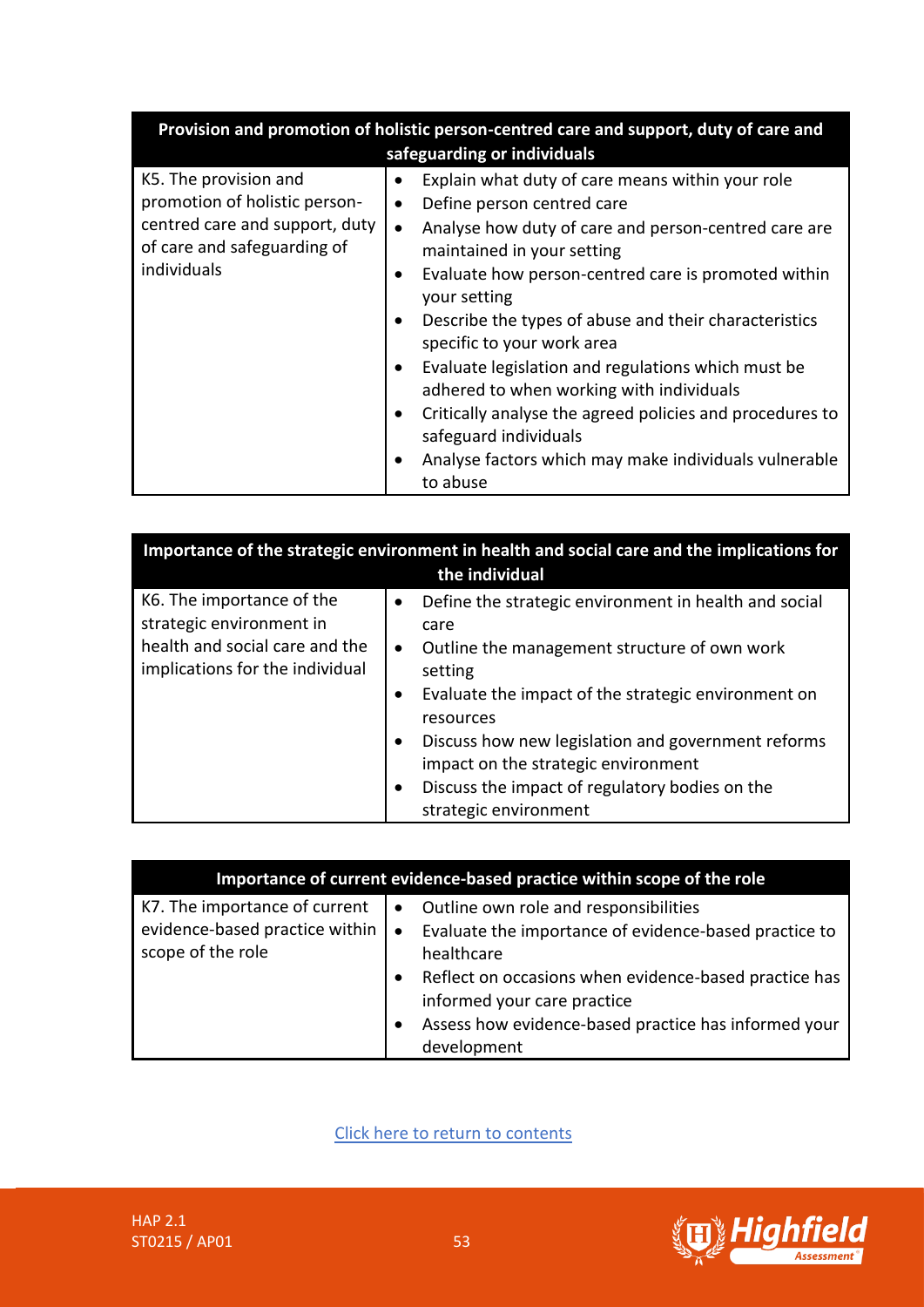## <span id="page-53-0"></span>**Assessing the Practical Observation**

The practical observation should be a maximum of 120 minutes.

It will be pre-planned and scheduled at a time when the apprentice will be undertaking their normal work in their normal place of work. To ensure coverage of the appropriate skills and behaviours areas of the standard, observations may be split or conducted on two separate occasions and this will need to be clearly organised during planning and evidenced within the documentation. The end-point assessor will carry out the practical observation which should enable the apprentice to evidence the skills and behaviours outlined below.

To pass the observation of practice, the apprentice must be able to meet the following requirements. Those highlighted in bold **must** be seen during the observation. Requirements not emboldened which do not occur naturally during the observation period may be tested during the interview.

#### **OB1.1 Communicate complex sensitive information through a variety of methods**

**OB2.1 Manage information, keeping accurate records and ensuring confidentiality**

#### **OB3.1 Use a range of techniques to prevent the spread of infection**

OB3.2 promote (a range of techniques to prevent the spread of infection) including hand hygiene, the use of Personal Protective Equipment (PPE) and waste management

#### **OB4.1 maintain a safe and healthy working environment**

OB4.2 Promote (a safe and healthy working environment)

#### **OB5.1 Identify and manage risks**

- **OB6.1 Demonstrate what it means in practice to provide person centred care and support**
- OB6.2 promote (what it means in practice to provide person centred care and support)

## **OB7.1 Treat people with dignity**

OB7.2 respecting individual's diversity, beliefs, culture, values, needs, privacy and preferences

#### **OB8.1 Show respect and empathy for those you work with**

OB8.2 have the courage to challenge areas of concern and work to best practice

OB8.3 be adaptable, reliable and consistent

## **OB9.1 Show discretion and self-awareness**

## **OB10.1 Promote effective inter-professional and multi-disciplinary team working**

OB10.2 (Effective inter-professional and multi-disciplinary team working) with peers, colleagues and staff from other agencies

## **OB11.1 Provide appropriate leadership within the scope of the role**

**OB12.1 Undertake defined clinical or therapeutic interventions appropriately delegated by a Registered Practitioner**

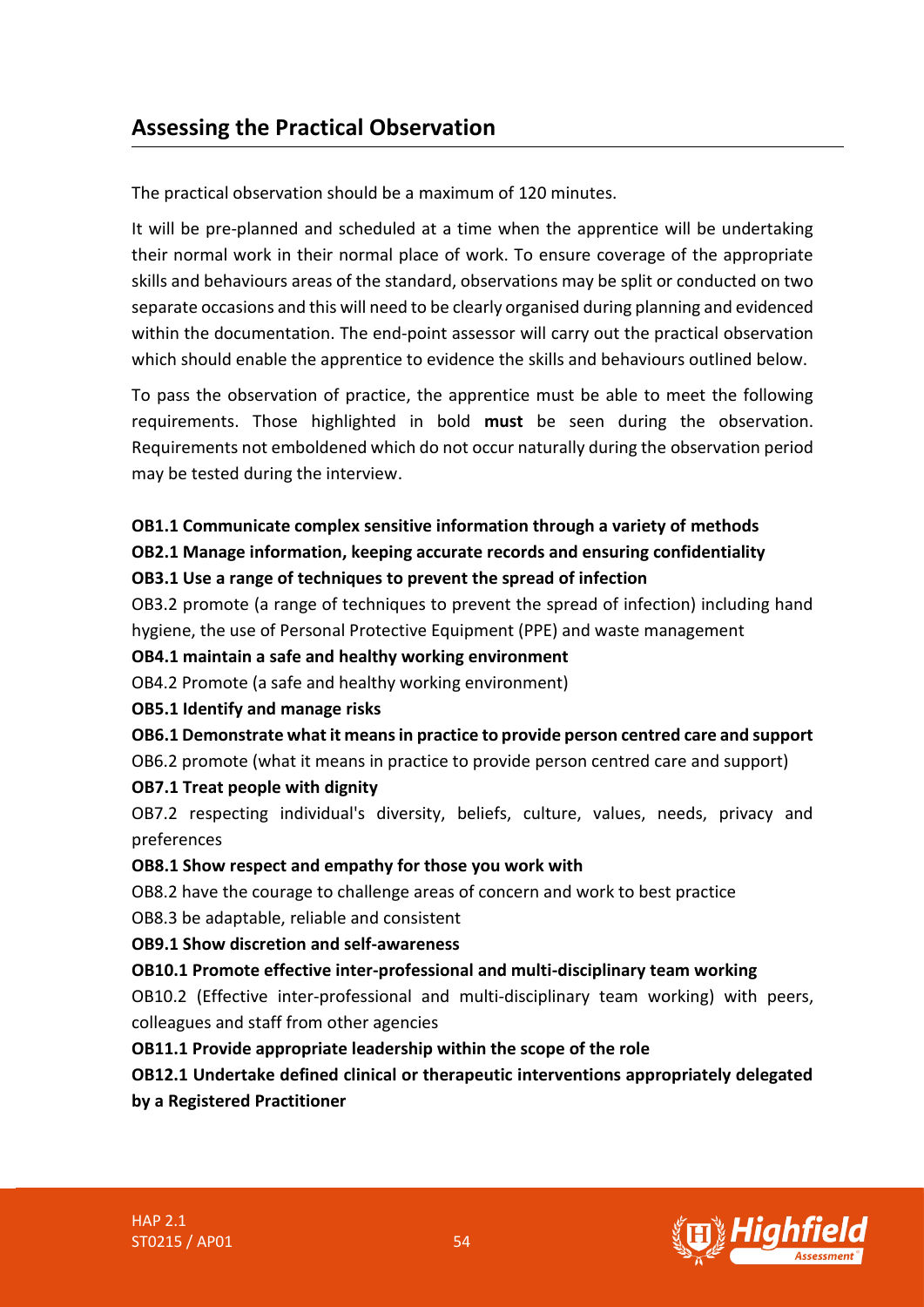The During the interview, the end-point assessor will ask questions that allow the apprentice to demonstrate knowledge and their experience in the areas that are not seen in the observation (unemboldened criteria only).

## **Simulation**

During the practical observation, where possible, situations and evidence must be naturally occurring, however, in order to ensure that all emboldened criteria can be covered, simulation will be allowed to ensure full coverage of *observation skill 11: Provide appropriate leadership within the scope of the role,* if necessary.

This should be arranged before the assessment takes place to give the best opportunity for this skill to be met if the employer/on-programme assessor feels that it is not likely to occur naturally during the live observation. A suitable work environment and consenting individual(s) should be used to enable the apprentice to demonstrate the relevant skills. Those involved should not have a vested interest in the outcome of the assessment and do not have to be individuals being cared for.

Should the employer/on-programme assessor identify further emboldened observation skills and/or behaviours that are unlikely to be demonstrated naturally, Highfield Assessment should be notified of these prior to end-point assessment.

#### **Grading**

The practical observation is graded as pass or fail.

The apprentice will be assessed against all of the observation skills, values and behaviour requirements identified in the tables on the following pages.

To achieve a pass, the apprentice must achieve all of the pass criteria.

The apprentice will fail if they do not meet all of the requirements for each outcome linked to the pass criteria above and/or the end-point assessor has to stop the observation because they have observed unsafe practice.

#### **Before the assessment:**

Employers/training providers should:

- ensure the apprentice knows the date, time and location of the assessment
- ensure the apprentice knows which criteria will be assessed (outlined on the following pages)
- encourage the apprentice to reflect on their experience and learning onprogramme to understand what is required to meet the standard
- be prepared to provide clarification to the apprentice, and signpost them to relevant parts of their on-programme experience as preparation for this assessment

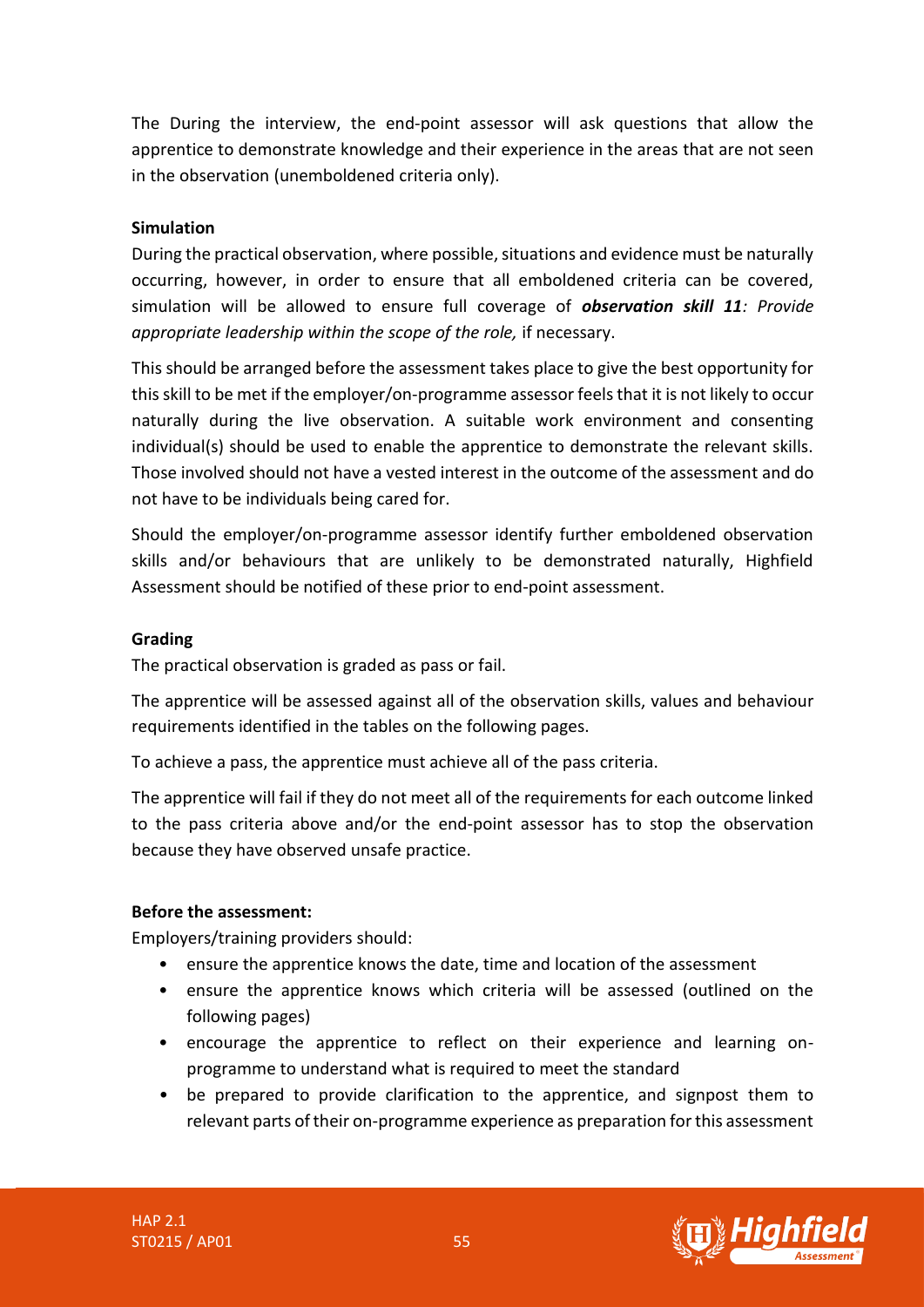It is suggested that a mock observation is carried out by the apprentice in advance of the EPA with the training provider/employer giving feedback on any areas for improvement.

## **Practical Observation Mock Assessment**

It is the employer/training provider's responsibility to prepare apprentices for their endpoint assessment, and Highfield recommends that the apprentice experiences a mock practical observation in advance of the end-point assessment with the training provider/employer giving feedback on any areas for improvement.

In designing a mock assessment, the employer/training provider should include the following elements in its planning:

- the mock observation should take place in a real workplace or a realistic simulation if the real workplace does not present all the required assessment opportunities:
	- o it is strongly recommended that the mock observation has been practised beforehand and all personnel involved are properly briefed on their roles
- a 120-minute time slot should be available for the observation if it is intended to be a complete mock assessment covering all relevant standards. However, this time may be split up to allow for progressive learning.
- consider a video recording of the mock and allow the mock to be observed by other apprentices, especially if it is not practicable for the employer/training provider to carry out a separate mock assessment with each apprentice.
- ensure that the apprentice's performance is assessed by a competent trainer/assessor, and that feedback is shared with the apprentice to complete the learning experience.
- mock assessment sheets are available to download from the Highfield Assessment website and may be used for this purpose.

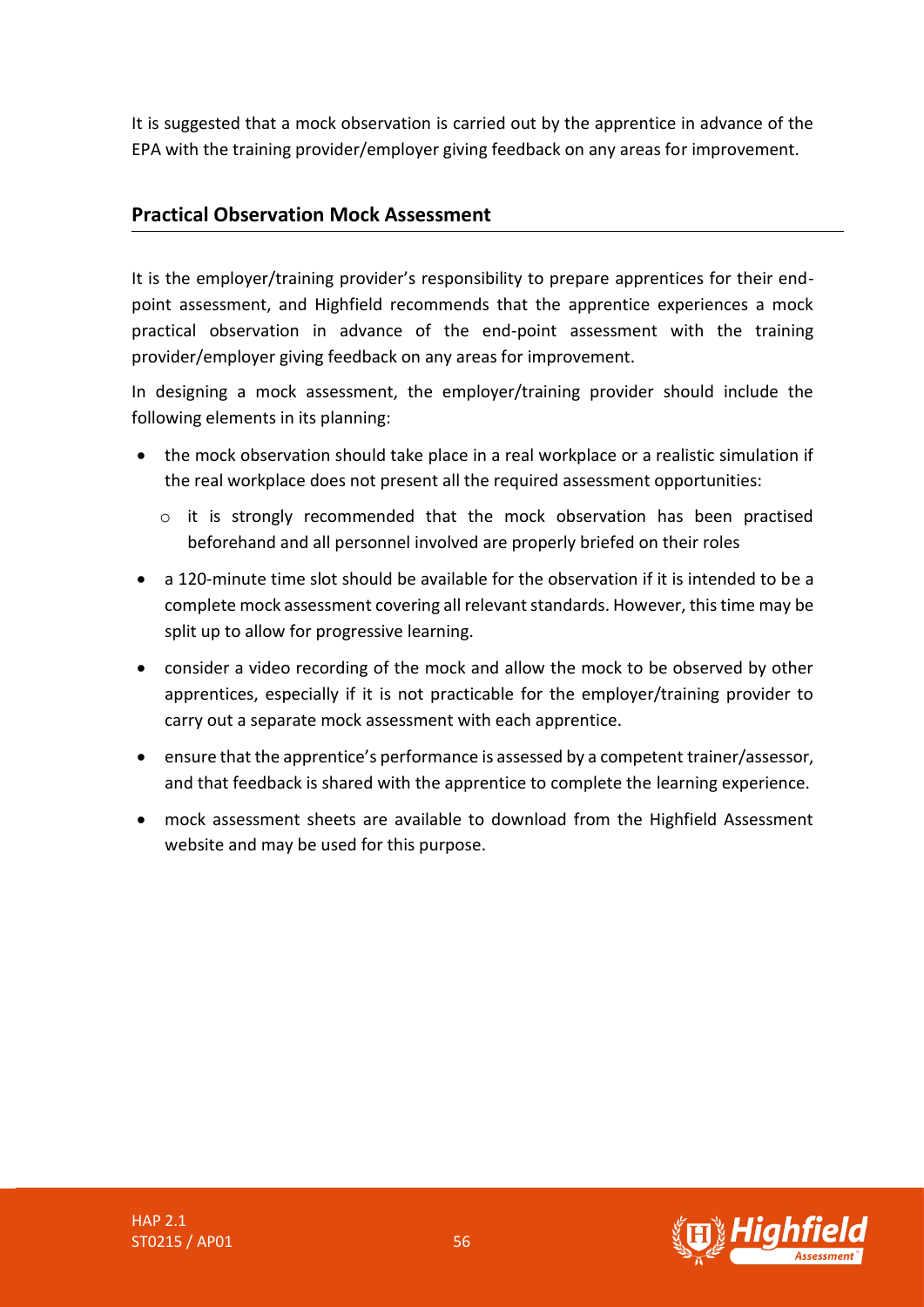## **Practical Observation Criteria**

Throughout the practical observation, the end-point assessor will assess the apprentice's competence in the criteria outlined below. Apprentices should prepare for the practical observation by considering how the criteria can be met during the observation.

| <b>Pass Assessment Criteria</b>                                                                                                                                             |  |
|-----------------------------------------------------------------------------------------------------------------------------------------------------------------------------|--|
| OB1.1 Communicate complex sensitive information through a variety of<br>methods.                                                                                            |  |
| OB2.1 Manage information, keeping accurate records and ensuring<br>confidentiality.                                                                                         |  |
| OB3.1 Use a range of techniques to prevent the spread of infection.                                                                                                         |  |
| OB3.2 promote (a range of techniques to prevent the spread of infection)<br>including hand hygiene, the use of Personal Protective Equipment (PPE) and<br>waste management. |  |
| OB4.1 Maintain a safe and healthy working environment.                                                                                                                      |  |
| OB4.2 Promote (a safe and healthy working environment).                                                                                                                     |  |
| OB5.1 Identify and manage risks.                                                                                                                                            |  |
| OB6.1 Demonstrate what it means in practice to provide person-centred care<br>and support.                                                                                  |  |
| OB6.2 Promote (what it means in practice to provide person-centred care and<br>support).                                                                                    |  |
| OB7.1 Treat people with dignity.                                                                                                                                            |  |
| OB7.2 Respecting individual's diversity, beliefs, culture, values, needs, privacy<br>and preferences.                                                                       |  |
| OB8.1 Show respect and empathy for those you work with.                                                                                                                     |  |
| OB8.2 Have the courage to challenge areas of concern and work to best<br>practice.                                                                                          |  |
| OB8.3 Be adaptable, reliable and consistent.                                                                                                                                |  |
| <b>OB9.1 Show discretion and self-awareness.</b>                                                                                                                            |  |
| OB10.1 Promote effective inter-professional and multi-disciplinary team<br>working                                                                                          |  |
| OB10.2 (Effective inter-professional and multi-disciplinary team working) with<br>peers, colleagues and staff from other agencies.                                          |  |
| OB11.1 Provide appropriate leadership within the scope of the role.                                                                                                         |  |
| OB12.1 Undertake defined clinical or therapeutic interventions appropriately<br>delegated by a Registered Practitioner.                                                     |  |

Click here to return to contents

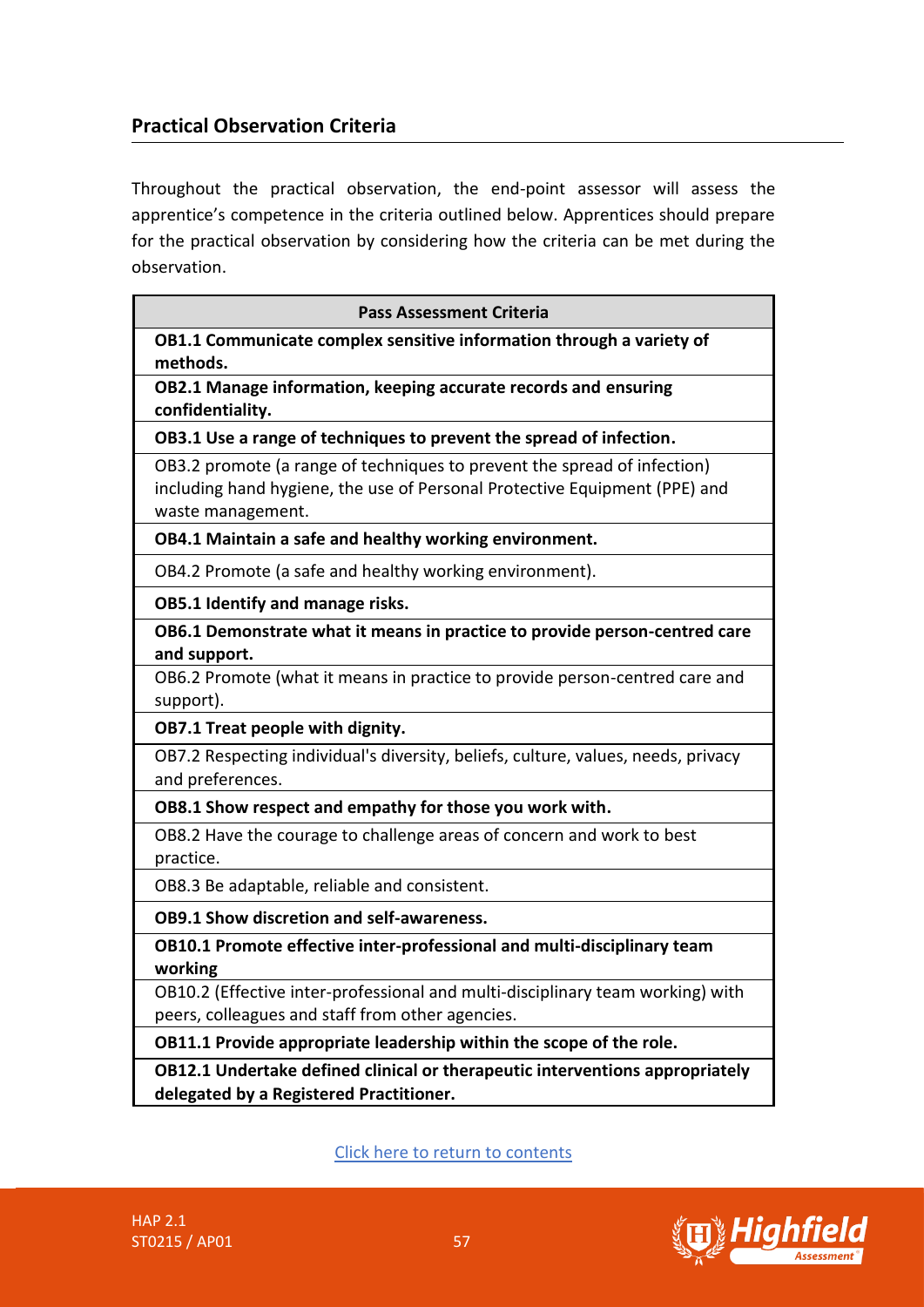## <span id="page-57-0"></span>**Assessing the Reflective Journal and Interview**

The reflective journal and interview form a combined assessment method and will be assessed holistically, with a grade awarded as Fail, Pass, Merit or Distinction by the endpoint assessor. End-point assessors will assess all evidence provided by the apprentice for this combined assessment method and make a final holistic judgement on the ability of the apprentice.

The reflective accounts **must** be written in the final 3 months of the apprenticeship prior to gateway. Other supporting evidence submitted can be utilised from any point of the onprogramme learning. Both form the reflective journal and this must be collated in the final 3 months of the apprenticeship prior to gateway. The highest quality evidence is most likely to be generated towards the end of the on-programme period. The apprentice will develop a reflective journal that support the skills S2. Case Management, S3. Supervision and Teaching and also the values and behaviours in the context of case management and supervision and teaching. The reflective journal must be written to 2000 words (+/-10%) and use a recognised referencing system. See the on-programme requirements' section for more information and guidance on the reflective journal.

| S2. Case            | The apprentice includes evidence to show that they are able to; |
|---------------------|-----------------------------------------------------------------|
| <b>Management</b>   | S2: Manages own work and case load and implements               |
|                     | programmes of care in line with current evidence, taking action |
|                     | relative to an individual's health and care needs               |
| S3. Supervision and | The apprentice includes evidence to show that they are able to; |
| <b>Teaching</b>     | S3. Allocates work to and support the development of others and |
|                     | may supervise, teach, mentor and assess other staff as required |
| <b>Values</b>       | Honest, caring, compassionate, conscientious and committed      |
| <b>Behaviours</b>   | Dignity, Respect, Courage, Adaptability, Discretion             |

The apprentice is required to evidence the skills, values requirements of the following areas from the apprenticeship standard in the reflective journal:

**Further pass and grading requirements can be found within section Highfield grading criteria below.**

## **The interview**

The final interview takes place between the independent assessor and the apprentice and lasts for a maximum of 60 minutes.



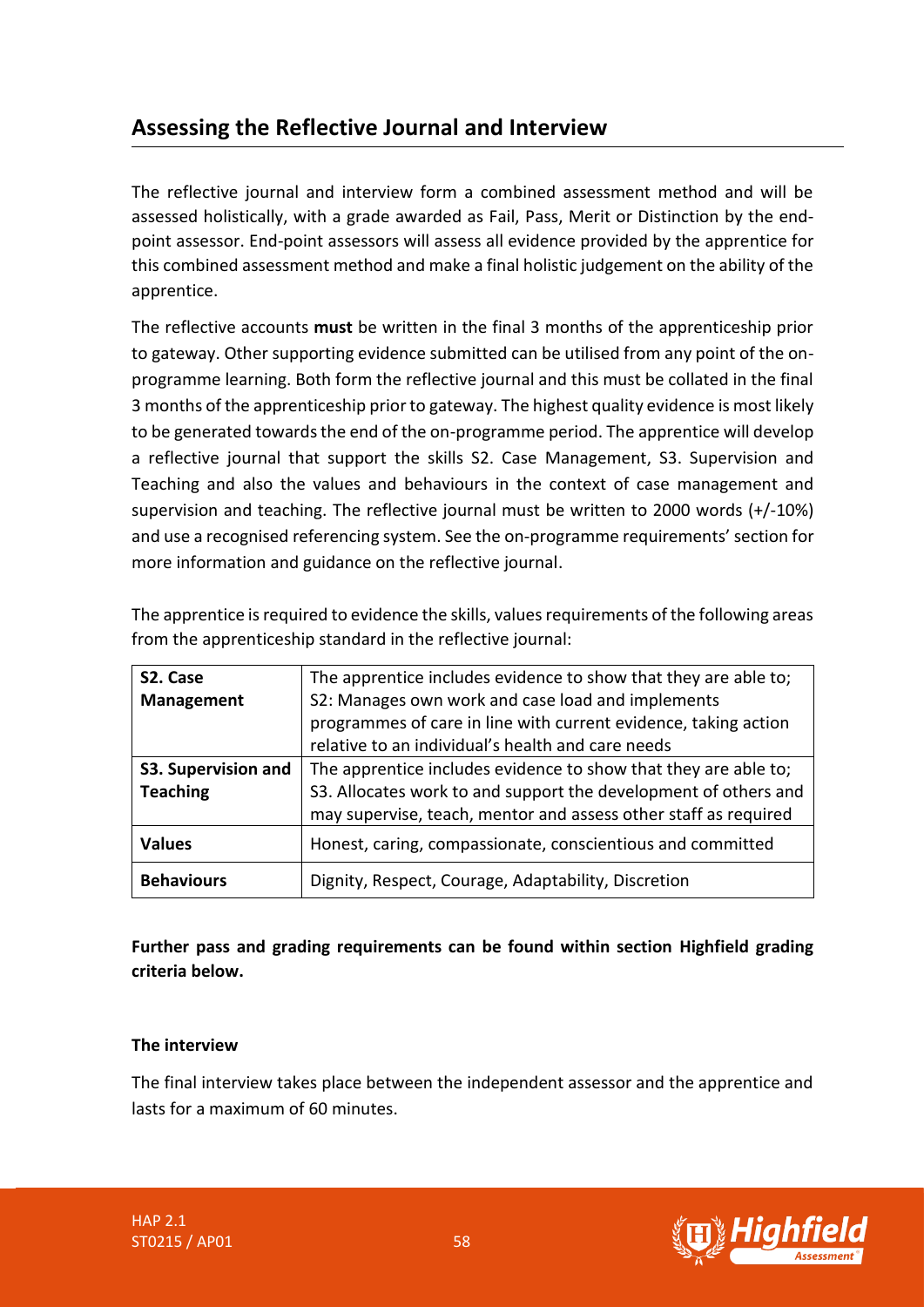The interview will assess skills and values that have not been fully achieved by the reflective journal. The end-point assessor will make a final assessment decision based on all evidence provided for the reflective journal and the interview. Carry-over from the Practical Observation (if required) will be covered during the interview. These carry over criteria areas will only count towards the practical observation assessment.

The apprentice should use the grading guidance provided at the end of this section to support their preparation for end-point assessment.

## **Grading guidance for the reflective journal and interview component**

The reflective journal and interview is graded holistically as Fail, Pass, Merit or Distinction by the end-point assessor. End-point assessors will review all evidence provided by the apprentice for this combined assessment method and make a final holistic judgement on the ability of the apprentice.

If the apprentice does not provide sufficient evidence to demonstrate that their performance meets the requirements of the pass grading criteria, then the result will be a fail.

In order to pass the apprentice must meet all of the skills, values and behaviour criteria and meet the additional pass criteria found in the following pages.

In order to achieve a merit the apprentice must meet all of the skills, values and behaviour criteria and meet the additional pass and merit criteria found in the following pages.

In order to achieve a distinction the apprentice must meet all of the skills, values and behaviour criteria and meet the additional pass, merit and distinction criteria found in the following pages.

## **Before the assessment:**

Employers/training providers should:

- support the apprentice to plan the reflective journal and interview to allow the apprentice the opportunity to demonstrate each of the required standards
- ensure the apprentice knows the requirements of the reflective journal, including the word count and referencing system
- ensure the apprentice knows the date, time and location of the assessment
- ensure the apprentice knows which criteria will be assessed (outlined on the following pages)
- encourage the apprentice to reflect on their experience and learning onprogramme to understand what is required to meet the standard
- be prepared to provide clarification to the apprentice, and signpost them to relevant parts of their on-programme experience as preparation for this assessment

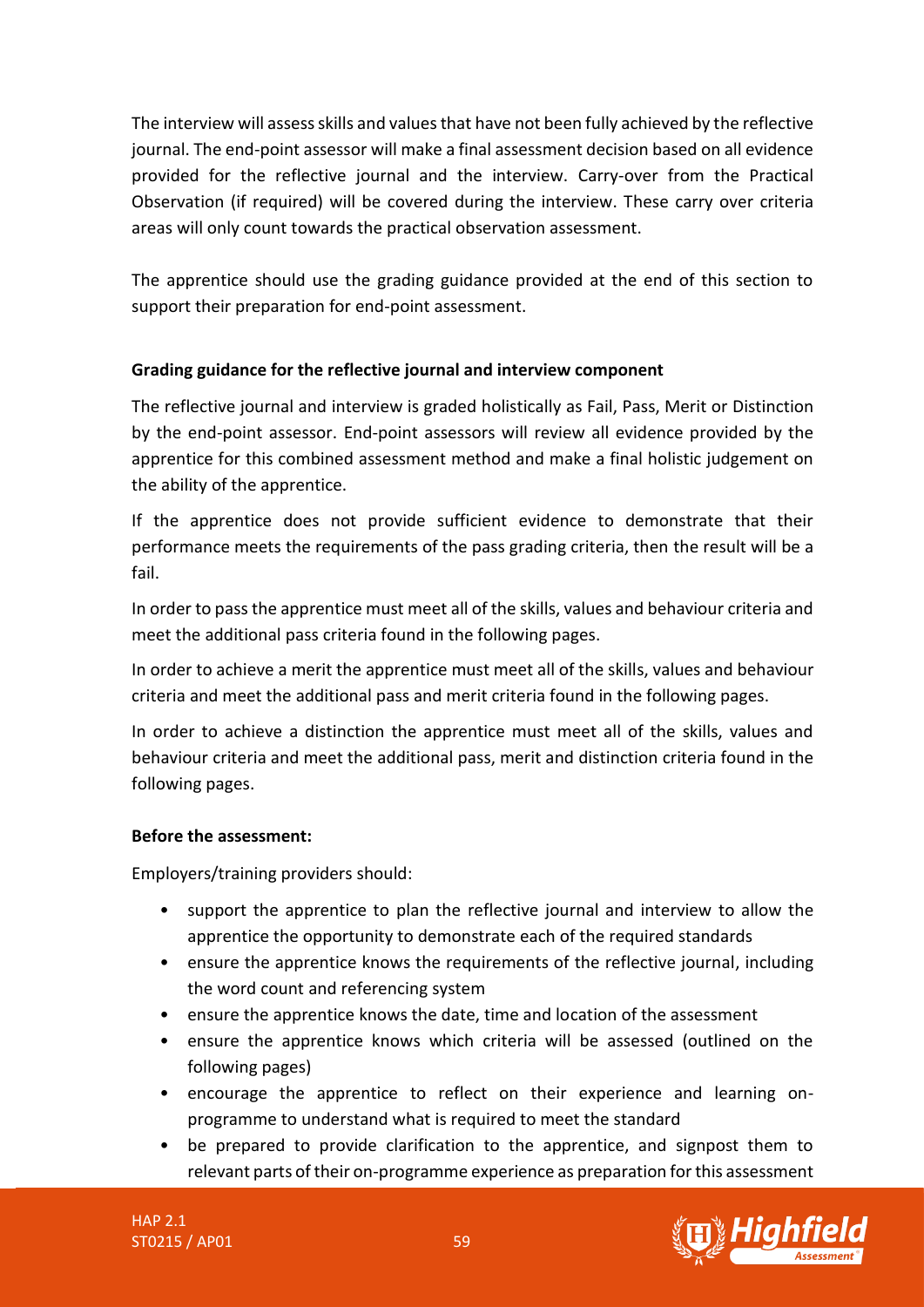## **Reflective Journal and Interview Mock Assessment**

It is the employer/training provider's responsibility to prepare apprentices for their endpoint assessment, and Highfield recommends that the apprentice experiences a mock professional discussion in preparation for the real thing. The most appropriate form of mock interview will depend on the apprentice's setting and the resources available at the time.

In designing a mock assessment, the employer/training provider should include the following elements<sup>1</sup> in its planning:

- the mock interview should take place in a suitable location.
- a 60-minute time slot should be available to complete the interview if it is intended to be a complete interview covering all relevant standards. However, this time may be split up to allow for progressive learning.
- consider a video or audio recording of the mock interview and allow it to be available to other apprentices, especially if it is not practicable for the employer/training provider to carry out a separate mock assessment with each apprentice.
- ensure that the apprentice's performance is assessed by a competent trainer/assessor, and that feedback is shared with the apprentice to complete the learning experience. Mock assessment sheets are available to download from the Highfield Assessment website and may be used for this purpose.
- use structured 'open' questions that do not lead the apprentice but allows them to express their knowledge and experience in a calm and comfortable manner. For example:
	- o How have you provided recommendations to improve the quality of service?
	- o How do you manage your daily workload?
	- o Tell me about how you implement programmes of care.
	- $\circ$  How do you promote equality and diversity?

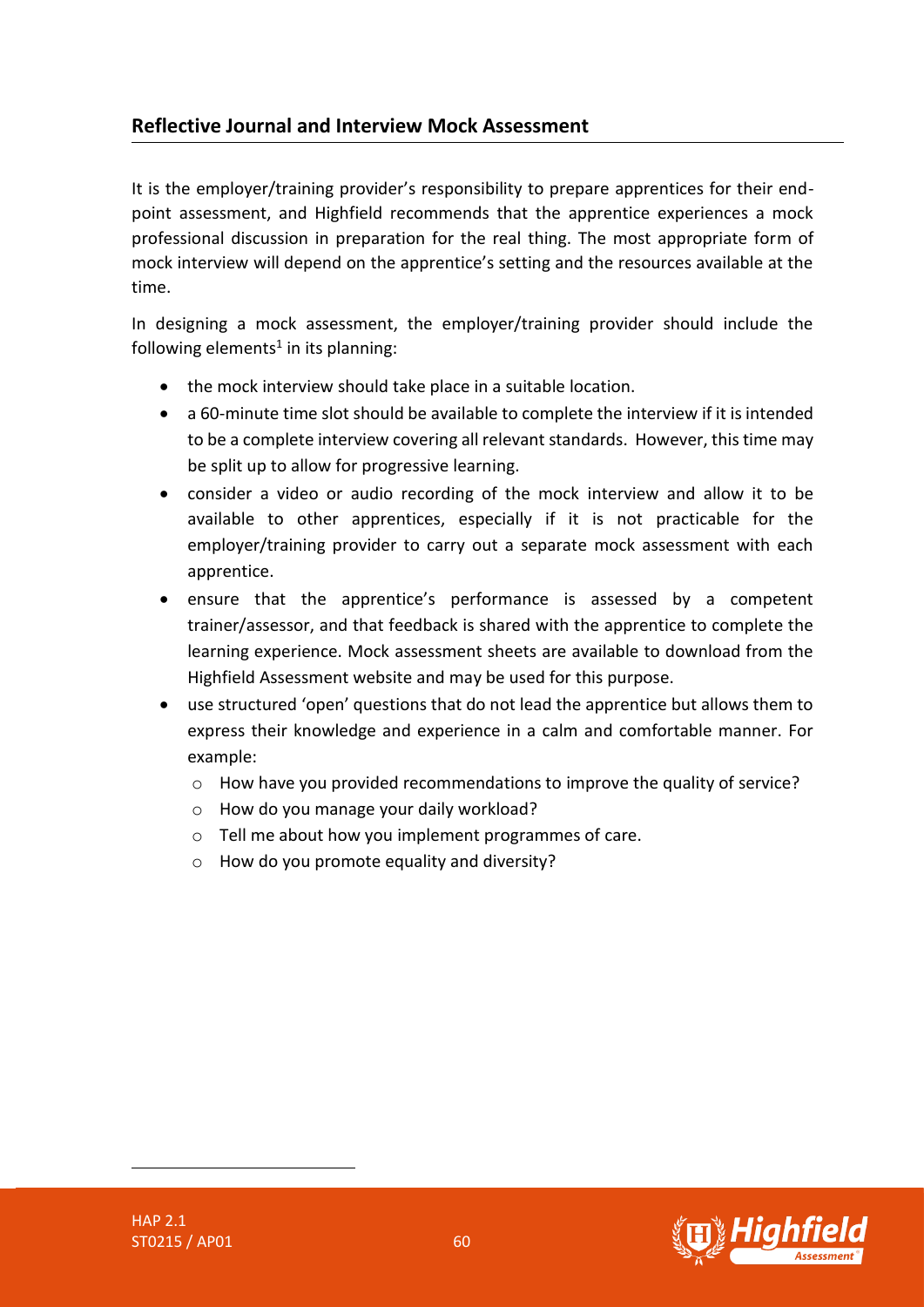## **Reflective journal and interview criteria**

The reflective journal and interview combined assessment evidences what the apprentice has achieved during the apprenticeship, covering the following areas of the apprenticeship standard. All must be covered to pass this assessment method:

| <b>Pass Assessment Criteria</b>                                                                                                                                            |                                                                                                                                                                                                                                                                                                                                                                                                                                                             |  |
|----------------------------------------------------------------------------------------------------------------------------------------------------------------------------|-------------------------------------------------------------------------------------------------------------------------------------------------------------------------------------------------------------------------------------------------------------------------------------------------------------------------------------------------------------------------------------------------------------------------------------------------------------|--|
| S2. Case Management                                                                                                                                                        |                                                                                                                                                                                                                                                                                                                                                                                                                                                             |  |
| S2. Manage own work and case load and<br>implement programmes of care in line with<br>current evidence, taking action relative to an<br>individual's health and care needs | Reflect on how you manage<br>$\bullet$<br>your daily workload<br>Implement the care package<br>$\bullet$<br>supporting an <b>individual</b> in<br>your care that you work with<br>on a regular basis<br>Ensure the care package is<br>supported by current<br>evidence-based practice<br>Review and revise how the<br>care being provided impacts<br>on the <b>individual</b> 's health and<br>care needs<br>Evaluate how you manage<br>your daily workload |  |

| <b>Pass Assessment Criteria</b>                                                                                                  |                                                                                                                                                                                                                                                                                                                                                                                                                                                                           |  |
|----------------------------------------------------------------------------------------------------------------------------------|---------------------------------------------------------------------------------------------------------------------------------------------------------------------------------------------------------------------------------------------------------------------------------------------------------------------------------------------------------------------------------------------------------------------------------------------------------------------------|--|
| S3. Supervision and Teaching                                                                                                     |                                                                                                                                                                                                                                                                                                                                                                                                                                                                           |  |
| S3. Allocate work to and support the<br>development of others and supervise, teach,<br>mentor and assess other staff as required | Demonstrate how you<br>allocate work to others<br>Provide guidance to others in<br>$\bullet$<br>order for work to be<br>undertaken effectively<br>Explain how you ensure your<br>knowledge is up to date<br>Explain the terms:<br>supervision, mentoring,<br>teaching and assessing in<br>relation to the management<br>of staff<br>Explain how models of<br>learning could help your<br>understanding and develop<br>your practice as a supervisor,<br>teacher or mentor |  |

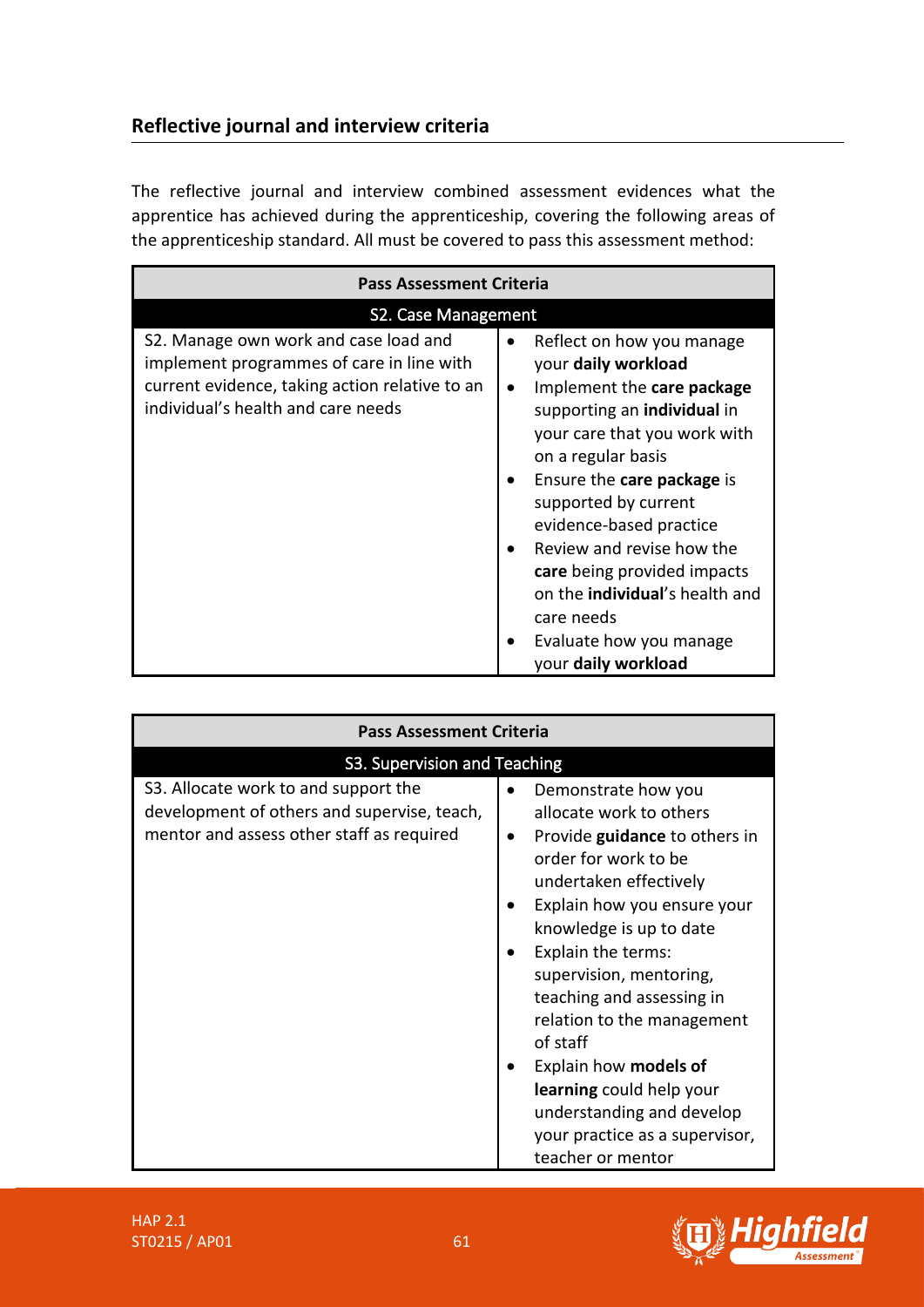| <b>Pass Assessment Criteria</b> |                                                                                                                                                                        |
|---------------------------------|------------------------------------------------------------------------------------------------------------------------------------------------------------------------|
| S3. Supervision and Teaching    |                                                                                                                                                                        |
|                                 | Assess how you may support<br>$\bullet$<br>the development of other<br>staff through:<br>Supervision<br>$\circ$<br>Mentoring<br>$\circ$<br>Teaching<br>O<br>Assessment |

## **Pass Assessment Criteria**

## V1 Value: Honesty

Be honest

| <b>Pass Assessment Criteria</b> |  |  |
|---------------------------------|--|--|
| V2 Value: Caring                |  |  |
| Be caring                       |  |  |

**Pass Assessment Criteria**

V3 Value: Compassionate

Be compassionate

**Pass Assessment Criteria** V4 Value: Conscientious

Be conscientious

**Pass Assessment Criteria**

V5 Value: Committed

Be committed

**Pass Assessment Criteria**

B1 Behaviour: Dignity

Treat individuals with dignity, respecting individual's beliefs, culture, values and preferences

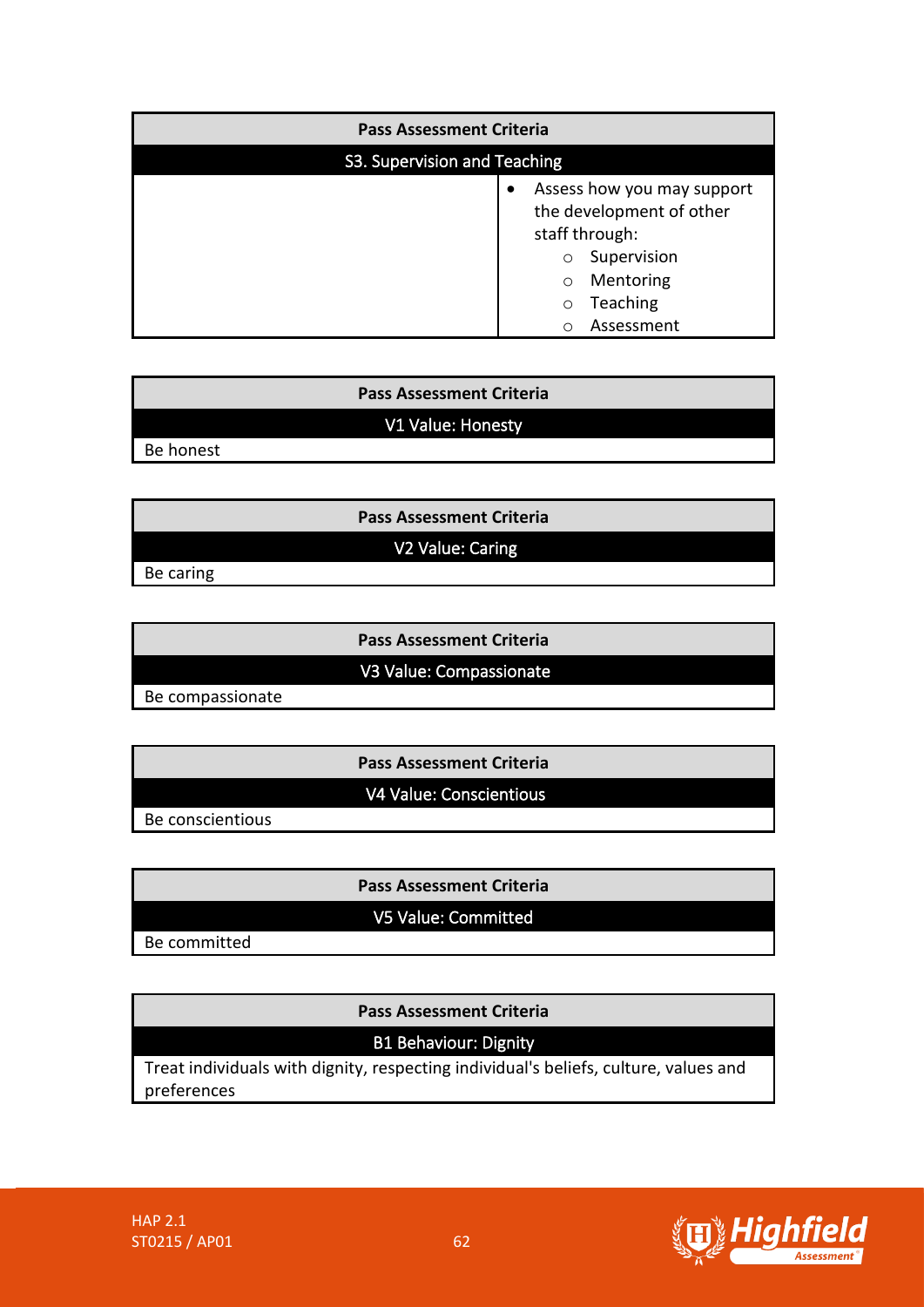## **Pass Assessment Criteria**

## B2 Behaviour: Respect

Respect and adopt an empathetic approach

**Pass Assessment Criteria**

## B3 Behaviour: Courage

Demonstrate courage to challenge areas of concern and work to best practice

**Pass Assessment Criteria**

## B4 Behaviour: Adaptability

Be adaptable

**Pass Assessment Criteria**

B5 Behaviour: Discretion

Demonstrate discretion

## **Additional Pass Criteria**

P1 The reflective journal content is organised and uses recognised referencing system

P2 Uses appropriate language and sentence construction but with some inaccuracies in grammar and spelling

P3 Is able to relate some concepts and theories to practice

P4 Makes satisfactory connections between learning and future practice

P5 Does not go outside word limit

P6 Is able to engage in professional discussion and is able to provide evidence that supports practice

## **Additional Merit Criteria**

M1 The reflective journal content is well organised

M2 Accurate in grammar and spelling

M3 Makes good connections between learning and future practices